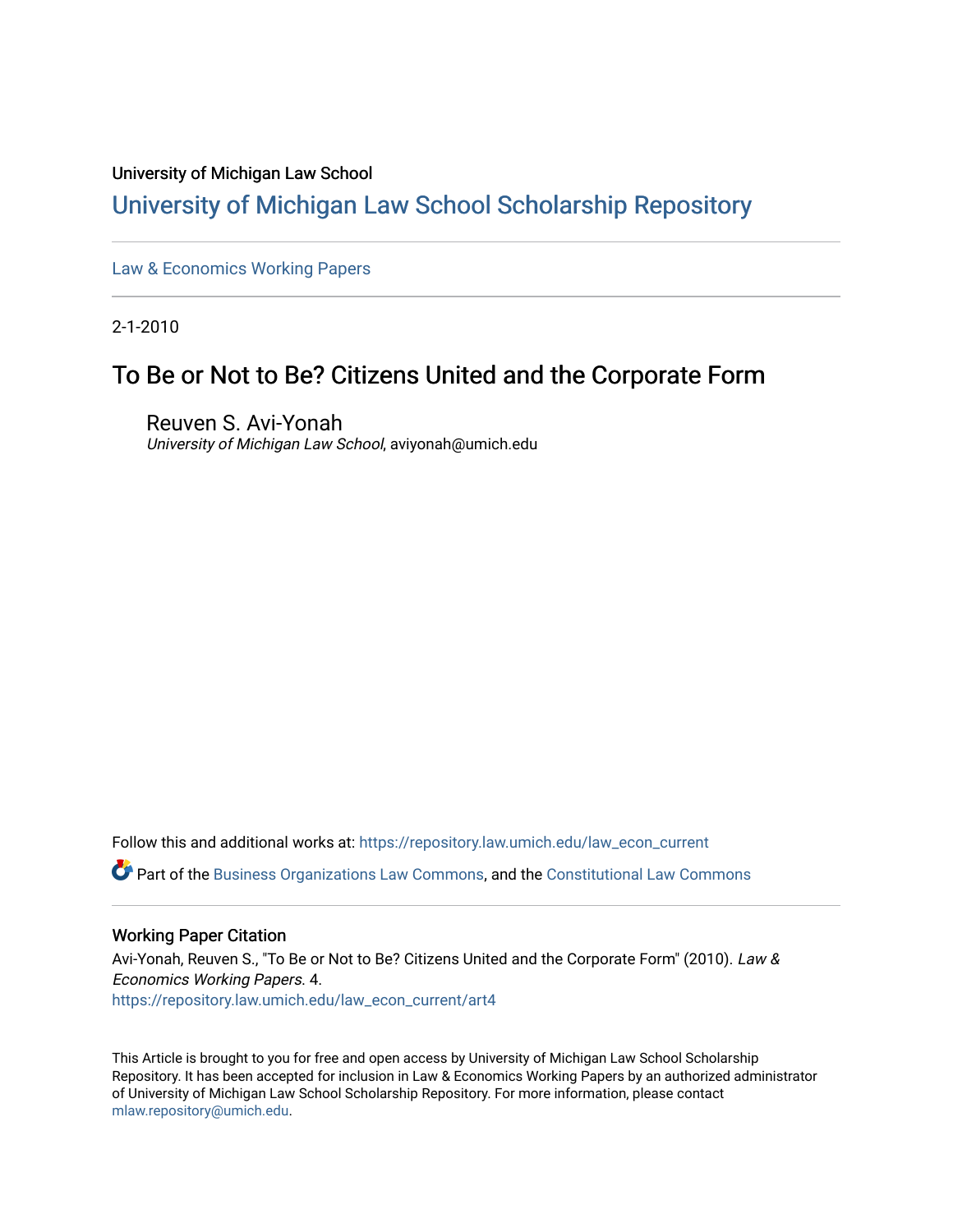#### **DRAFT 2/1/10**

#### **TO BE OR NOT TO BE?** *CITIZENS UNITED* **AND THE CORPORATE FORM**

### **Reuven S. AviYonah1**

In *Citizens United vs. FEC*, the Supreme Court struck down a Federal ban on direct corporate expenditures on political campaigns.2 The decision has been widely criticized and praised as a matter of First Amendment law.3 But it is also interesting as another step in the evolution of our legal views of the corporation.4 The thesis of this Article is that by viewing *Citizens United* through the prism of theories about the corporate form, it is possible to understand why both the majority and the dissent departed from previous Supreme Court cases on the First Amendment rights of corporations, and to predict what arguments can be expected next.

Historically, the corporation evolved from its origins in Roman law in a series of four major transformations. First, the concept of the corporation as a separate legal person from its owners or members had to be developed, and this development was only completed with the work of the civil law Commentators in the fourteenth century. By the end of the Middle Ages, the membership corporation, i.e., a corporation with several members who chose others to succeed them, had legal personality (the capacity to own property, sue and be sued, and even bear criminal responsibility) and unlimited life, was well established in both civil and common law jurisdictions. The next important step was the shift from non-profit membership corporations to for-profit business corporations, which took place in England and the U.S. in the end of the eighteenth and beginning of the nineteenth century. The third transformation was the shift from closely-held corporations to corporations whose shares are widely held and publicly traded, and with it the rise of limited liability and freedom to incorporate, which took place by the end of the nineteenth century and the beginning of the twentieth. Finally, the last major transformation was from corporations doing business in one country to multinational enterprises whose operations span the globe, which began after World War II and is still going on today.

Each of these four transformations was accompanied by changes in the legal conception of the corporation. What is remarkable, however, is that throughout all these changes spanning two millennia, the same three theories of the corporation can be discerned. Those theories are the aggregate theory, which views the corporation as an aggregate of its members or shareholders; the artificial entity theory, which views the corporation as a

<sup>&</sup>lt;sup>1</sup> Irwin I. Cohn Professor of Law, the University of Michigan.

<sup>&</sup>lt;sup>2</sup> Citizens United v. FEC, 2010 US Lexis 766 (2010), striking down 2 USC 441b (ban on corporate-funded independent expenditures).

 $3$  [cites]

<sup>&</sup>lt;sup>4</sup> For an extensive discussion see Reuven S. Avi-Yonah, The Cyclical Transformations of the Corporate Form: A Historical Perspective on Corporate Social Responsibility, 30 Del. J. Cop. L. 767 (2005).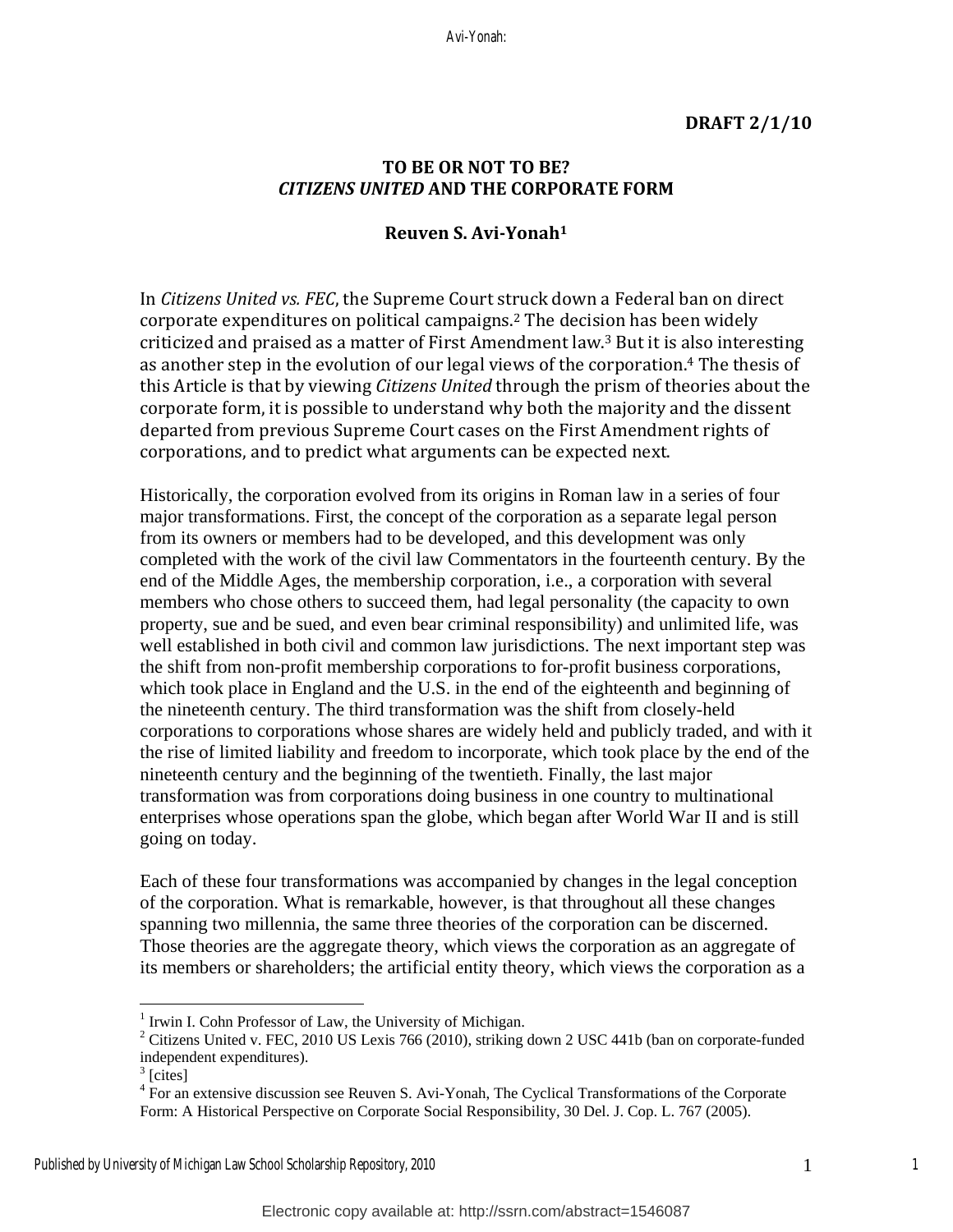creature of the State; and the real entity theory, which views the corporation as neither the sum of its owners nor an extension of the state, but as a separate entity controlled by its managers.<sup>5</sup>

In this Article, I will first discuss how the three theories of the corporation are reflected in our historical jurisprudence, and then attempt to show how *Citizens United* fits within this tradition. Part I discusses the cyclical evolution of the three corporate theories from the 18<sup>th</sup> century onward and shows that each transformation brought forth all three theories, but that the real entity view always won and was the established view during periods of stability. Part II applies this analysis to *Citizens United* and its antecedents *Bellotti* and *Austin* and shows that all three theories arise in *Bellotti* and *Austin*, but that both the majority and the dissent in *Citizens United* adopt the real entity view. Part III concludes by predicting that the next confrontation will be about distinguishing between domestic and foreign corporations for First Amendment purposes, that all three theories will be advanced, and that ultimately the real entity view will prevail in this context as well.

# **I.** The Cyclical Evolution of Corporate Theories<sup>6</sup>

## **a. From Nonprofit to For-Profit Corporations.**

By the time the American colonies declared themselves to be "free and independent states," the corporation was well established in English law as a membership corporation, i.e., a corporation made up of members who selected their own successors, like the President and Fellows of Harvard College still do today. As such, a corporation had legal personality, i.e., the rights to own property, sue and be sued, act under a common seal, and other such "chestnuts."<sup>7</sup> Private corporations were used primarily for non-profit purposes (e.g., hospitals and universities), but by the  $18<sup>th</sup>$  century there were also some commercial ones (e.g., the East India Company).8

There were two important limitations on corporations in this period. The first was royal control over corporations; in England and other European countries corporations could only be established by royal charter. Blackstone notes that although in Roman law corporations could be established without "the prince's consent", "with us in England, the king's consent is absolutely necessary."<sup>9</sup> Second, some degree of outside control over management was established through the institution of the committee of visitors, which represented the interests of the founder and of the wider community.<sup>10</sup>

2

  $<sup>5</sup>$  These three theories are the standard ones in the literature. See, e.g., David Millon, Theories of the</sup> Corporation, 1990 Duke L.J. 201.

<sup>6</sup> This part is based on Avi-Yonah, Cyclical Transformations, supra.

<sup>&</sup>lt;sup>7</sup> Robert C. Clark, Corporate Law (1989). For a discussion how these basic features of corporate legal

personality were established see Cyclical Transformations, supra.<br><sup>8</sup> See the classification and description of various corporations in William Blackstone, 1 Commentaries, chap. XVIII (1765).

<sup>&</sup>lt;sup>9</sup> Blackstone, 460; Tipling v. Pexall, 3 Bulstrode 233 (1614) ("the King creates them"). For an example of a charter enumerating corporate legal rights, see, e.g., Sutton's Hospital Case, 10 Co. Rep. 1 (1612).

<sup>&</sup>lt;sup>10</sup> Blackstone, 467-469.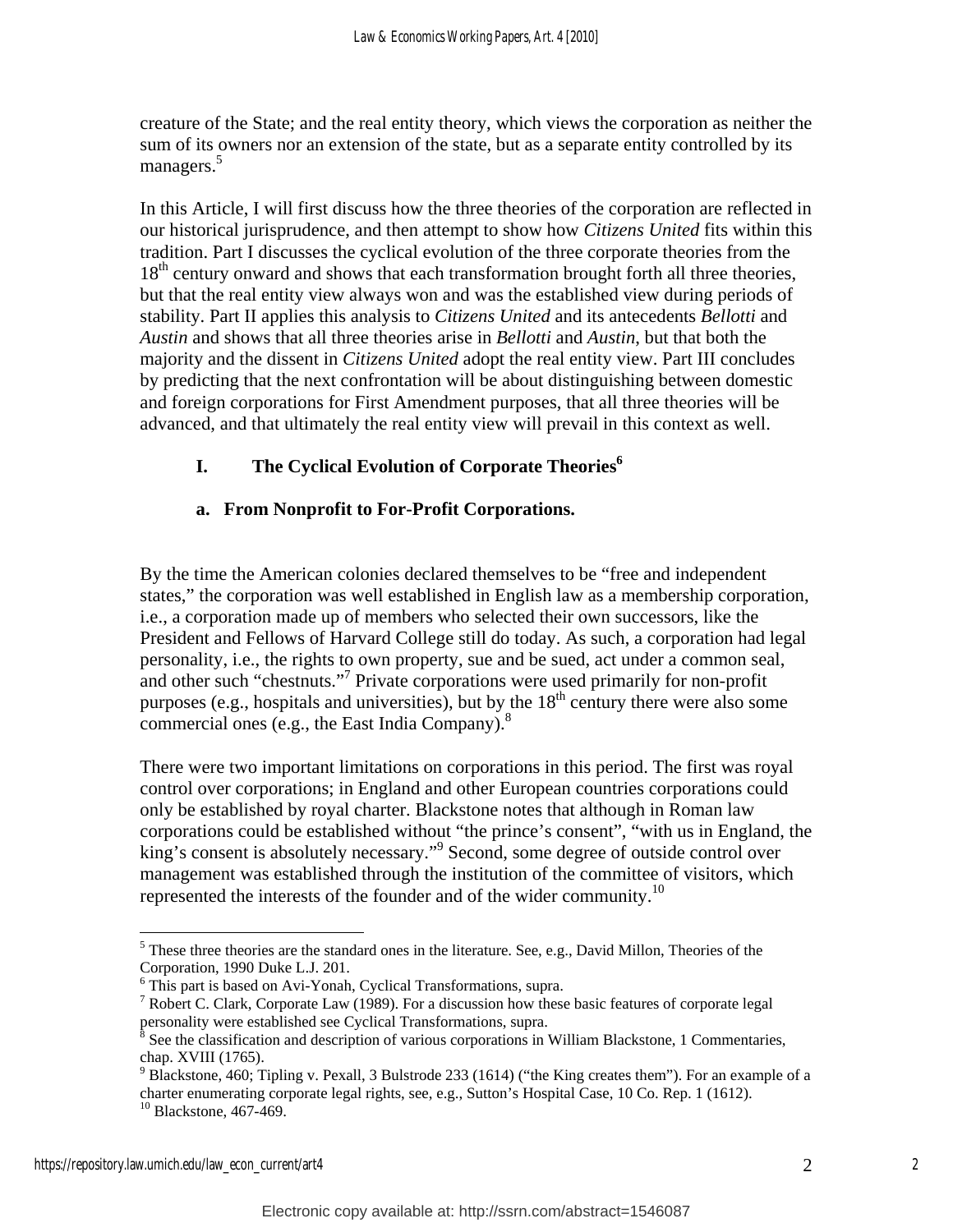But other than in extraordinary cases, the real entity view of the corporation prevailed throughout this period and management (the members) were firmly in control. "A corporation aggregate of many is invisible, immortal, and rests only in intendment and consideration of the law."<sup>11</sup> As such, it was a self-perpetuating body subject to relatively little outside regulation. Corporations, Blackstone notes, are "artificial persons, who may maintain a perpetual succession, and enjoy a kind of legal immortality."12 When the members "are consolidated and united into a corporation, they and their successors are then considered as one person in law: as one person, they have one will, which is collected from the sense of the majority of the individuals… for all the individual members that have existed from the foundation to the present time, or that shall ever hereafter exist, are but one person in law, a person that never dies."<sup>13</sup> This one person then acquires all the rights of corporations, including perpetual succession, the right to sue and be sued, the right to own property, to have a common seal, to make by-laws, and to be subject to certain criminal liabilities.<sup>14</sup> The king constituted corporations, and the king or other visitors exercised some degree of supervision over them, but once established, the corporation (i.e., its members) remained subject to relatively little outside regulation.

This situation meant that corporate status was very desirable, especially since the members also enjoyed limited liability for corporate debts.<sup>15</sup> But the English Kings were very cautious with granting corporate charters, especially in the case of for-profit enterprises; only corporations that were clearly vested with a public purpose and benefited the public fisc, like the East India and Hudson Bay Companies, received royal approval, and accumulated vast power. As more capital was required for commercial enterprises this resulted in promoters organizing corporations with transferable shares and claiming that under authority of a lost or obsolete charter the shareholders enjoyed limited liability. After the South Sea Bubble burst in 1720, this problem (and the desire of the East India Company to retain its monopoly) led to the Bubble Act, under which it became a crime to organize such corporations without explicit royal consent.<sup>16</sup> Although prosecutions under the Bubble Act were rare, it meant that the entire Industrial Revolution in England (1760-1820) took place outside the corporate form and without limited liability.<sup>17</sup> The Bubble Act was ultimately repealed in 1825, after the Industrial Revolution was over, but with the provision of unlimited liability for shareholders, which continued to be the rule in England until  $1855$ .<sup>18</sup>

<sup>16</sup> The Bubble Act, 6 Geo. I c. 18 (1720). See Ron Harris, Industrializing English Law: Enterpreneurship and Business Organization, 1720-1844 (2000).

 $17$  For attempts to avoid the Bubble Act which led to prosecutions see King v. Dodd, 9 East 516 (1808) and King v. Webb, 14 East 406 (1811). See Harris, supra.

<sup>18</sup> Bubble Act Repeal, 6 Geo. IV c. 91 (1825); Limited Liability Act, 18 & 19 Vict. C. 133 (1855).

 $11$  Sutton's Hospital Case, 10 Co. Rep. 1, 973 (1612).

<sup>&</sup>lt;sup>12</sup> Blackstone, 455.

 $13$  Blackstone, 456.

<sup>&</sup>lt;sup>14</sup> Blackstone, 463.

<sup>&</sup>lt;sup>15</sup> Although this was not clear in the Roman sources, it was well established by Blackstone's time for royally chartered corporations. "The debts of a corporation, either to or from it, are totally extinguished by its dissolution, so that the members cannot recover, or be charged with them, in their natural capacities." Blackstone, 472 (citing Ulpian).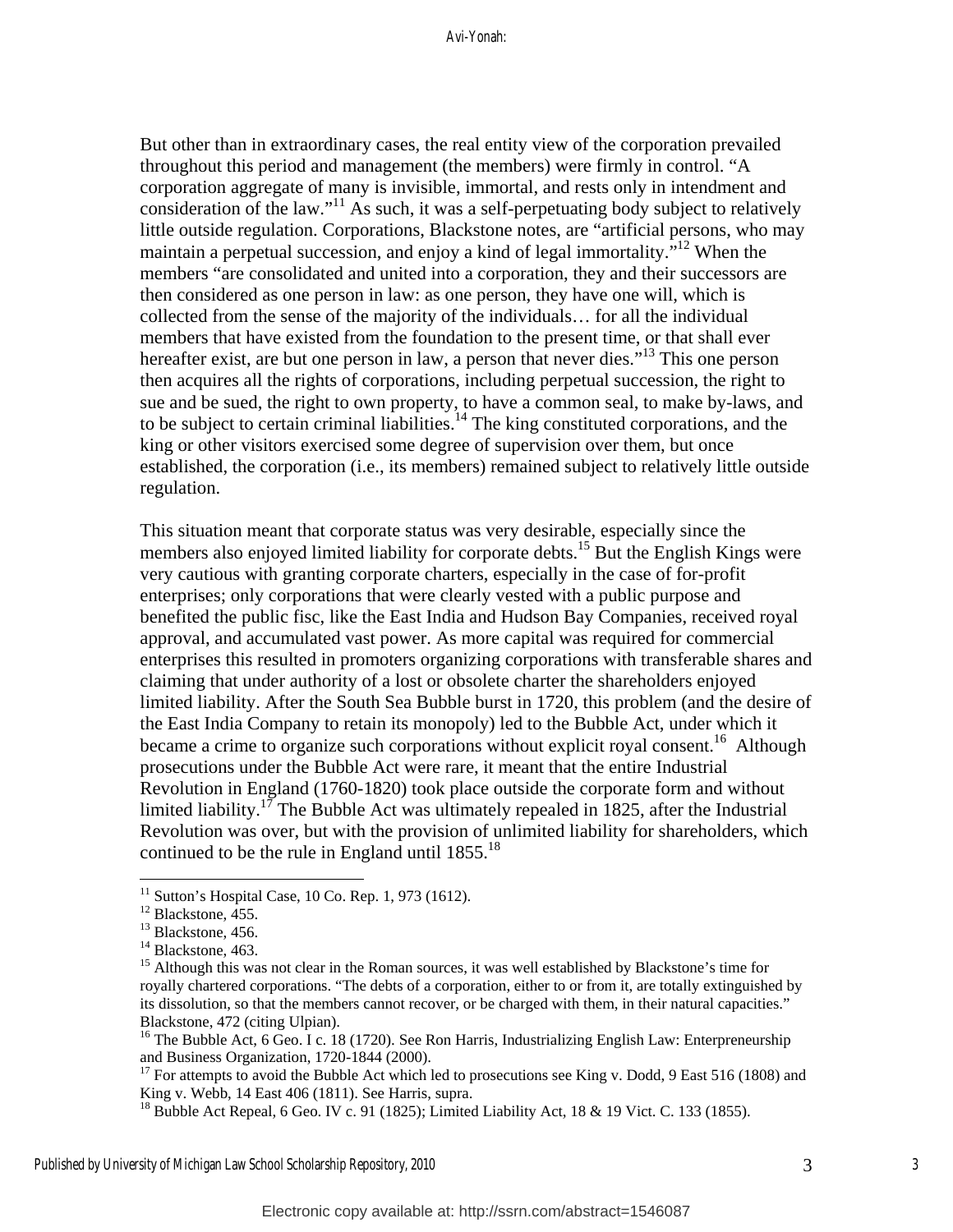This situation, which can be seen as a way of maintaining state control over corporations through restrictions on charters, meant that the next great shift in the use of corporate form took place in the fledgling United States. There, once the revolution was over, every state could issue corporate charters. The result was an explosion of charters for commercial enterprises. One of the first treatises written on corporate law was Joseph Angell and Samuel Ames' Treatise on the Law of Private Corporations Aggregate, published in Boston in 1832.<sup>19</sup> Angell and Ames begin their book by stating that-

The reader does not require to be told, that we have in our country an infinite number of corporations aggregate, which have no concern whatever with affairs of a municipal nature. These associations we not only find scattered throughout every cultivated part of the United States, but so engaged are they in all the varieties of useful pursuit, that we see them directing the concentration of mind and capital to…the encouragement and extension of the great interests of commerce, agriculture, and manufacturing. There is a great difference in this respect between our own country, and the country from which we have derived a great portion of our laws. What is done in England by combination, unless it be the management of municipal concerns, is most generally done by a combination of individuals, established by mere articles of agreement. On the other hand, what is done here by the co-operation of several persons is, in the greater number of instances, the result of a consolidation effected by an express act or charter of incorporation.<sup>20</sup>

The main reason for this proliferation of corporations in the United States was the second great transformation in the role of the corporation in society: from primarily a non-forprofit to primarily a for-profit enterprise. As Judge Kent stated, "the multiplication of corporations in the United States, and the avidity with which they are sought, have arisen in consequence of the power which a large and consolidated capital gives them over business of every kind; and the facility which the incorporation gives to the management of capital, and the security which it affords to the persons of its members, and to their property not vested in the corporate stock."<sup>21</sup>

 This was a profound shift, and not surprisingly it led to a revival of the centuries- old debate about the nature of the corporate form and its relationship to the shareholders and to the state. This debate can be seen if we examine the opinions on the subject issued by the first great American jurist, John Marshall. Three of Marshall's opinions, written decades apart, are particularly relevant here: *Bank of the United States v. Deveaux* (1809),

<sup>&</sup>lt;sup>19</sup> Angell and Ames were preceded by the English work of John Kyd, published in London in 1793, but that treatise was devoted primarily to municipal corporations. See Angell & Ames, vi. The Angell & Ames treatise was very successful, with 11 editions published until 1875.

<sup>&</sup>lt;sup>20</sup> Angell & Ames, v; see also ibid, 35: "In no country have corporations been multiplied to so great an extent, as in our own…There is scarcely an individual of respectable character in our community, who is not a member of, at least, one private company or society which is incorporated…Acts of incorporation are moreover continually solicited at every session of the legislature."

<sup>&</sup>lt;sup>21</sup> Angell & Ames, 36, citing 2 Kent's Com. 219. The last sentence refers to limited liability, which will be discussed below.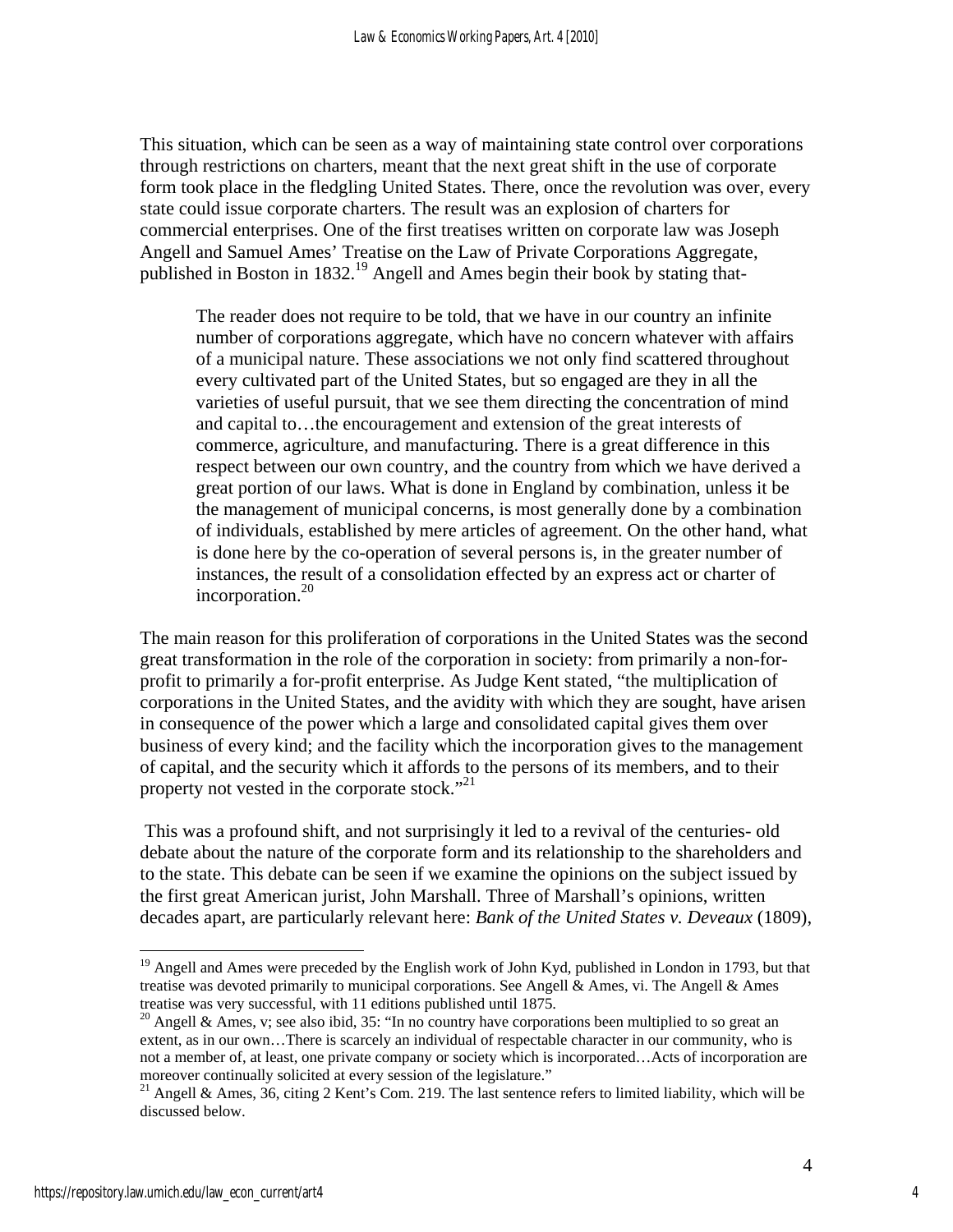*Dartmouth College v. Woodward* (1819), and *Bank of the United States v. Dandridge*  $(1827).<sup>22</sup>$  These opinions represent the evolution of his thinking on corporations, which moved from the aggregate view (Deveaux) to the artificial entity view (Dartmouth College) to the real entity view (Dandridge).

*Deveaux* involved an attempt by the state of Georgia to tax the Savannah branch of the Bank of the United States, a corporation established by Congress in 1791, as part of the early struggles around federalism. The Bank was a membership corporation ("The President, Directors and Company of the Bank of the United States") and all the members were citizens of Pennsylvania. The Bank refused to pay the tax and the State sent its collectors to enforce payment, whereupon the Bank sued the collectors in federal court, claiming diversity jurisdiction. The issue facing the court was whether a corporation made up of members from one state could sue citizens of another state in federal court on diversity grounds. This in turn required deciding between the view that "the individual character of the members is so wholly lost in that of the corporation, that the court cannot take notice of it", and the contrary view that "a corporation is composed of natural persons", i.e., between the entity (artificial or real) and aggregate views.<sup>23</sup>

Marshall decided in favor of the aggregate view. He stated that the corporation itself, "that mere legal entity", cannot be a citizen or sue in federal court, unless it can be regarded as "a company of individuals".24 However, since the reasons that led Congress to enact diversity jurisdiction applied to corporations as well, Marshall was inclined to see the controversy as being between the members "suing in their corporate character" and their opponents.<sup>25</sup> "The controversy is substantially between aliens, suing by a corporate name, and a citizen…in this case the corporate name represents persons who are members of the corporation."26 The Court therefore held that federal jurisdiction existed.

Ten years later Marshall was faced with another difficult issue involving corporations. In the famous *Dartmouth College* case, the state of New Hampshire attempted to alter the charter of Dartmouth College (incorporated as a membership corporation by George III in 1769, under the name of The Trustees of Dartmouth College), by transferring the appointment of trustees to the state, thereby effectively taking it over. The trustees objected, arguing that the charter constituted a contract and altering it violated the contracts clause of the Constitution.<sup>27</sup>

Marshall held that as the College was a private corporation, its charter was a contract and was protected by the contracts clause. He began by noting that the funds for the College came from private sources and its educational character did not make it public either. He

 $^{22}$  9 U.S. (5 Cranch) 61 (1809); 17 U.S. (4 Wheat.) 518 (1819); 25 U.S. (12 Wheat.) 64 (1827).

<sup>&</sup>lt;sup>23</sup> Deveaux, 9 U.S. 63-64.

 $24\overline{9}$  U.S. 86-87.

 $25$  Ibid., 87-88.

<sup>26</sup> Ibid., 91.

 $27$  The Trustees of Dartmouth College v. Woodward, 17 U.S. (4 Wheat.) 518 (1819).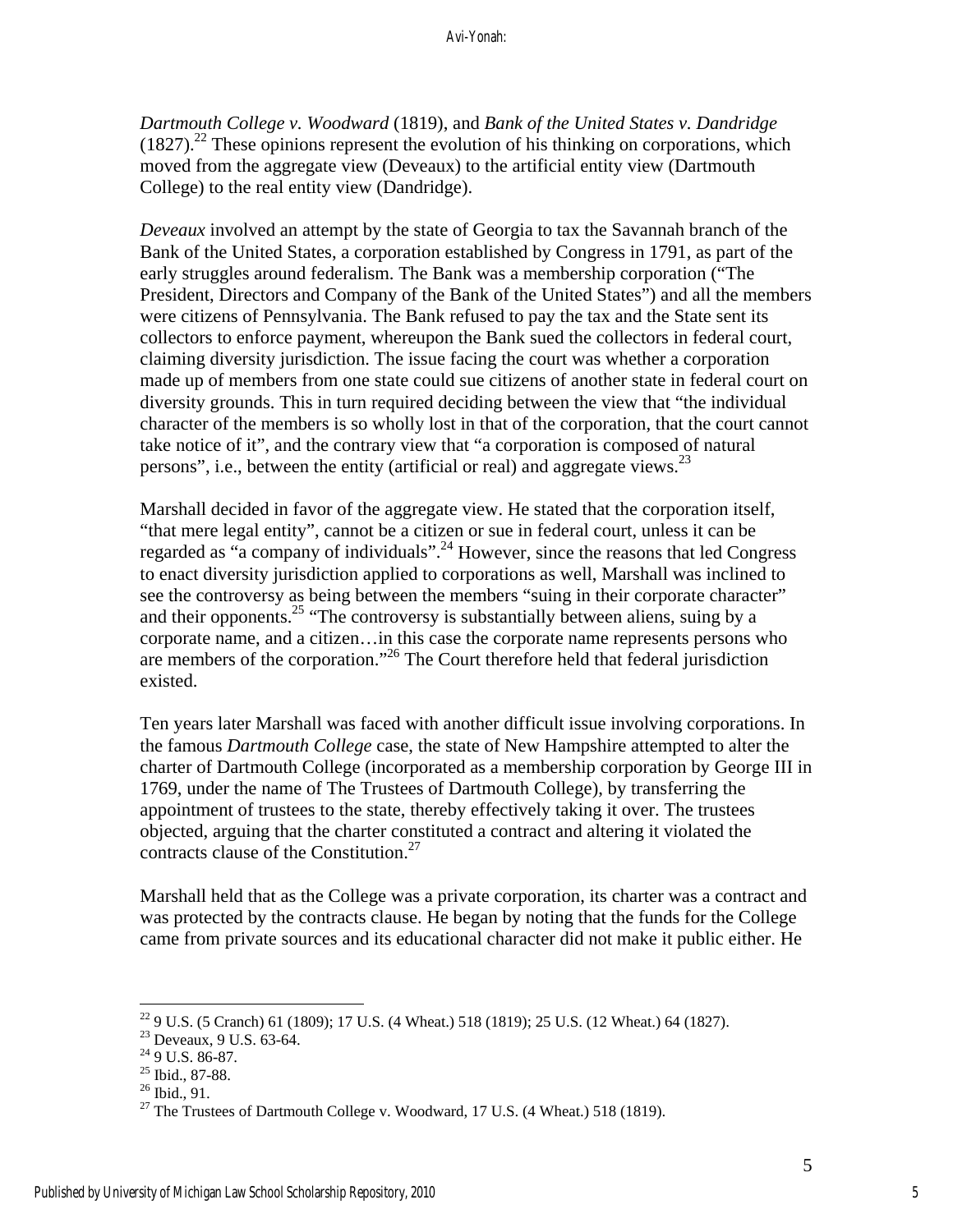then got to the heart of the question- whether the act of incorporation by the state makes it possible for the state to take it over. In frequently quoted language, Marshall held that-

A corporation is an artificial being, invisible, intangible, and existing only in contemplation of law. Being the mere creature of law, it possesses only those properties which the charter of its creation confers upon it, either expressly, or as incidental to its very existence. $^{28}$ 

This language reflects the artificial entity view of the corporation. But Marshall then went on to note that, having created the corporation, the state may not treat it as a mere extension of itself: "this being does not share in the civil government of the country, unless that be the purpose for which it was created."<sup>29</sup> Even though its object is to promote governmentally approved aims, this does not make corporations into mere instruments of government. Instead, the corporation exists to represent the interest of the founder and his descendants in the aims for which it was founded. This interest is in the United States protected by the contracts clause, although in England, Marshall recognized, Parliament had the power to annul the charter.<sup>30</sup> In this country "the body corporate, as possessing the whole legal and equitable interest, and completely representing the donors, for the purpose of executing the trust, has rights which are protected by the constitution."<sup>31</sup>

It should be noted that while Marshall held that the state may not take over a private corporation, even one founded for public ends, the emphasis on the artificial nature of the corporation left ample room for state regulation via the original charter. Since states were busy granting charters by the hundreds, the Dartmouth opinion thus enabled the states to regulate corporations, should they wish to do so.

Finally, six years later, Marshall was once more called to opine on the nature of corporations in another case involving the Bank of the United States.<sup>32</sup> The case involved a suit by the Bank on a bond executed by Dandridge, one of its cashiers, in which the defendant argued that the bond had never been approved by the Board of Directors, as required by the charter of incorporation. The key issue was whether the level of evidence required of corporations was higher than that required of individuals, since corporations are incapable of acting not in writing. Justice Story for the Court held that no distinction should be made: "The same presumptions are...applicable to corporations."<sup>33</sup> Marshall, however, dissented. He argued that—

The corporation being one entire impersonal entity, distinct from the individuals who compose it, must be endowed with a mode of action peculiar to itself, which will always distinguish its transactions from those of its members. This faculty

<sup>&</sup>lt;sup>28</sup> 17 U.S. 636.

 $29$  Ibid.

<sup>&</sup>lt;sup>30</sup> 17 U.S. 642-643.

 $31$  17 U.S. 654.

<sup>&</sup>lt;sup>32</sup> Bank of the United States v. Dandridge, 25 U.S. (12 Wheat.) 64 (1825).

<sup>33 25</sup> U.S. 70.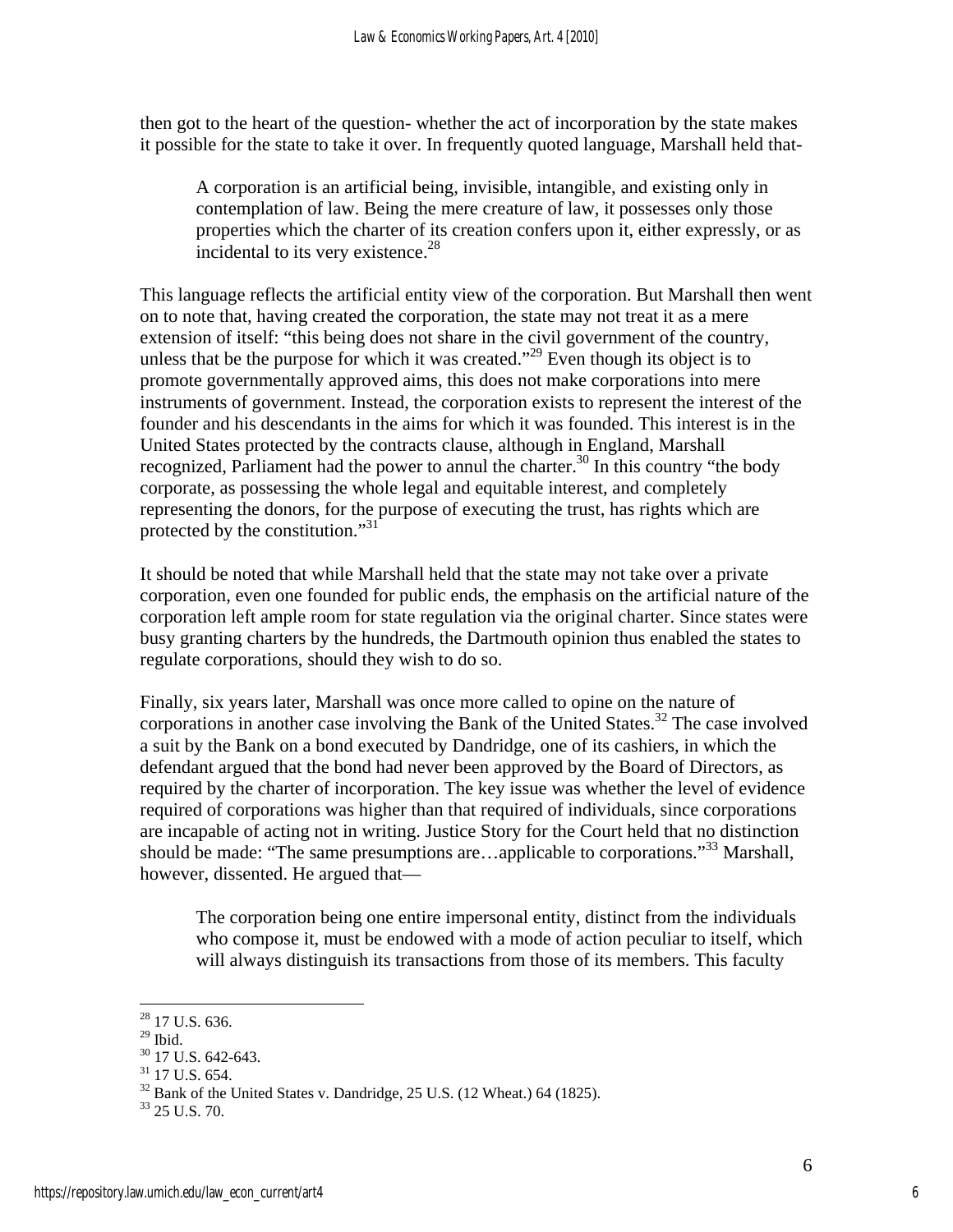must be exercised according to its own nature…This can be done only in writing. $34$ 

The Court's view was the more pragmatic one, but Marshall's view was more consistent with the real entity view of the corporation as distinct from its members, individually or collectively. It certainly forms an interesting contrast with the views he expressed in the *Deveaux* case sixteen years earlier.

How can one explain the shift in Marshall's view of the corporation from aggregate (*Deveaux*) to artificial (*Dartmouth College*) to real (*Dandridge*)? In part, this stems from the circumstances of these particular cases. In *Deveaux*, Marshall wanted to confer diversity jurisdiction to protect a federal institution (he was after all a Federalist), and the only way to do so was to look through the corporation to its members. In *Dartmouth College*, the issue involved the relationship of private corporations (albeit "imbued with a public purpose"; the full fledged private/public distinction had not yet evolved) to the state, and thus Marshall emphasized the role of the state in creating the corporation, while placing clear limits on its ability to regulate corporations thereafter. These limits were required as the result of the proliferation of corporations, especially for- profit business corporations, since otherwise the state would be able to take over purely private businesses. The result in *Dartmouth College* favored in practice the real entity view, since once a private corporation was created, it could no longer be taken over or perhaps even be overly regulated by the state. Thus, it may not be surprising that by the time he came to write his *Dandridge* dissent Marshall took the real entity view, even though it contradicted his opinion in *Deveaux* (which is not mentioned).

Two important legal developments during the same period strengthened the real entity view and weakened the aggregate and artificial entity views of the corporation: the rise of limited liability and the spread of general incorporation laws. Limited liability weakened the aggregate view, and general incorporation weakened the artificial entity view.

First, limited liability: As we have seen, in England limited liability did not exist for corporations until 1855. In the United States, however, most states adopted limited liability in the 1830s.<sup>35</sup> In their second edition, Angell & Ames explain that this was the primary distinction between a partnership and a corporation:

In every private unincorporated company, the members are liable for the debts without limitation, whereas in incorporated societies, they are only liable to the extent of their shares…It is frequently the principal object, in this and in other countries, in procuring an act of incorporation, to limit the risk of the partners to their shares in the stock of the association; and prudent men are always backward

<sup>&</sup>lt;sup>34</sup> 25 U.S. 91-92.

<sup>&</sup>lt;sup>35</sup> Phillip I. Bloomberg, The Multinational Challenge to Corporation Law (1993).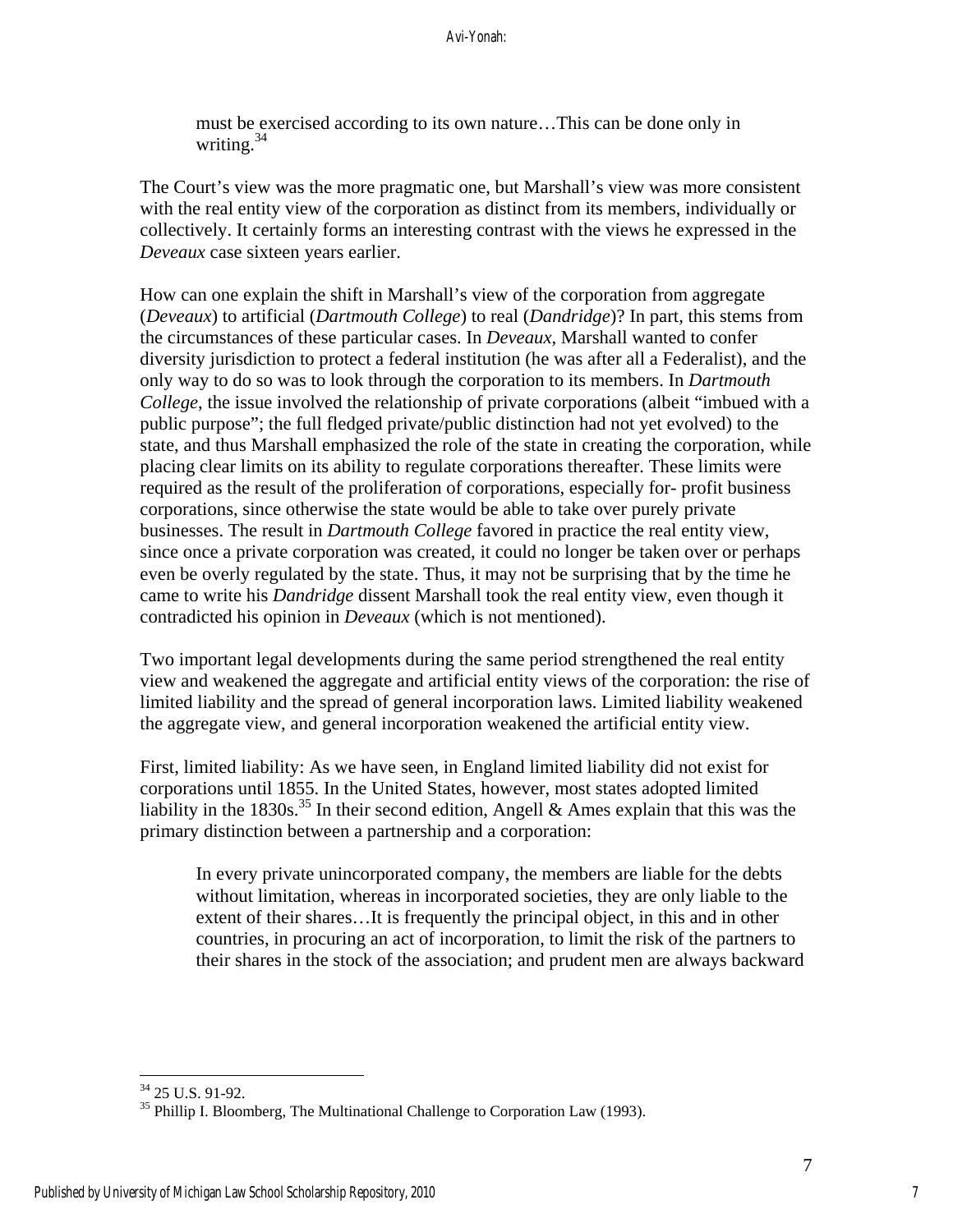in taking stock when they become mere copartners as regards their personal liability for the company debts. $36$ 

When Angell & Ames wrote this limited liability was by no means a universally established rule for corporations<sup>37</sup>; they were thus trying to establish the law as much as describing the law that existed. Their main argument, familiar from current debates on limited liability<sup>38</sup>, was that "[t]he public, therefore, gain by acts incorporating trading associations, as by such means persons are induced to hazard a certain amount of property for the purposes of trade and public improvement, who would abstain from doing so, were not their liability limited."<sup>39</sup>

Eventually this argument won the day, and by 1840 most of the states established limited liability.<sup>40</sup> Limited liability, in turn, led to a decline in the emphasis on the aggregate theory, because the aggregate view of corporations tends to reduce the distinction between the corporation and its members or shareholders that is at the heart of limited liability.<sup>41</sup>

The decline of the aggregate view can clearly be seen in two cases from the period 1839- 1844, in which the Supreme Court repudiated Marshall's opinion in *Deveaux*. In *Bank of Augusta v. Earle* the Court held that a corporation incorporated by Georgia may execute a valid contract in Alabama on comity grounds, but it rejected the argument that Alabama was required to accept the contract on the basis of the privileges and immunities clause applied directly to the corporation's members (as required by the aggregate view), stating that *Deveaux* has never been extended that far. Chief Justice Taney emphasized that he

 <sup>36</sup> Angell & Ames, 23; see also id., at 349: "No rule of law we believe is better settled, than that, in general, the individual members of a private corporate body are not liable for the debts." See also the cite from Judge Kent, supra, emphasizing limited liability as a reason to incorporate.

<sup>&</sup>lt;sup>37</sup> Bloomberg, supra.

<sup>38</sup> See, e.g., Henry Hansmann and Reinier Kraakman, Toward Unlimited Shareholder Liability for Corporate Torts, 100 Yale L J. 1879 (1991); Joseph A. Grundfest, The Limited Future of Unlimited Liability: A Capital Markets Perspective, 102 Yale J. on Reg. 387 (1992); Henry Hansmann and Reinier Kraakman, Do the Capital Markets Compel Limited Liability? A Response to Professor Grundfest, 102 Yale J. on Reg. 427 (1992); Nina A. Mendelson, A Control-Based Approach to Shareholder Liability for Corporate Torts, 102 Colum. L. Rev. 1203 (2002).

 $39$  Angell & Ames, 24. They go on to argue that states who pursue the contrary policy, like Massachusetts, "drive millions of capital into the neighboring states for investment"- an early instance of a "race" (to the top or bottom). Ibid., 362.

 $40$  This was subject to one limitation, the "trust fund" doctrine, which held that the capital stock of corporation was to be held in trust for paying corporate debts and thus could not be distributed to shareholders while debts were outstanding. See Wood v. Dummer, 30 Fed. Cas. 435 (Cir. Ct. D. Maine, 1824).

<sup>&</sup>lt;sup>41</sup> See generally Henry Hansmann & Reinier Kraakman, The Essential Role of Organizational Law, 110 Yale L.J. 387, 393 (2000) (describing the "core defining characteristic of a legal entity" as the "partitioning off of a separate set of assets in which the creditors of the firm have a prior security interest"); Margaret M. Blair, Locking in Capital: What Corporate Law Achieved for Business Organizers in the Nineteenth Century, 51 UCLA L. Rev. 387 (2003) (arguing that the main purpose of incorporation in the  $19<sup>th</sup>$  century was to "lock in" capital in the firm because shareholders cannot force distributions, in exchange for limited liability).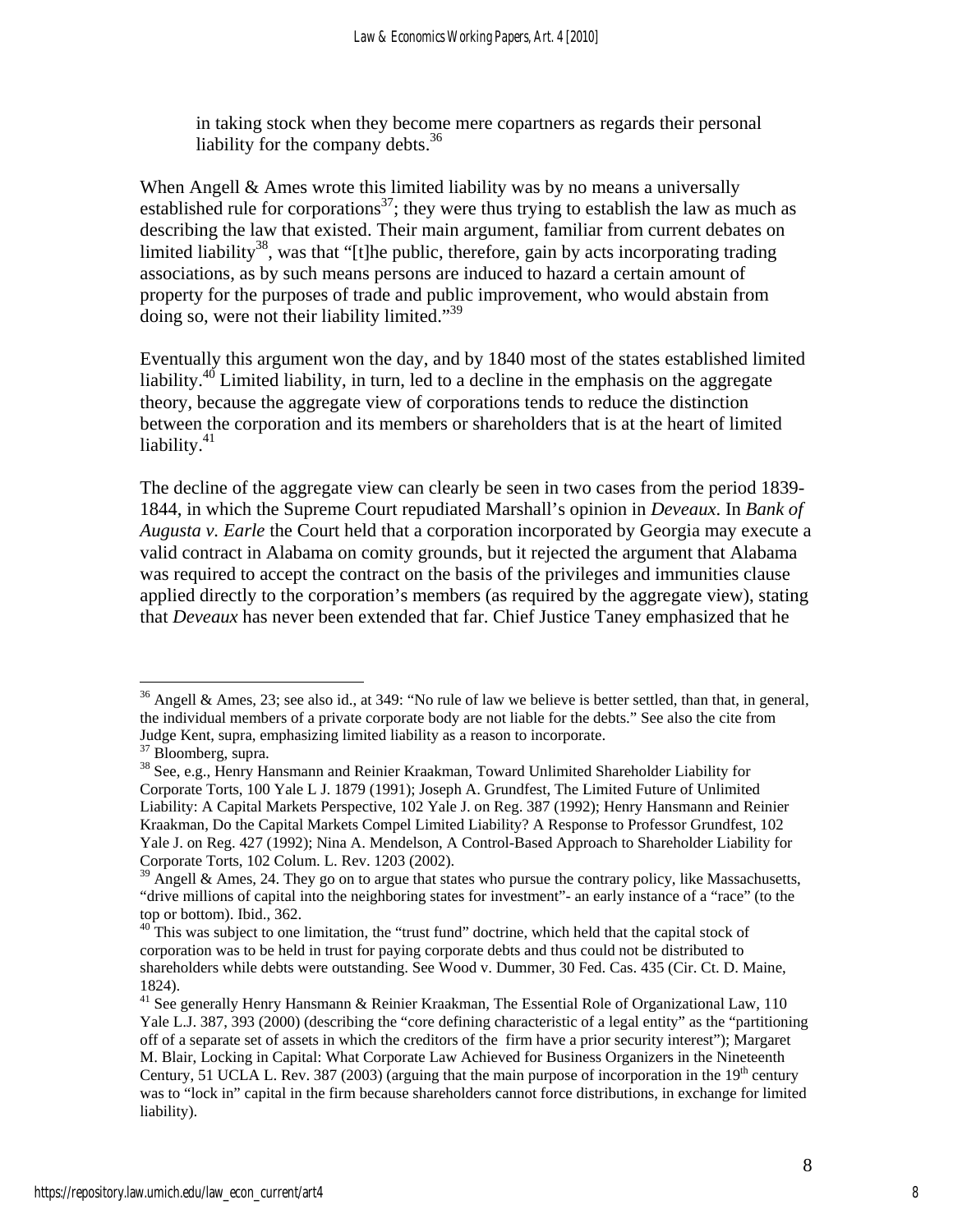rejected the aggregate view because of its implications for limited liability, as well as its implications for state regulation of the corporations operating in it:

The result of this [aggregate view] would be to make the corporation a mere partnership in business, in which each stockholder would be liable to the whole extent of his property for the debts of the corporation…Besides, it would deprive every state of all control over the extent of corporate franchises proper to be granted in the state. $42$ 

In *Louisville, Cincinnati, and Charleston Railroad Co. v. Letson*, decided in 1844, the Court explicitly limited *Deveaux* to its facts, holding that diversity jurisdiction may arise even when some of the members of a defendant corporation are citizens of the same state as the plaintiff.<sup>43</sup> The Court stated that the *Deveaux* results "have never been satisfactory to the bar" and that a corporation "seems to us to be a person, although an artificial one, inhabiting and belonging to that state [of incorporation], and therefore entitled, for purposes of suing and being sued, to be deemed a citizen of that state."<sup>44</sup>

This result was required by the proliferation of business corporations having many shareholders in many states, as opposed to the membership corporations of Marshall's early days. As Angell & Ames stated, by 1832 "Joint stock companies are composed of persons who seldom know any thing of the business of the company, but who leave the management of it entirely to the board of directors, and are contented with receiving such periodical dividends as the directors think proper to make."45 The separation of management from ownership, and the rise of limited liability, rendered the aggregate view implausible.<sup>46</sup>

 $45$  Angell & Ames, 32.

46 See also Chief Justice Shaw's statement in Burrill v. Nahant Bank, 43 Mass. 163 (1840), that "A board of directors of the banks of Massachusetts is a body recognized by law. By the by‐laws of these corporations, and by a usage, so general and uniform as to be regarded as part of the law of the land, they have the general superintendence and active management of all the concerns of the bank, *and constitute, for purposes of dealing with others, the corporation*" (emphasis added). It is hard to imagine a clearer rejection of the aggregate view. Similarly, in Hoyt v. Thompson's Executor, decided by the New York Court of Appeals in 1859, the court held that "[i]n corporate bodies the powers of the board of directors are, in a very important sense, original and undelegated. The stockholders do not confer, nor can they revoke those powers. They are derivative only in the sense of being received from the State in the act of incorporation. The directors convened as a board are the primary possessors of all the powers which the charter confers, and like private principals they may delegate to agents of their own appointment the performance of any acts which they themselves can perform. The recognition of this principle is absolutely necessary in the affairs of every corporation whose powers are vested in a board of directors. Without it the most ordinary business could not be carried on, and the corporate powers could not be executed." 19 N.Y. 207, 216 (1859). This constitutes a recognition that the aggregate view deriving from the membership corporation could not be

 $42$  Bank of Augusta v. Earle, 38 U.S. 519, 586-587 (1839).

<sup>43 43</sup> U.S. 497 (1844).

<sup>44 43</sup> U.S. 376. See also Marshall v. Baltimore & Ohio Railroad Co., 57 US 314 (1853), in which the Court held that for diversity purposes a corporation should be deemed a resident of its place of incorporation. This led to the current rule, adopted in 1958, under which a corporation is for diversity purposes a citizen of both the state it is incorporated in and the state in which it has its principal place of business. 28 USC 1332 ©.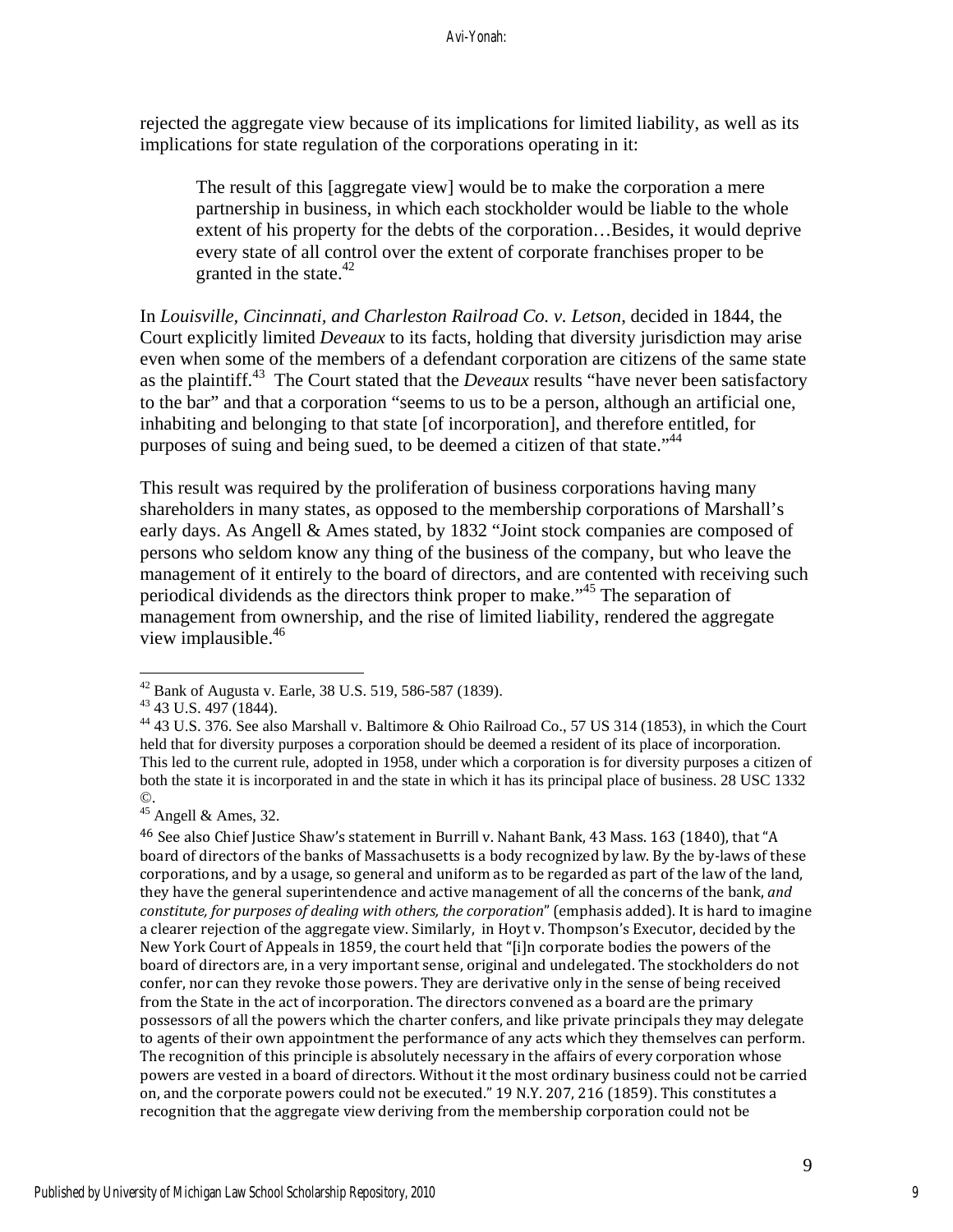Second, general incorporation: The granting of corporate charters by state legislatures became in the  $1820s$  and  $1830s$  a process fraught with corruption.<sup>47</sup> Some Jacksonians reacted by advocating elimination of the rights of states to grant corporate charters. But the corporate form was so widely used that this was impracticable; instead, laws were passed in all the states permitting anyone to form a corporation on payment of a fee, without permission by the state legislature.<sup>48</sup> This democratizing move meant that the artificial entity theory, under which the corporation derives its powers from the state, lost most of its appeal, since the state was only vestigially involved in creating corporations. Instead, corporations were viewed as separate from both their shareholders and the state, and the real entity view reigned supreme.<sup>49</sup>

### **b. From Closely-Held to Widely-Held Corporations**.

The situation between the 1820s and the end of the Civil War was thus the proliferation of for profit corporations, incorporated under general incorporation laws with minimal interference by the state, and whose shareholders enjoyed limited liability. Those shareholders were, however, relatively limited in number; despite the Angell & Ames quotation above, few corporations before 1865 required massive amounts of capital, and most were small, closely held enterprises. This enabled the Civil War income tax on corporate income to be imposed directly on the shareholders of corporations.<sup>50</sup>

This state of affairs began to change with the advent of the railroads, followed by the steel and oil companies. With the rise of large corporate enterprises, massive amounts of capital were required, and between 1865 and the 1890s the widely held, publicly traded, non-owner managed enterprise gradually became the norm for U.S. business activities. This was followed from 1890 to 1906 by a wave of consolidation that left several important business areas dominated by monopolies run by the "robber barons."

The shift from small, closely held enterprises to massive, publicly held ones once again necessitated a re-examination of the corporate form, and again all three theories of the corporation appear. A classic example of the aggregate view is the *Santa Clara* case, ultimately decided by the Supreme Court in 1886. This case is famous for Chief Justice Waite's statement that "The court does not wish to hear argument on the question whether the [equal protection clause] applies to these corporations. We are all of the

maintained as a practical matter in corporations with hundreds or thousands of shareholders, as already existed in the 1850s.<br><sup>47</sup> See Angell & Ames, 35-36.

<u> 1989 - Andrea San Andrea San Andrea San Andrea San Andrea San Andrea San Andrea San Andrea San Andrea San An</u>

<sup>&</sup>lt;sup>48</sup> See, e.g., the act adopted in 1837 by Connecticut permitting incorporation of "any lawful business", ch. 63, 1837 Conn. Pub. Acts 49, and various cases upholding such laws, e.g., Nesmith v. Sheldon, 48 US 812 (1849). See also President Jackson's veto message of the second bank of the United States, cited in Davis, 611: "If [the government] would confine itself to equal protection, and, as Heaven does its rains, shower its favors alike on the high and the low, the rich and the poor, it would be an unqualified blessing."

<sup>&</sup>lt;sup>49</sup> The same result was obtained in England by the adoption of the Regulation and Incorporation Act, 19  $\&$ 20 Vict. C. 47 (1856).

<sup>50</sup> Reuven S. Avi-Yonah, Corporations, Society and the State: A Defense of the Corporate Tax, 90 Va. L. Rev. 1193 (2004).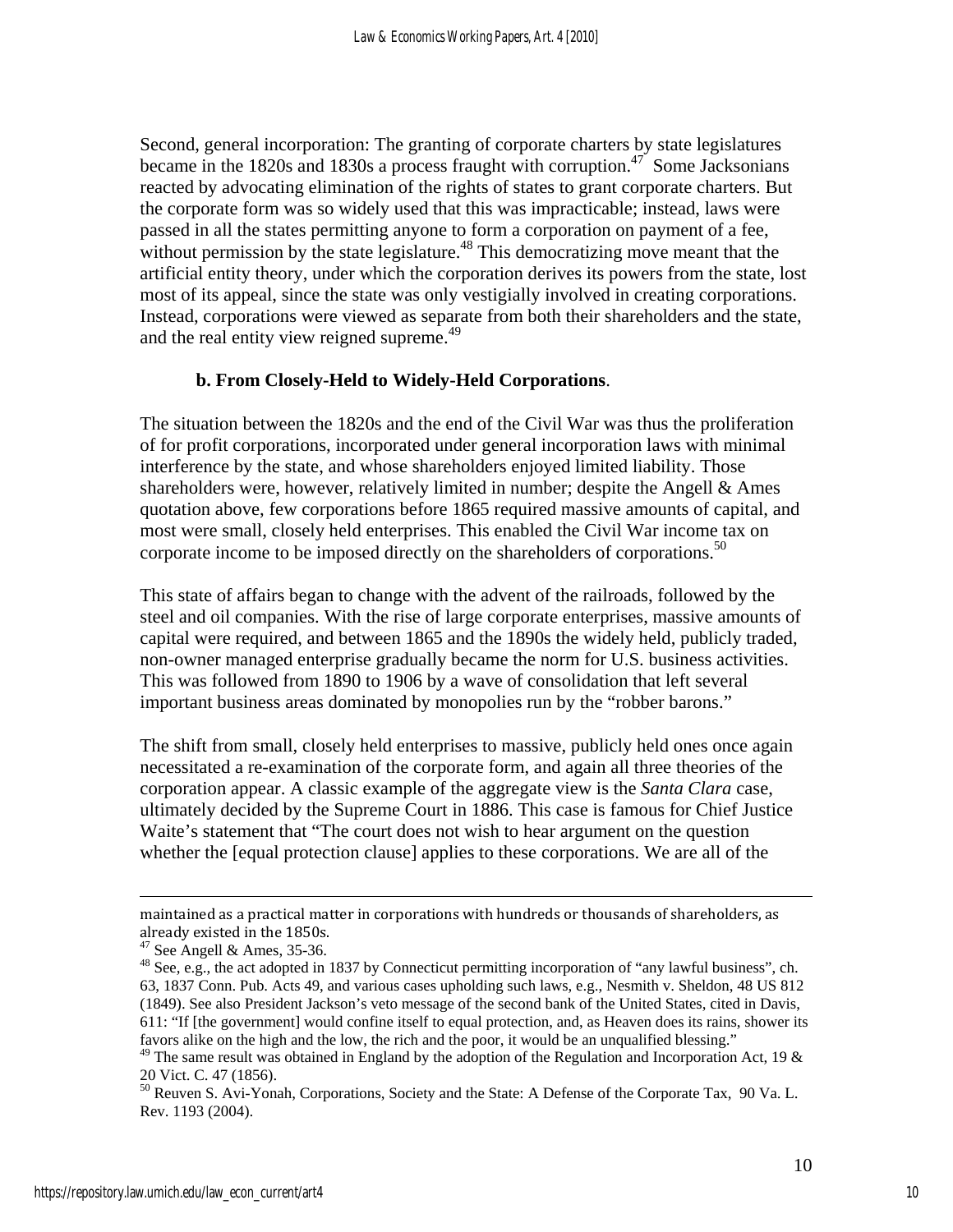opinion that it does."51 Some scholars identified this as an application of the real entity view to corporations, but Prof. Horwitz has shown by examining Justice Field's opinion in the court below that it actually represented an application of the aggregate view. Specifically, Field held that the equal protection clause must apply to corporations for the following reasons:

Private corporations consist of an association of individuals united for some lawful purpose, and permitted to use a common name in their business and have succession of membership without dissolution…But these members do not, because of such association, lose their right to protection, and equality of protection…Whatever affects the property of the corporation- that is, of all the members united by the common name- necessarily affects their interests…So, therefore, whenever a provision of the constitution or of a law guarantees to persons protection in their property… the benefits of the provision are extended to corporations; not to the name under which different persons are united, but to the individuals composing the union. The courts will always look through the name to see and protect those whom the name represents [citing *Deveaux.]*52

A clearer statement of the aggregate view can hardly be imagined; most remarkable is Field's reliance on *Deveaux* despite the fact that the Supreme Court overturned its results forty years earlier. Similarly, in *Pembina Consolidated Co. v. Pennsylvania*, decided two years later, Justice Field for the Court stated that "Under the designation of person there is no doubt that a private corporation is included. Such corporations are merely associations of individuals united for a special purpose."53

However, the artificial entity view was also raised in these cases. In *Santa Clara*, the railroad corporations made the argument that because they were operating under special congressional legislation they should be regarded as an extension of the federal government and therefore California could not tax them.<sup>54</sup> Field rejected this view (citing *Dartmouth College*), but noted that "when the instrumentality is the creation of the statea corporation formed under its laws-and is employed or adopted by the general government for its convenience…it remains subject to the taxing power of the state."55 And notably, in *Pembina* Field followed Taney in rejecting the argument that the privileges and immunities clause applied to corporations because they were not "citizens", even though the aggregate view he adopted in *Santa Clara* might have led to the contrary position. Instead, Field emphasized the relationship between the corporation and the incorporating state under the artificial entity view:

<sup>51</sup> Santa Clara County v. Southern Pacific R.R. Co., 118 U.S. 394 (1886). See Morton J. Horwitz, Santa Clara Revisited: The Development of Corporate Theory, 88 W. Va. L. Rev. 173 (1985).

 $52$  18 F. 385 (C.D.D. Cal. 1883), 409-410.

<sup>53 125</sup> U.S. 181, 189 (1888). See also Mason v. Pewabic Mining Co., 133 U.S. 50 (1890), in which the Court stated that "we do not see that the right of the parties in regard to the assets of this corporation differ from those of a partnership on its dissolution."

<sup>&</sup>lt;sup>54</sup> 18 F. Rep. 387.

<sup>55 18</sup> F. Rep. 389.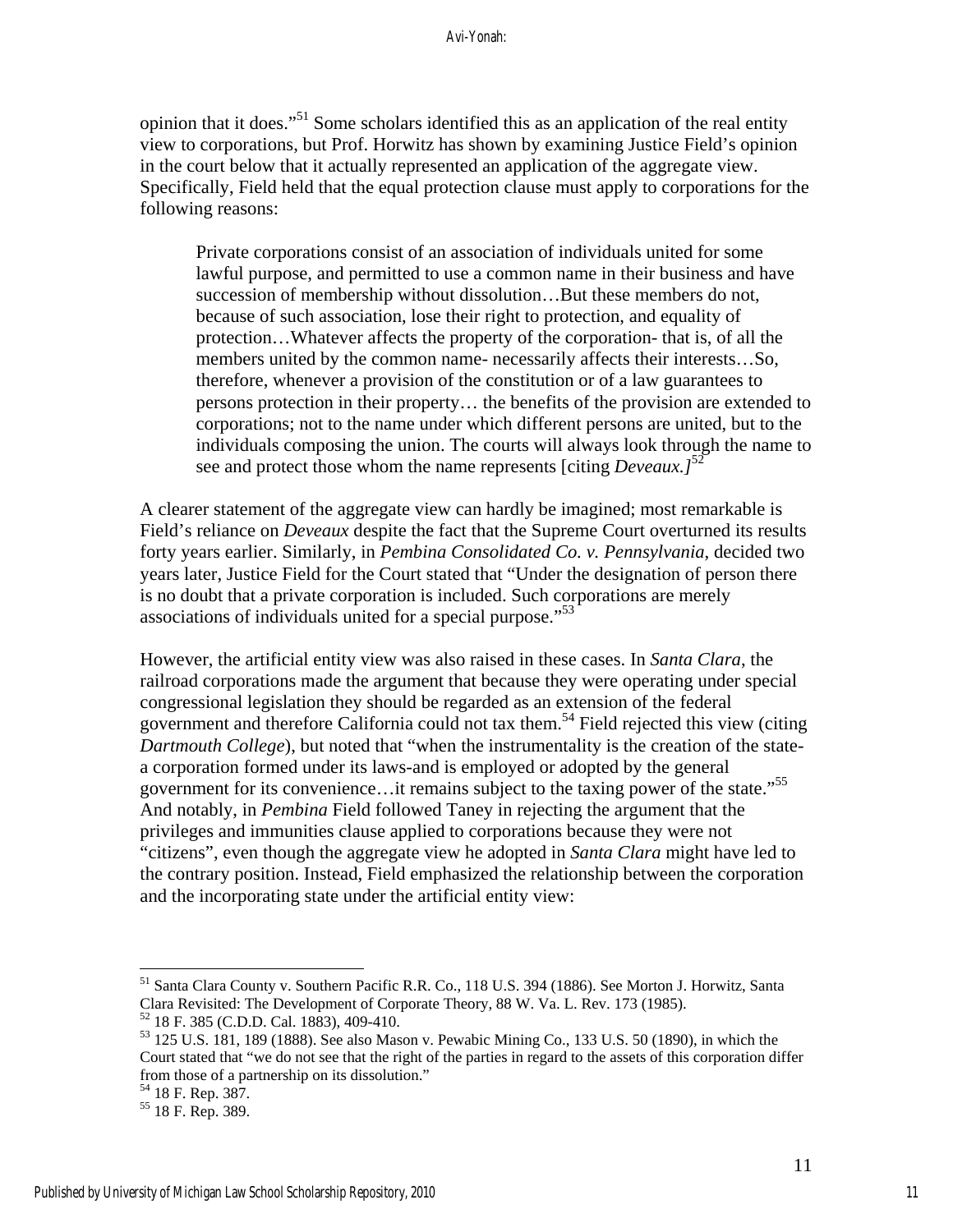The term citizens, as used in this clause, applies only to natural persons, members of the body politic owing allegiance to the State, not to artificial persons created by the legislature, and possessing only such attributes as the legislature has prescribed…a grant of corporate existence was a grant of special privileges to the corporators, enabling them to act for certain specified purposes as a single individual, and exempting them, unless otherwise provided, from individual liability.<sup>56</sup>

Moreover, all three views of the corporation appear in *Hale v. Henkel*, decided by the Supreme Court in 1906. The issues were whether an agent of a corporation could invoke the Fifth Amendment privilege against self-incrimination or the Fourth Amendment protection against unreasonable search and seizure in the name of the corporation. On the Fifth Amendment issue, the Court held that the right against self-incrimination does not apply to corporations:

The right of a person under the Fifth Amendment to refuse to incriminate himself is purely a personal privilege of the witness…The question whether a corporation is a "person" within the meaning of this Amendment really does not arise…since it can only be heard by oral evidence in the person of some one of its agents or employees.<sup>57</sup>

This is closest to the real entity view, since it rejects (like Marshall in *Dandridge*) the aggregate position of looking through a corporation to its shareholders, and takes into account the special characteristics of the corporation itself.

On the other hand, on the Fourth Amendment issue, the Court at first emphasized the artificial entity view, using it to justify regulation by the state:

Conceding that the witness was an officer of the corporation under investigation, and that he was entitled to assert the rights of the corporation with respect to the production of its books and papers, we are of the opinion that there is a clear distinction in this particular between an individual and a corporation, and that the latter has no right to refuse to submit its books and papers for an examination at the suit of the State. The individual may stand upon his constitutional rights as a citizen…Upon the other hand, the corporation is a creature of the State. It is presumed to be incorporated for the benefit of the public. It receives certain special privileges and franchises, and holds them subject to the laws of the State and the limitations of its charter. Its powers are limited by law. It can make no contract not authorized by its charter. Its rights to act as a corporation are only preserved to it so long as it obeys the laws of its creation. There is a reserved right in the legislature to investigate its contracts and find out whether it has exceeded its powers. It would be a strange anomaly to hold that a State, having

 56 125 US 187-88.

<sup>57</sup> Hale v. Henkel, 201 U.S. 43, 69-70 (1906).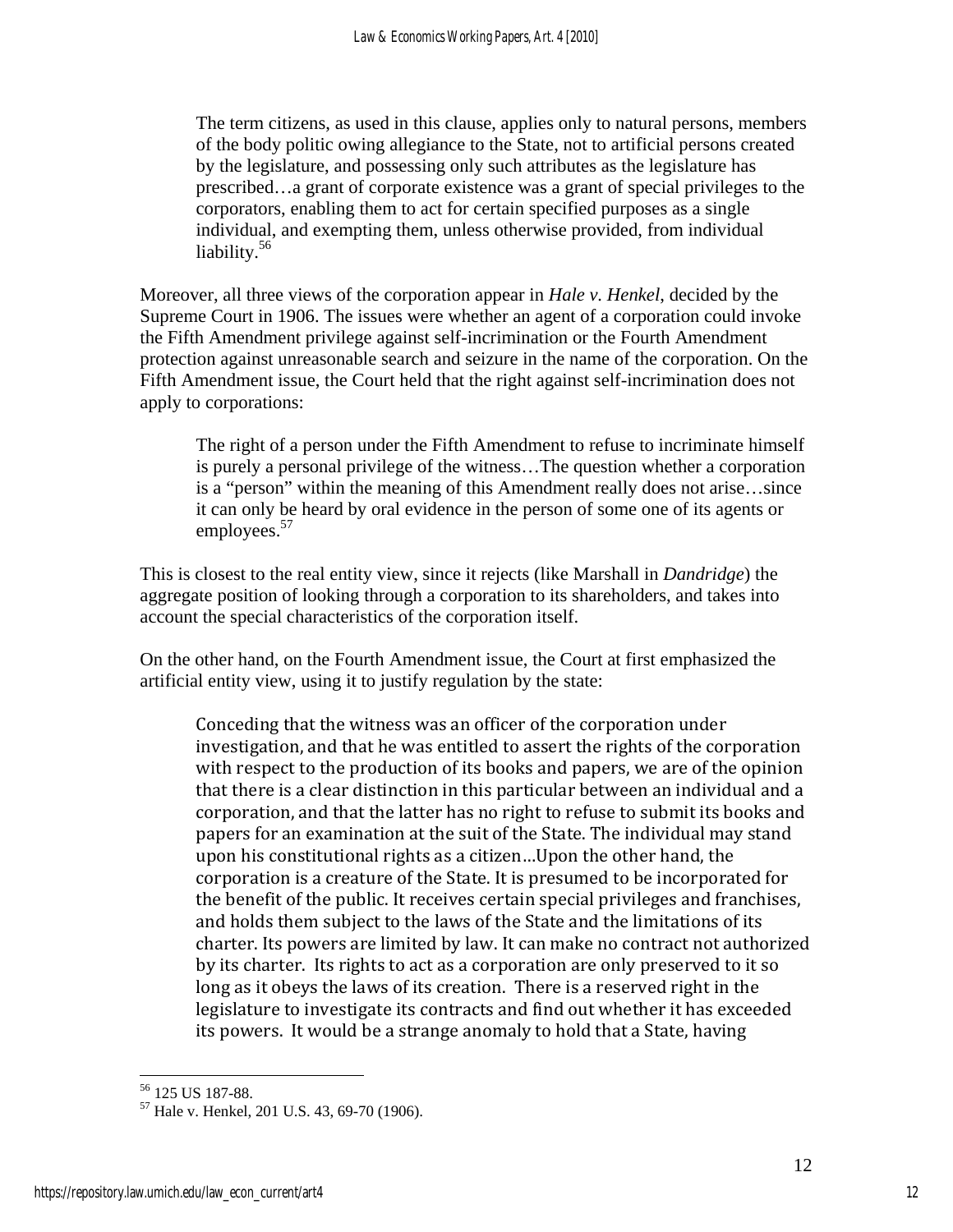chartered a corporation to make use of certain franchises, could not in the exercise of its sovereignty inquire how these franchises had been employed, and whether they had been abused, and demand the production of the corporate books and papers for that purpose…While an individual may lawfully refuse to answer incriminating questions unless protected by an immunity statute, it does not follow that a corporation, vested with special privileges and franchises, may refuse to show its hand when charged with an abuse of such privileges.58

However, having clearly stated its reasons for limiting the application of the constitutional right, the Court suddenly reverts to the aggregate view when facing the question whether corporations have any Fourth Amendment rights at all:

[W]e do not wish to be understood as holding that a corporation is not entitled to immunity, under the Fourth Amendment, against unreasonable searches and seizures. A corporation is, after all, but an association of individuals under an assumed name and with a distinct legal entity. In organizing itself as a collective body it waives no constitutional immunities appropriate to such body. Its property cannot be taken without compensation. It can only be proceeded against by due process of law, and is protected, under the Fourteenth Amendment, against unlawful discrimination. Corporations are a necessary feature of modern business activity, and their aggregated capital has become the source of nearly all great enterprises.59

What can explain this remarkable oscillation between the three views? The key is the last sentence quoted. As noted above, the period between 1890 and 1906 marked the height of the debate on the rise of the great corporations. The Court is trying to strike a balance between the rights of the corporations, which can best be protected under either the aggregate or the real entity views, and the regulatory power of the state, which is best reflected in the artificial entity view. On the one hand, as the Court states, "[c]orporations are a necessary feature of modern business activity" and must be protected. On the other hand, the right of the state to regulate must also be preserved, especially since the context of *Hale v. Henkel* was

<sup>&</sup>lt;sup>58</sup> 201 US 74-75. Remarkably, the court applies this analysis to give powers to the federal government over state corporations: "It is true that the corporation in this case was chartered under the laws of New Jersey, and that it receives its franchise from the legislature of that State; but such franchises, so far as they involve questions of interstate commerce, must also be exercised in subordination to the power of Congress to regulate such commerce, and in respect to this the General Government may also assert a sovereign authority to ascertain whether such franchises have been exercised in a lawful manner, with a due regard to its own laws. Being subject to this dual sovereignty, the General Government possesses the same right to see that its own laws are respected as the State would have with respect to the special franchises vested in it by the laws of the State. The powers of the General Government in this particular in the vindication of its own laws, are the same as if the corporation had been created by an act of Congress. It is not intended to intimate, however, that it has a general visitatorial power over state corporations." Ibid, 75. This issue came up in the corporate tax debate as well. Avi-Yonah, corporate tax, supra.

 $59$  Ibid., 76 (cites omitted).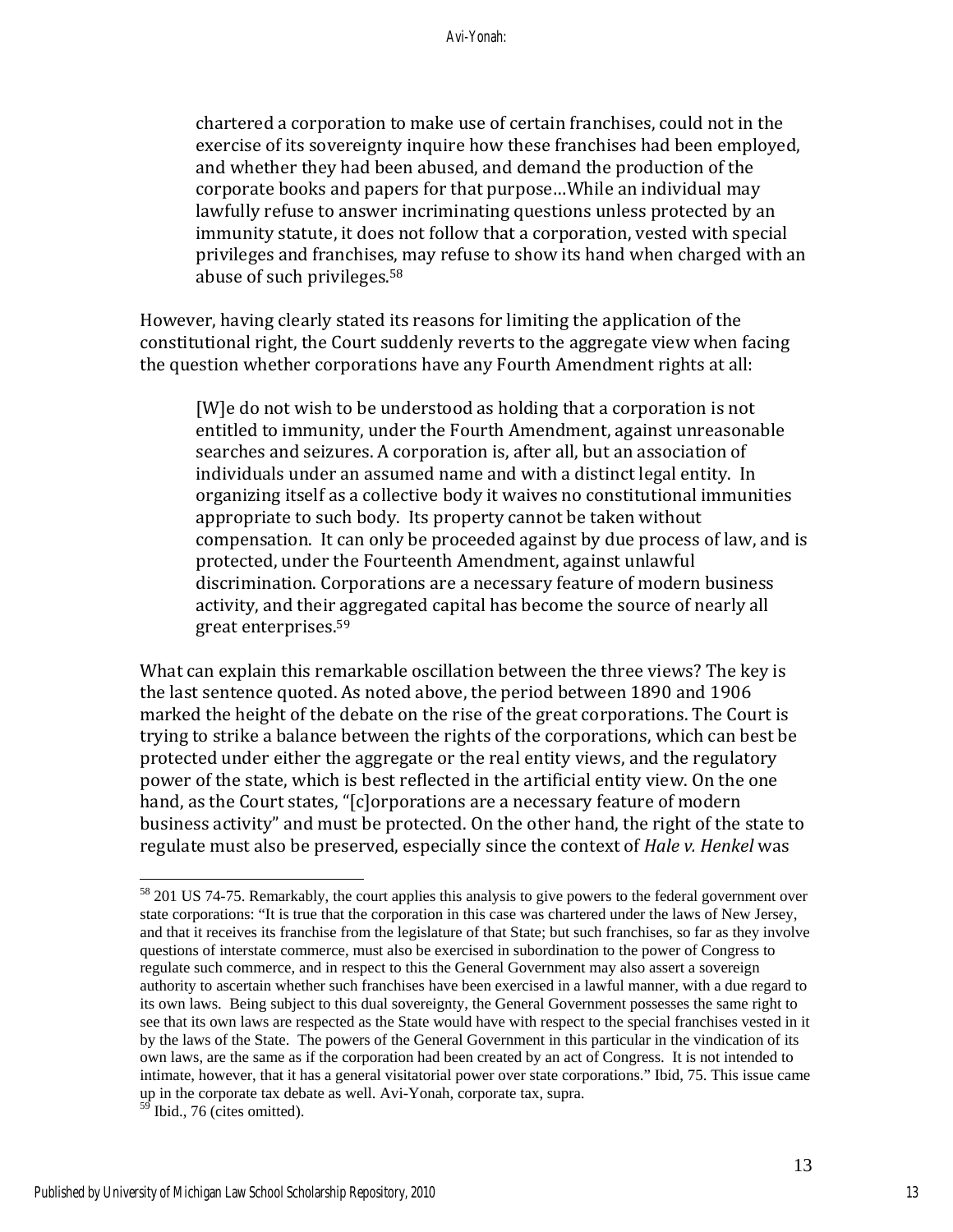an antitrust investigation into two major corporations, the American Tobacco Company and McAndrews & Forbes Inc.

Ultimately, however, the real entity view prevailed.60 This involved first the rejection of the aggregate view. For example, in *Western Turf Association v. Greenberg*, decided just one year after *Hale v. Henkel*, Justice Harlan emphasized that a corporation is a separate entity from its shareholders, and therefore is not a "citizen" for purposes of the privileges and immunities clause or entitled to the protection of the due process clause: "the liberty guaranteed by the Fourteenth Amendment against deprivation without due process of law is the liberty of natural, not artificial, persons."61 But by itself this position would have led to too much state regulation for the Lochner court. Thus, in *Southern Railway Co. v. Greene*, decided in 1909, the Court came out clearly for the position that the corporation *as such* was entitled to constitutional protection under the equal protection clause, without any reference to its shareholders: "the corporation…is within the meaning of the Fourteenth Amendment, a person within the jurisdiction of the state of Alabama, and entitled to be protected against any statute of the State which deprives it of the equal protection of the laws."62

Once again, the triumph of the real entity view can be explained by several factors. The aggregate view was raised by Field and others to protect the rights of corporations, but it was even more incongruous in the context of the mega‐ corporations of the 1890s, with thousands of shareholders, than in the pre‐civil days. It also gave the corporation too many rights vis‐a‐vis the state, as seen in *Hale v. Henkel* and in *Greenberg*. The artificial entity view gave the state too much power to regulate corporations, as the *Hale v. Henkel* court came to realize when it laid out its implications. The real entity view was the most congruent with business realities as well as the one most suited to some balance between corporations and the state. By 1909, it was well established as the dominant view of the corporation, as reflected in contemporary debates surrounding the enactment of the corporate tax.63

 $60$  This view was also reflected in contemporary books and law review articles. See, e.g., Freund, The Legal Nature of Corporations (1897); Deiser, The Juristic Person, 57 U. Pa. L. Rev. 131 (1908); Machen, Corporate Personality, 24 Harv. L. Rev. 253 (1911); Laski, The Personality of Associations, 29 Harv. L. Rev. 404 (1916); I. Maurice Wormser, Piercing the Veil of Corporate Entity, 12 Columbia L. Rev. 496 (1912) (all rejecting the aggregate view). Compare for a statement of the aggregate view Morawetz, A Treatise on the Law of Private Corporations (1882), at iii ("the existence of the corporation as an entity independent of its members is a fiction.")

 $61$  204 U.S. 359, 363.

 $62$  216 U.S. 400, 417. Remarkably this case involves a discriminatory state tax similar to the one struck down by Field on aggregate grounds in Santa Clara. See also similar statements in Ludwig v. Western Union Tel. Co., 216 US 146, 157 (1910); Pullman Co. v. Kansas, 216 US 56, 64 (1910); Western Union Tel. Co. v. Kansas, 216 US 1, 36 (1910), which finally eliminated the restrictions imposed by Bank of Augusta v. Earl. See Horwitz, supra.

<sup>63</sup> See Avi-Yonah, corporate tax, supra.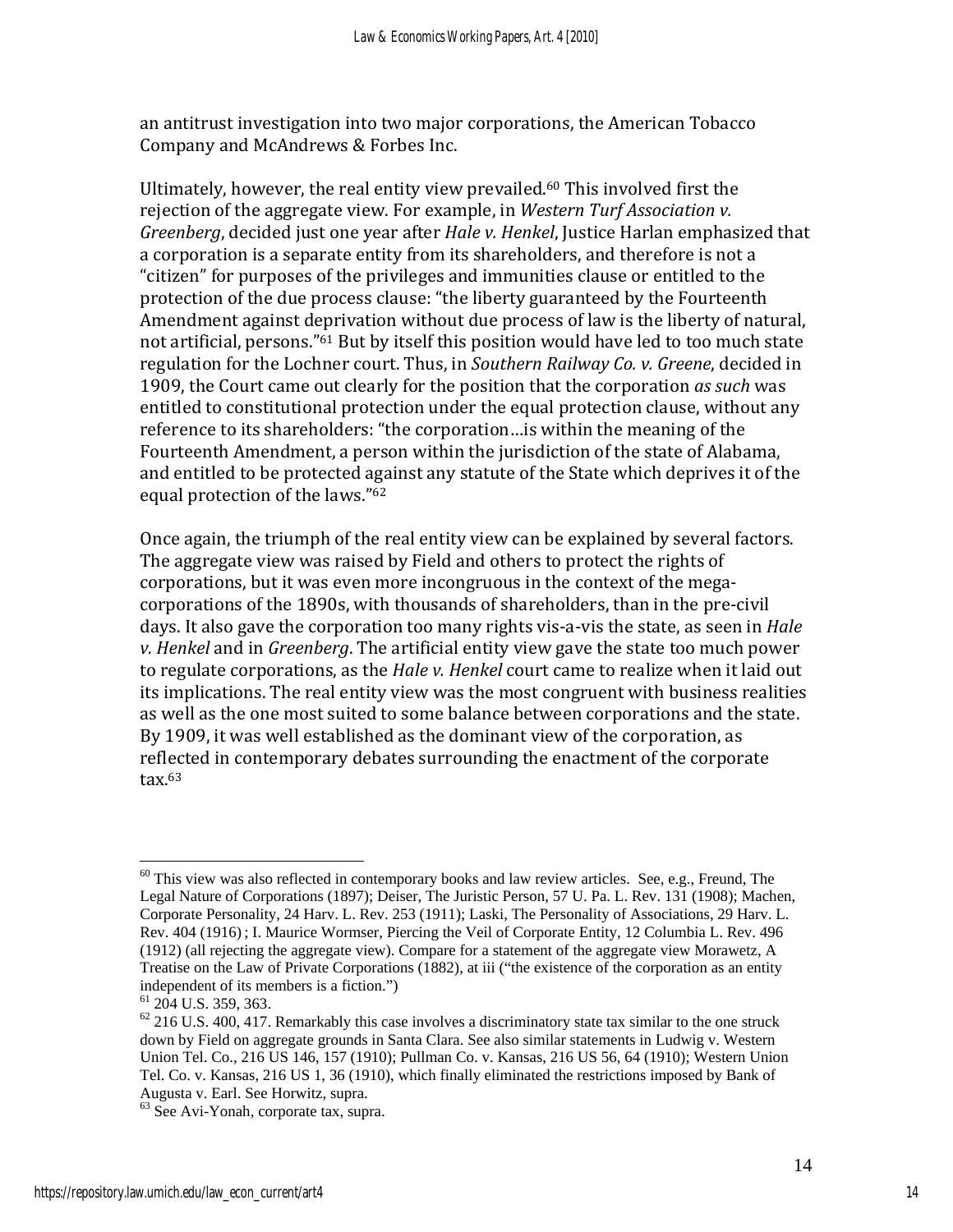The rise of the real entity view is also reflected in two other contemporary developments: the rise of the business judgment rule, and the decline of the *ultra vires* doctrine.64 The business judgment rule rejected the aggregate view in holding that the board of directors held powers that were not delegated from the shareholders and that shareholders could not normally call into question the exercise of those powers. The *ultra vires* doctrine represented the ability of the state to require corporations to adhere to their charter, and was thus based on the artificial entity view; its decline thus reinforced the rejection of that view.

The first full statement of the business judgment rule was made in *Leslie v. Lorillard*, decided by the New York Court of appeals in 1888. The court held that‐

In actions by stockholders, which assail the acts of their directors or trustees, courts will not interfere unless the powers have been illegally or unconscientiously executed…Mere errors of judgment are not sufficient as grounds for equity interference; for the powers entrusted with corporate management are largely discretionary.65

A year later the same court expanded this statement, holding that‐

All powers directly conferred by statute, or impliedly granted, of necessity, must be exercised by the directors who are constituted by the law as the agency for the doing of corporate acts. The expression of the corporate will and the performance of corporate functions in the management of a corporation, may originate with its directors…Within the chartered authority they have the fullest power to regulate the concerns of a corporation, according to their best judgment…In the management of the affairs of the corporation, they are dependent solely upon their own knowledge of its business and their own judgment as to what its interests require.<sup>66</sup>

<sup>&</sup>lt;sup>64</sup> Another related development was the strengthening of limited liability resulting from the demise of the "trust fund" doctrine, which held that the capital stock of a corporation must be held in trust for the benefit of its creditors. This doctrine, which originated from Justice Story's opinion in Wood v. Dummer, 30 Fed. Cas. 435 (1824), was upheld by the Supreme Court in Sawyer v. Hoag, 84 U.S. 610 (1873) on the basis on the aggregate view ("after all this artificial body is but the representative of its stockholders, and exists mainly for their benefit, and is governed and controlled by them through the officers whom they elect", 84 U.S. 623). See also W. W. Cook, Stock & Stockholders (1887), 322. However, in 1892 the Supreme Court of Minnesota held in Hospes v. Northwestern Mfg. & Car Co., 48 Minn. 174, that "this trust fund doctrine…is not sufficiently precise or accurate to constitute a safe foundation upon which to build a system of legal rules…corporate property is not held in trust…Absolute control and power of disposition are inconsistent with the idea of trust. The capital of a corporation is its property…a corporation is in law as distinct a person as an individual is, and is entitled to hold property (if not contrary to its charter) as absolutely as an individual can hold it." The doctrine then fell into desuetude, reinforced by the invention of no par stock in the early  $20^{th}$  century. See Horwitz, supra.  $65$  110 N.Y. 519, 532 (1888).

<sup>66</sup> Beveridge v. New York Elevated Railroad Co., 111 N.Y. 1 (1889).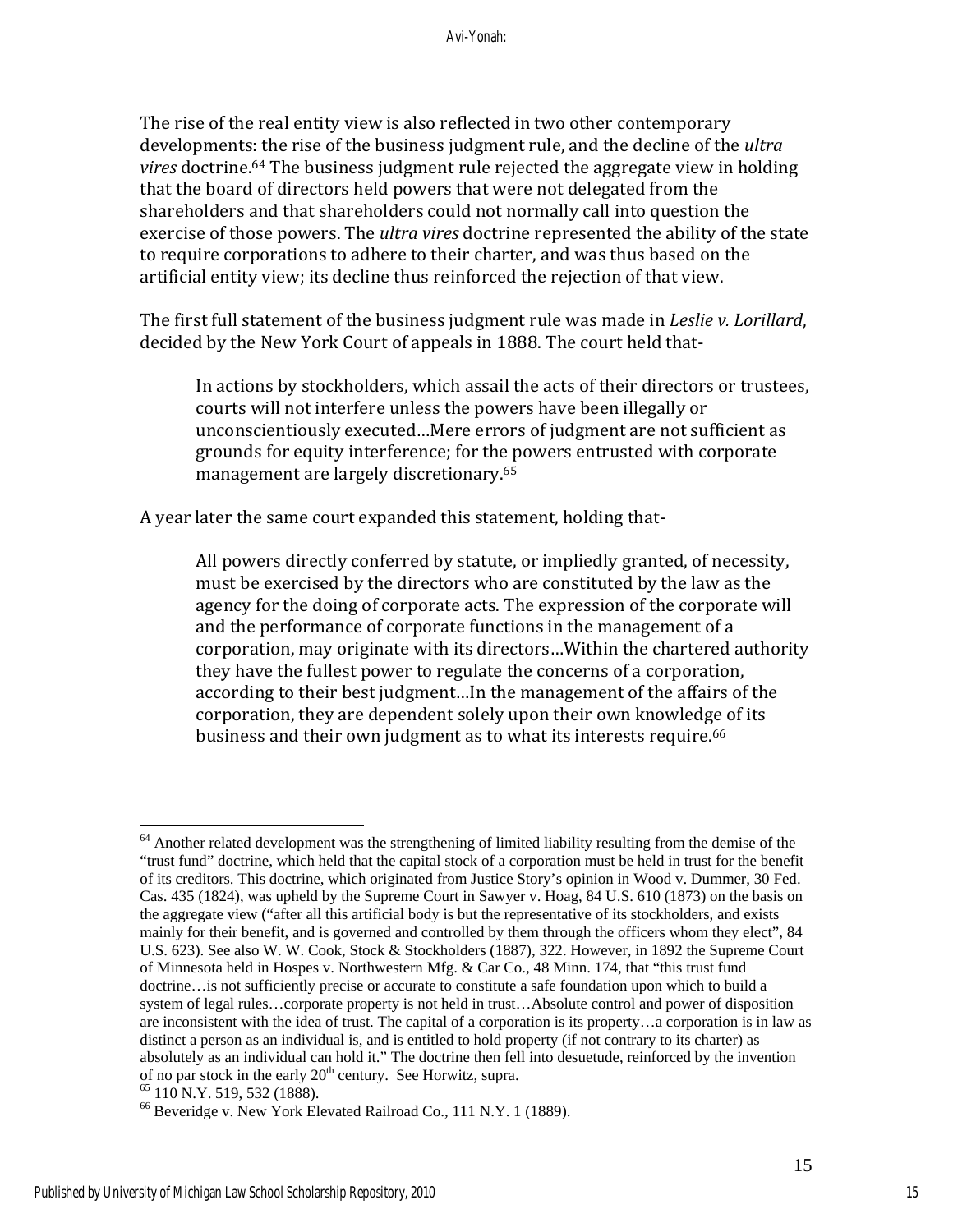This rule became well established, so that by 1905 a court could write that "it is [the board's] judgment, and not that of its stockholders outside of the board of directors, that is to shape [a corporation's] policies or decide upon its corporate acts. This principle is not disputed, and the citation of authorities in its support is unnecessary."67 The rule reflected the real entity view, which equates the corporation with its management, and rejected the aggregate view of the corporation as an aggregate of its shareholders.68

The one potential limitation on the power of the board was the *ultra vires* doctrine, which held that a board could not act contrary to the powers conferred on it by the state. The *ultra vires* doctrine thus represented the artificial entity view. The doctrine originated in the pre-civil war era,<sup>69</sup> but became prominent in the arguments on the relationship of the state and the corporation in the 1880s and 1890s.70 The artificial entity argument for upholding the limitation was stated clearly by the New York Court of Appeals in 1888‐

In the granting of charters the legislature is presumed to have had in view the public interest; and public policy is (as the interests of stockholders ought to be) concerned in the restriction of corporations within chartered limits, and a departure therefrom is only deemed excusable when it cannot result in prejudice to the public or to the shareholders. As artificial creations, they have no powers or faculties, except those with which they were endowed when created…Corporations are great engines for the promotion of the public convenience, and for the development of public wealth, and, so long as they are conducted for the purposes for which organized, they are a public benefit; but if allowed to engage, without supervision, in subjects of enterprise foreign to their charters, or if permitted unrestrainedly to control and monopolize the avenues to that industry in which they are engaged, they become a public menace, against which public policy and statutes design protection.71

The doctrine was upheld by the Supreme Court in the following year. Referring to the artificial entity doctrine, the Court stated that ‐‐

It may be considered as the established doctrine of this court in regard to the powers of corporations, that they are such and such only as are conferred upon them by the acts of the legislatures of the several States under which

 67 Siegman v. Electric Vehicle Co., 140 F. 117, 118 (D.D.C.N.J. 1905). See also Manson v. Curtis, 223 N.Y. 313, 323 (1918), in which the court held that "[d]irectors are the exclusive, executive representatives of the corporation and are charged with the administration of its internal affairs and the management and use of its assets. Clearly the law does not permit the stockholders to create a sterilized board of directors." <sup>68</sup> It also represented a transition from an agency to a trustee model of the relationship between

shareholders and management. See Millon, supra.<br><sup>69</sup> See, e.g., Abbott v. American Hard Rubber Co., 33 Barb. 578 (NY Sup. Ct. 1861).

<sup>&</sup>lt;sup>70</sup> See, e.g., the extensive discussion in W.W. Cook's treatise, ch. 19 and 38 (1887). <sup>71</sup> Leslie v. Lorillard, 110 N.Y. 519, 531-533 (1888).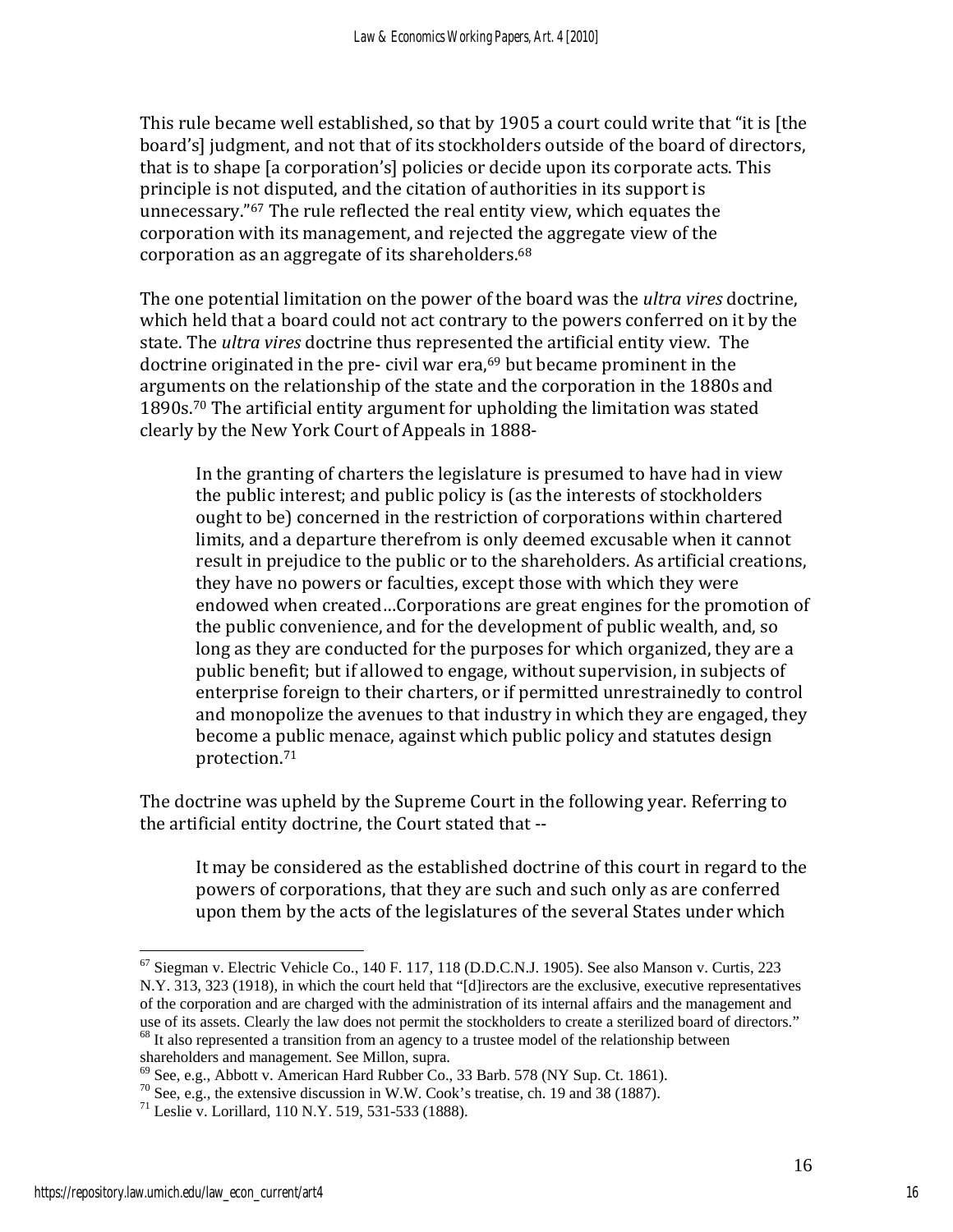they are organized. A corporation in this country, whatever it may have been in England at a time when the crown exercised the right of creating such bodies, can only have an existence under the express law of the State or sovereignty by which it is created. And these powers, where they do not relate to municipal corporations exercising authority conferred solely for the benefit of the public, and in some sense parts of the body politic of the State, have in this country until within recent years always been conferred by special acts of the legislative body under which they claim to exist. But the rapid growth of corporations, which have come to take a part in all or nearly all of the business operations of the country, and especially in enterprises requiring large aggregations of capital and individual energy, as well as their success in meeting the needs of a vast number of most important commercial relations, have demanded the serious attention and consideration of law makers. And while valuable services have been rendered to the public by this class of organizations, which have stimulated their formation by numerous special acts, it came at last to be perceived that they were attended by many evils in their operation as well as much good, and that the hasty manner in which they were created by the legislatures, sometimes with exclusive privileges, often without due consideration and under the influence of improper motives, frequently led to bad results.72

The reference to corporate abuses relates to the rise of trusts, and indeed the *ultra vires* doctrine was used to dissolve sugar and oil trusts under New York and Ohio law.73 However, in 1895 the Supreme Court rejected an antitrust challenge to the sugar trust on the grounds that the Sherman Act applied only to corporations engaged directly in interstate commerce.74 And in 1896 the Court rejected an *ultra vires* challenge to the ability of the Union Pacific Railway to lease its tracks for 999 years to another railroad, when the charter would not permit an outright sale.75 This literal decision significantly reduced the power of the *ultra vires* doctrine.76

The ultimate demise of the doctrine resulted not from a court decision but from the competition among states to attract corporate charters, which was begun by New Jersey in 1890 and continued by Delaware in the 1900s.<sup>77</sup> This competition meant

 $72$  Oregon Railway & Navigation Co. v. The Oregonian Railway Co. Ltd., 130 U.S. 1 (1889).

<sup>73</sup> See People v. North River Sugar Refining Co., 121 N.Y. 282 (1890); State v. Standard Oil Co., 49 Ohio St. 137 (1892). See also Theodore Dwight, The Legality of Trusts, 3 Poli. Sci. Q. 592 (1888); William Cook, The Corporation Problem (1891).

 $^{74}$  United States v. E.C. Knight Co., 156 U.S. 1 (1895).<br> $^{75}$  Union Pacific Railway Co. v. Chicago, Rock Island and Pacific R.R. Co., 163 U.S. 564 (1896).

<sup>&</sup>lt;sup>76</sup> See W. Cook, Treatise on Stock and Stockholders, 971-73 ( $3<sup>rd</sup>$  ed. 1894): "The courts are becoming more liberal, and many acts which fifty years ago would have been held to be ultra vires would now be held to be intra vires." By 1898 Cook wrote that "the doctrine of ultra vires is disappearing." Cook, Treatise on the Law of Corporations vii  $(4<sup>th</sup>$  ed. 1898). On this entire development see Horwitz.

 $^{77}$  See Edward Q. Keasbey, New Jersey and the Great Corporations, 13 Harv. L. Rev. 198 (1899); Lincoln Steffens, New Jersey: A Traitor State, 25 McLure's Magazine 41 (1905); Russel Larcom, The Delaware Corporation (1937), ch. 1. On the "race to the bottom/race to the top" debate see generally William Cary,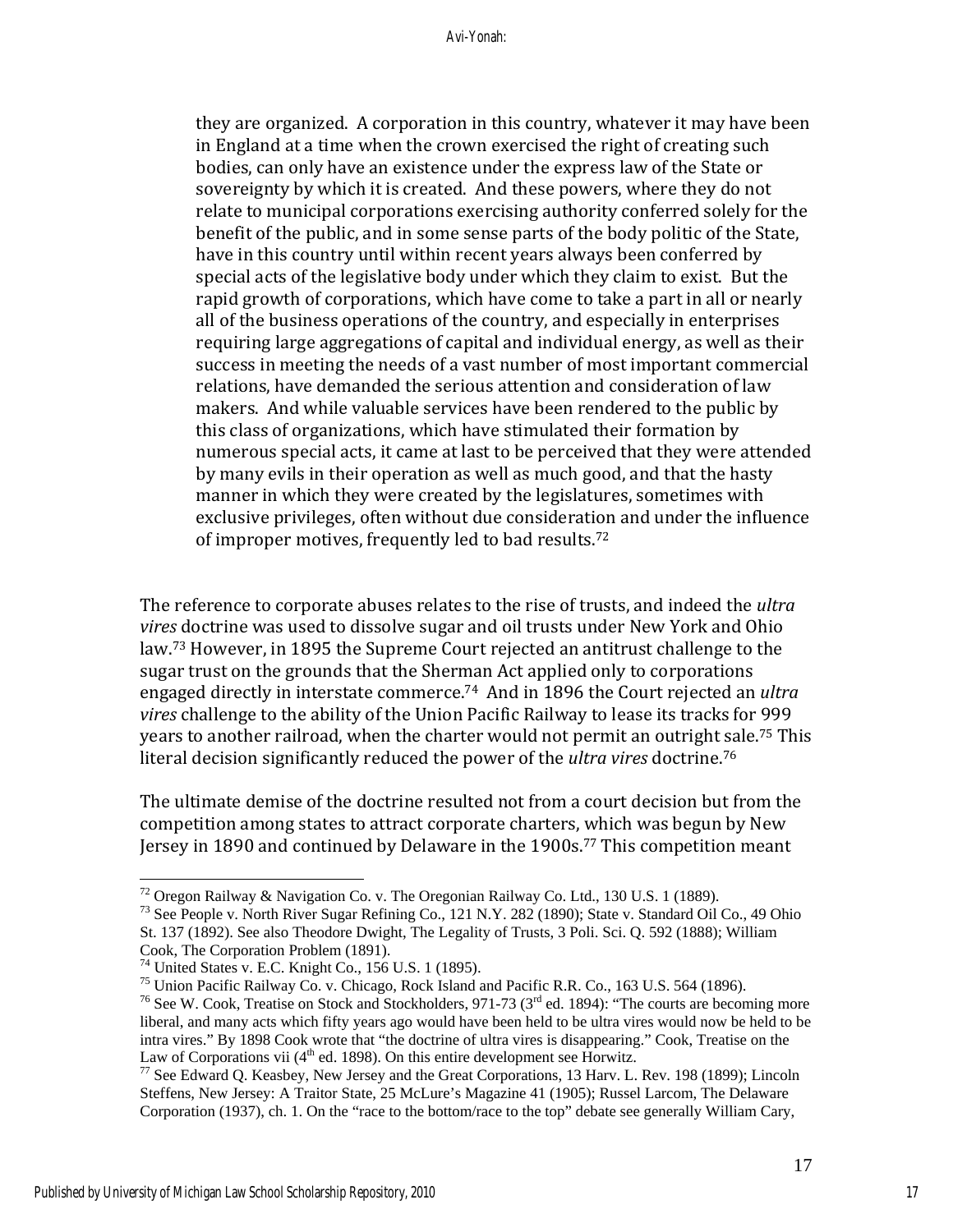that New Jersey and Delaware had every incentive to relax any limiting elements in their charters that restricted the power of corporate management.78 Thus, for example, the long‐lasting prohibition against corporations owning stock in other corporations, which led to the necessity of "trusts", was eliminated by New Jersey in its 1890 law.79 As a result, although the Supreme Court still held in 1899 that such a combination was *ultra vires* under New York law, this holding became rather meaningless since most large, publicly traded corporations were incorporated in New Jersey.80 As the New Jersey statute explains:

It was formerly the rule in this State that acts of a corporation in excess of its express powers, or those necessarily implied, were void, and contracts which were *ultra vires* the corporation were incapable of enforcement or ratification...This rule no longer obtains.<sup>81</sup>

The decline of the *ultra vires* doctrine was sealed by the spread of corporate laws permitting incorporation "for any lawful purpose". With the doctrine gone, the artificial entity view of the corporation became less plausible, and the real entity view reigned supreme again.82

## **c. The Hostile Takeover Crisis.**

In 1926 John Dewey published an article in the Yale Law Journal in which he dismissed as irrelevant the debate among the aggregate, artificial entity, and real entity views of the corporation. These views, he explained, could be deployed to suit any purpose; and he used examples relying on the cyclical nature if these theories. His conclusion was that theory should be abandoned for an examination of reality.<sup>83</sup>

Dewey was influential in that the theoretical debate on corporate personality largely disappeared until the 1970s. As a practical matter, however, the real entity view predominated for large, publicly traded corporations. The board ran the corporation as it saw fit, protected from the shareholders by the separation of ownership from management noted by Berle & Means in the 1930s, and by the business judgment rule,

<u> 1989 - Andrea San Andrea San Andrea San Andrea San Andrea San Andrea San Andrea San Andrea San Andrea San An</u>

Federalism and Corporate Law: Reflections on Delaware, 83 Yale L.J. 663 (1974); Ralph K. Winter, State Law, Shareholder Protection and the Theory of the Corporation, 6 J. Legal S. 251 (1977); Lucian Benchuk, Federalism and the Corporation: The Desirable Limits on State Competition in Corporate Law, 105 Harv. L. Rev. 1435 (1992); Robert Daines, Does Delaware Law Improve Firm Value, 62 J. Fin. Econ. 525 (2001).

<sup>&</sup>lt;sup>78</sup> See James Dill, Trusts-Their Uses and Abuses (1901); "New Jersey Legislating for the United States", Indianapolis Journal (Nov. 11, 1901);

<sup>&</sup>lt;sup>79</sup> General Corporation Act of New Jersey (1890 rev.), sec. 51. See also sec. 104 (authorizing mergers); W.W. Cook, A Treatise on the Law of Corporations ( $4<sup>th</sup>$  ed., 1898), vi.

 $^{80}$  De La Vergne Refrigerating Machine Co. v. German Savings Institution, 175 U.S. 40 (1899).  $^{81}$  General Corporation Law of New Jersey, 10 (1896).

<sup>&</sup>lt;sup>82</sup> See Machen, supra. Another significant development in this period was states passing statutes that allowed a majority of shareholders to sell corporate assets (before the 1890s, shareholder unanimity was required). This greatly facilitated mergers and also represented the decline of the aggregate view. See Horwitz, supra.

<sup>&</sup>lt;sup>83</sup> John Dewey, The Historical Background of Corporate Legal Personality, 35 Yale L.J. 655 (1926).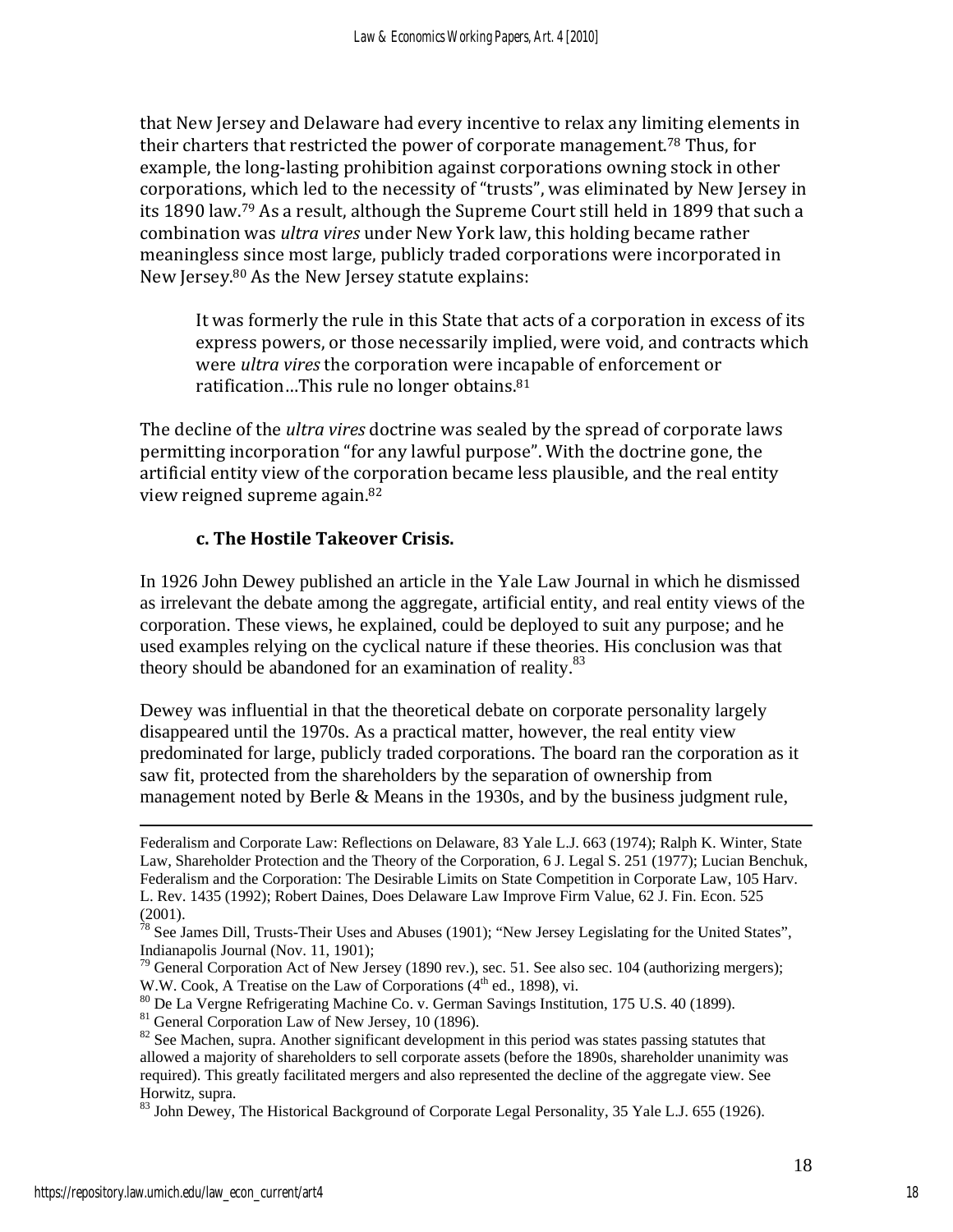and protected from the state by the relaxation of corporate law limits begun by New Jersey and continued by Delaware.<sup>84</sup>

The next significant practical change in this state of affairs only arose in the 1980s. As a result of the invention of the junk bond market, it suddenly became possible for hostile raiders to threaten takeovers of even the largest corporations. After RJR Nabisco was taken private for \$25 billion in 1988, it was clear that no board was safe. As a result, debates on the nature of the corporation and its relationship to the shareholders and the state, which began in the academic literature in the 1970s, once again became a matter of practical concern. And once again all three theories of the corporation reappeared, as can be seen if one examines three seminal cases decided between 1982 and 1989 by the Supreme Courts of the United States and of Delaware.

*Edgar v. MITE Corp.*, decided by the Supreme Court in 1982, involved the constitutionality of an anti-takeover act enacted by the state of Illinois.<sup>85</sup> Under the Illinois Business Take-Over Act, a hostile tender offer for the shares of a company covered by the act had to be registered by the Secretary of State and the offeror had to give both the target and the state a 20 day notice during which only the target could communicate with its shareholders regarding the offer. The act applied both to corporations 10% of whose shareholders were resident of Illinois and to corporations that were either incorporated in the state or had their principal office in it. The MITE corporation made a hostile offer for an Illinois corporation and refused to comply with the act, arguing that it violated the commerce clause.

The Supreme Court agreed with MITE. Writing for a 5-4 majority, Justice White held that the Illinois act was unconstitutional because it could apply to tender offers that did not affect a single Illinois *shareholder;* "the state has no legitimate interest in protecting nonresident shareholders."<sup>86</sup> Moreover, the fact that the target corporation was an Illinois corporation was irrelevant since state regulation only applied to the corporation's "internal affairs": "Tender offers contemplate transfers of stock by stockholders to a third party and do not themselves implicate the internal affairs of the target company."<sup>87</sup> Instead, the focus should be entirely on the impact of blocking the tender offer on the company's shareholders and their relationship with management:

The effects of allowing the Illinois Secretary of State to block a nationwide tender offer are substantial. Shareholders are deprived of the opportunity to sell their shares at a premium. The reallocation of economic resources to

<sup>&</sup>lt;sup>84</sup> This state of affairs prompted Adolph Berle, the prime intellect behind the shareholder primacy doctrine in the 1930s, to concede defeat in 1956. See Adolph A. Berle, Jr., Rosenthal Lectures at Northwestern University, in Richard Ellis, Corporation Giving in a Free Society 29 (1956): "Twenty years ago, the writer had a controversy with the late Professor E. Merrick Dodd, of Harvard Law School, the writer holding that corporate powers were powers in trust for shareholders while Professor Dodd argued that these powers were held in trust for the entire community. The argument has been settled, at least for the time being, squarely in favor of Professor Dodd's contention."

 $^{85}$ 457 U.S. 624 (1982).

<sup>86 457</sup> U.S. 644.

 $87$  457 U.S. 645.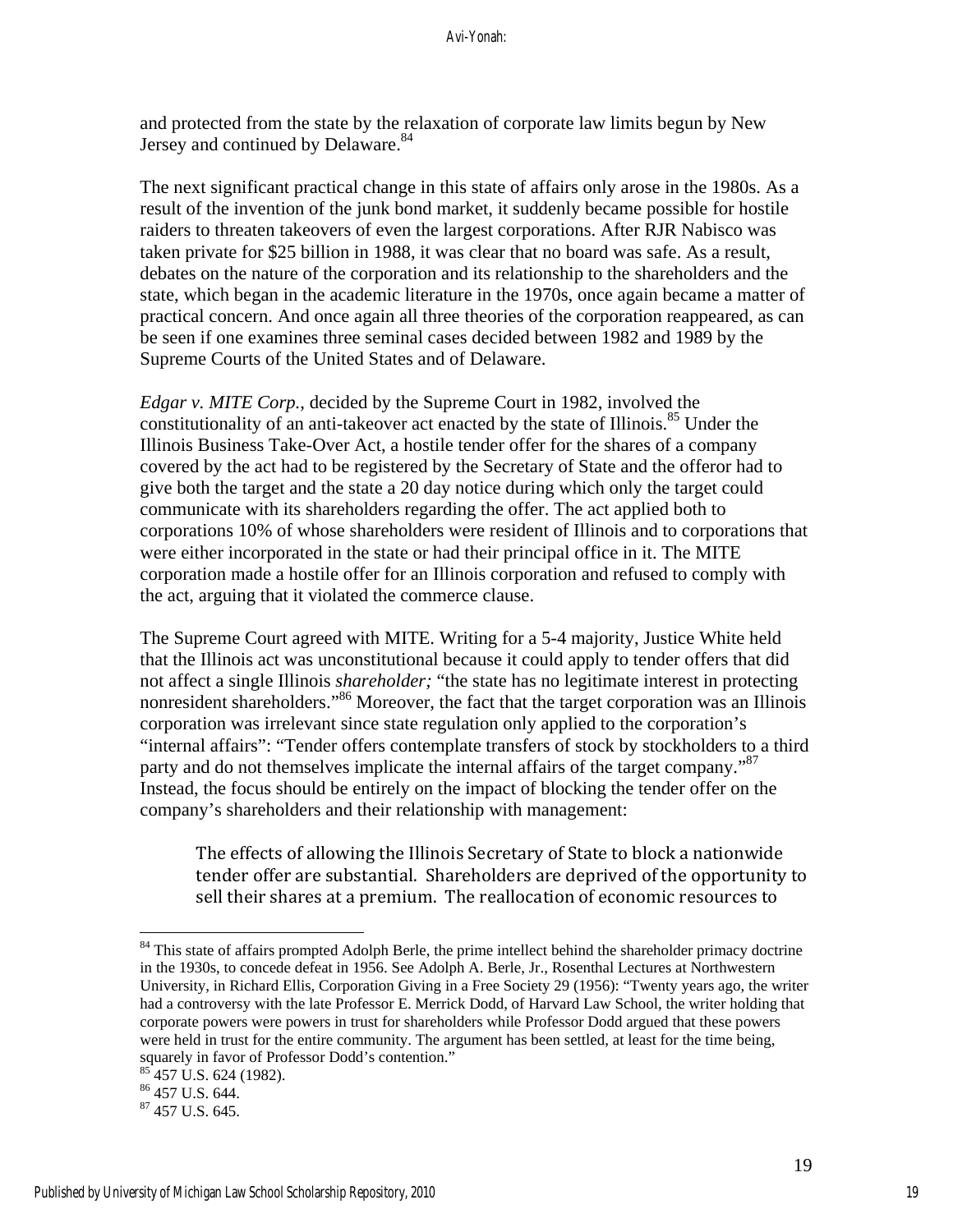their highest valued use, a process which can improve efficiency and competition, is hindered. The incentive the tender offer mechanism provides incumbent management to perform well so that stock prices remain high is reduced. See Easterbrook & Fischel, The Proper Role of a Target's Management in Responding to a Tender Offer, 94 Harv. L. Rev. 1161, 1173‐ 1174 (1981); Fischel, Efficient Capital Market Theory, the Market for Corporate Control, and the Regulation of Cash Tender Offers, 57 Texas L. Rev. 1, 5, 27‐28, 45 (1978); H. R. Rep. No. 94‐1373, p. 12 (1976).

This part of the opinion clearly reflects the aggregate view: The focus is entirely on the impact on the corporation's shareholders, and the corporation itself (including its management) barely exist, as indicated by the statement that a change in corporate control has no relevance to the internal affairs of the corporation. The market for corporate control is praised because of its ability to overcome the agency cost problem and the incentive it provides for management to maximize stock prices. Moreover, White quotes the work of Easterbrook and Fischel, who are among the principal proponents of the "nexus of contracts" theory of the corporation, according to which the corporation is merely a convenient legal term for a series of contracts, the most important of which is the contract between shareholders and management.88

This part of the opinion, which rejects both the artificial entity and the real entity theories, evoked some misgivings on the part of Justice Powell, even though he joined it to provide the crucial fifth vote. Powell noted that in some cases the state may have a legitimate interest because the corporation has a real presence that goes beyond a contract between management and the shareholders, reflecting both the artificial and real entity views:

I join Part V‐B because its Commerce Clause reasoning leaves some room for state regulation of tender offers. This period in our history is marked by conglomerate corporate formations essentially unrestricted by the antitrust laws. Often the offeror possesses resources, in terms of professional personnel experienced in takeovers as well as of capital, that vastly exceed those of the takeover target. This disparity in resources may seriously disadvantage a relatively small or regional target corporation. Inevitably there are certain adverse consequences in terms of general public interest when corporate headquarters are moved away from a city and State.\*

\* The corporate headquarters of the great national and multinational corporations tend to be located in the large cities of a few States. When

<sup>88</sup> See Easterbrook & Fischel, supra. Fischel stated that "[a] corporation...is nothing more than a legal fiction that serves as a nexus for a mass of contracts which various individuals have voluntarily entered into for their mutual benefit." The point that the nexus of contracts theory is a reinvention of the aggregate view has been made repeatedly. See, e.g., William W. Bratton Jr., The New Economic Theory of the Firm: Critical Perspectives from History, 41 Stan. L. Rev. 1471 (1989); Millon, supra.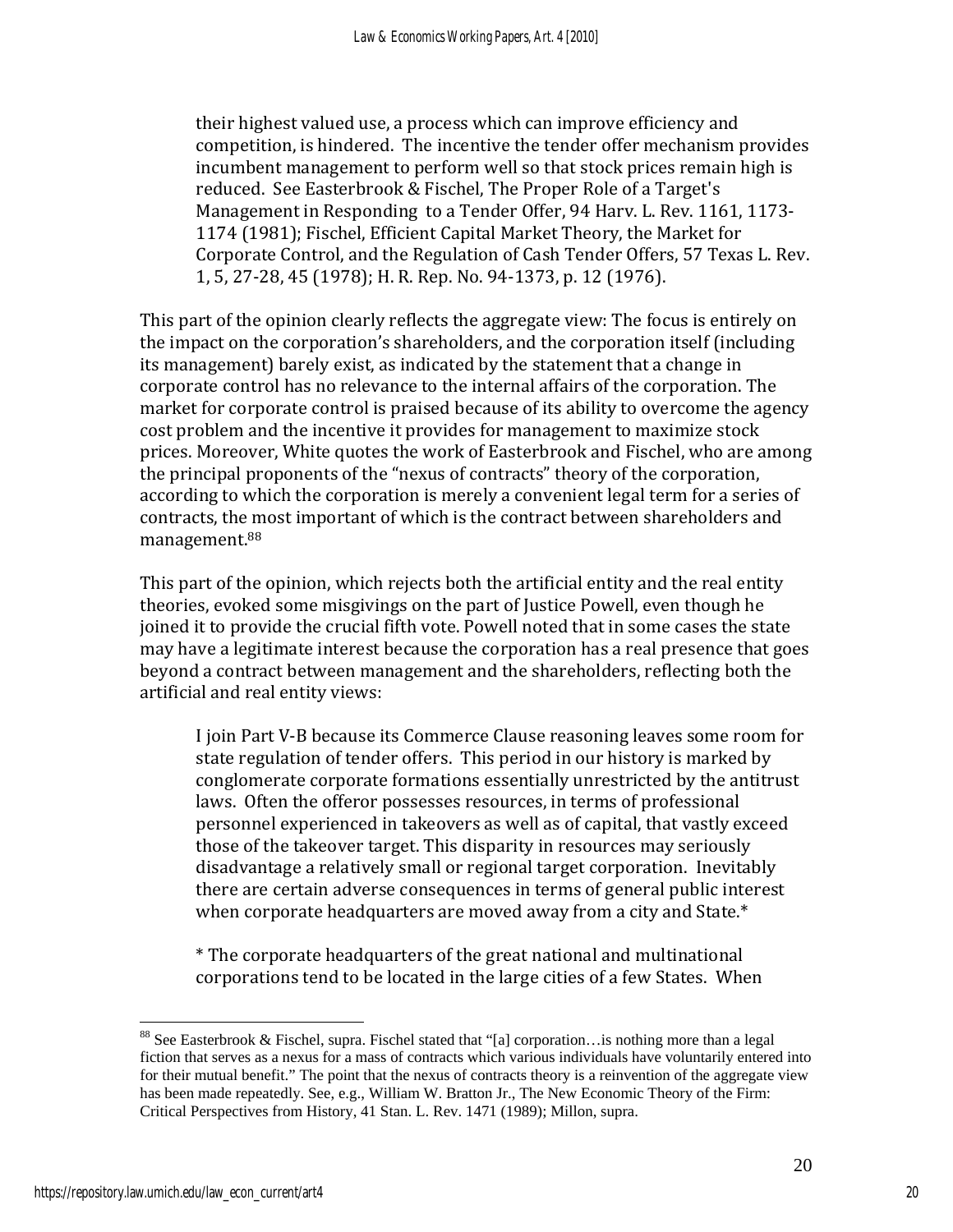corporate headquarters are transferred out of a city and State into one of these metropolitan centers, the State and locality from which the transfer is made inevitably suffer significantly. Management personnel ‐‐ many of whom have provided community leadership -- may move to the new corporate headquarters. Contributions to cultural, charitable, and educational life ‐‐ both in terms of leadership and financial support ‐‐ also tend to diminish when there is a move of corporate headquarters.

Five years later Powell had the opportunity to translate these misgivings into an opinion for the Court that emphasized instead the artificial entity view of the corporation. *CTS Corp. v. Dynamics Co.* involved a so‐called "second generation" anti‐ takeover statute, i.e., one that was drafted to get around the problems with the Illinois statute struck down in MITE.89 The Indiana statute applied only to corporations incorporated in Indiana, which have specified level of shareholders within the state, and which opt for its protection. Under the statute, an acquirer who acquired "control shares" in such an Indiana target could vote them only with the approval of a majority of the pre‐existing disinterested shareholders, to be obtained in a meeting within 50 days after the acquisition.

The Court of Appeals followed MITE and declared the statute unconstitutional under the commerce clause, because it interfered with the market for corporate control: "Even if a corporation's tangible assets are immovable, the efficiency with which they are employed and the proportions in which the earnings they generate are divided between management and shareholders depends on the market for corporate control‐ an interstate, indeed international, market that the State of Indiana is not authorized to opt out of."90

The Supreme Court reversed. Justice Powell, writing for a 5‐4 majority, stated that‐

No principle of corporation law and practice is more firmly established than a State's authority to regulate domestic corporations, including the authority to define the voting rights of shareholders…We think the Court of Appeals failed to appreciate the significance for Commerce Clause analysis of the fact that state regulation of corporate governance is regulation of entities whose very existence and attributes are a product of state law. As Chief Justice Marshall explained: "A corporation is an artificial being, invisible, intangible, and existing only in contemplation of law. Being the mere creature of law, it possesses only those properties which the charter of its creation confers upon it, either expressly, or as incidental to its very existence. These are such as are supposed best calculated to effect the object for which it was created." Trustees of Dartmouth College v. Woodward, 4 Wheat. 518, 636 (1819).<sup>91</sup>

<sup>89 481</sup> U.S. 69 (1987).

 $^{90}$  481 U.S. 77 (quoting from 794 F.2d 264).

 $91$  481 U.S. 89.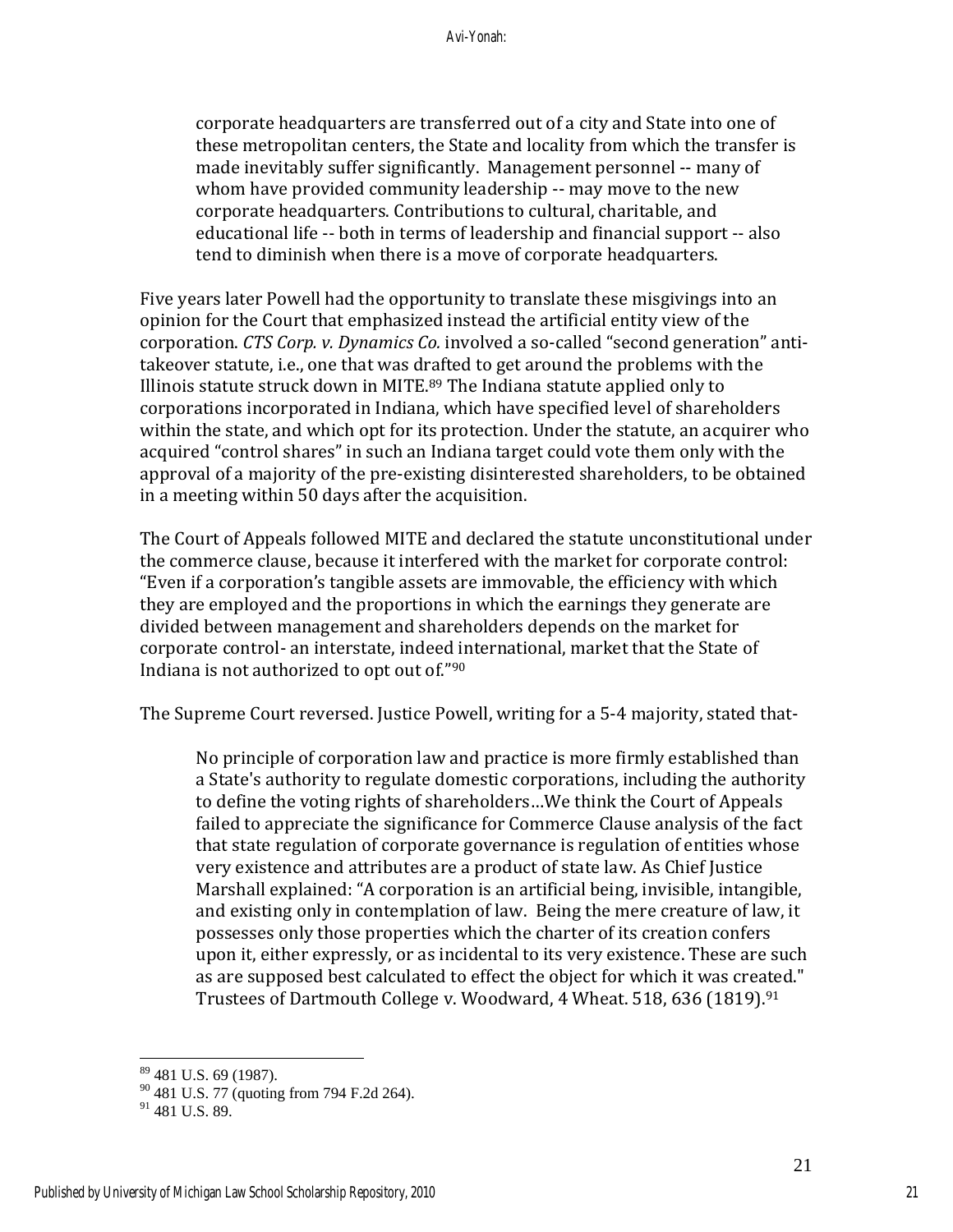Powell thus rejected the view that states do not have the right to regulate transactions affecting shareholders, including shareholders in other states. He argued that the "free market system depends at its core upon the fact that a corporation…is organized under, and governed by, the law of a single jurisdiction…A State has an interest in promoting stable relationships among parties involved in the corporations it charters.<sup>"92</sup> And he explicitly rejected the market for corporate control and its underlying aggregate theory: "The Constitution does not require the States to subscribe to any particular economic theory…there is no reason to assume that the type of conglomerate corporation that may result from repetitive takeovers will result in more effective management or otherwise be beneficial to shareholders…the very commodity that is traded in the "market for corporate control"- the corporation- is one that owes its existence and attributes to state  $law.$ <sup>93</sup>

This entire opinion, with its quotation from Dartmouth College, is clearly based on the artificial entity view that the corporation owes its existence to the incorporating state and that state may therefore regulate it, including in ways that affect shareholders' ability to sell their shares. Not surprisingly, Justice White dissented, arguing that while the statute may help Indiana corporations "particularly in helping those corporations maintain the status quo", it is inimical to the interests of the shareholders and constitutes "economic protectionism."<sup>94</sup>

After CTS, the battle for corporate control moved to state law, and the most important state in this regard was Delaware, in which most major US corporations are incorporated. Delaware law was favorable to hostile takeovers until 1989, when the Supreme Court of Delaware issued an opinion in *Paramount v. Time* that in practice ended the hostile takeover boom.<sup>95</sup> Paramount had made a \$175 (later raised to \$200) per share offer for Time at the time when Time was about to enter into a \$70 per share merger with Warner. Paramount argued that under the previous decisions of the Delaware Supreme Court in *Unocal* (1985) and *Revlon* (1986), Time was "up for sale" and therefore the business judgment rule was suspended and Time's board was required to maximize shareholder value by accepting the much higher Paramount bid.

The Delaware Supreme Court held in favor of Time. It stated that-

Two key predicates underpin our analysis. First, Delaware law imposes on a board of directors the duty to manage the business and affairs of the corporation. This broad mandate includes a conferred authority to set a corporate course of action, including time frame, designed to enhance corporate profitability. Thus, the question of "long-term" versus "short-term" values is largely irrelevant because directors, generally, are obliged to charter a course for a corporation which is in its best interest without regard to a fixed investment horizon. Second, absent a limited set of circumstances as defined under *Revlon*, a board of

<sup>&</sup>lt;sup>92</sup> 481 U.S. 90-91.

<sup>93 481</sup> U.S. 92-94.

<sup>&</sup>lt;sup>94</sup> 481 U.S. 100.

<sup>&</sup>lt;sup>95</sup> 571 A.2d 1140 (1989).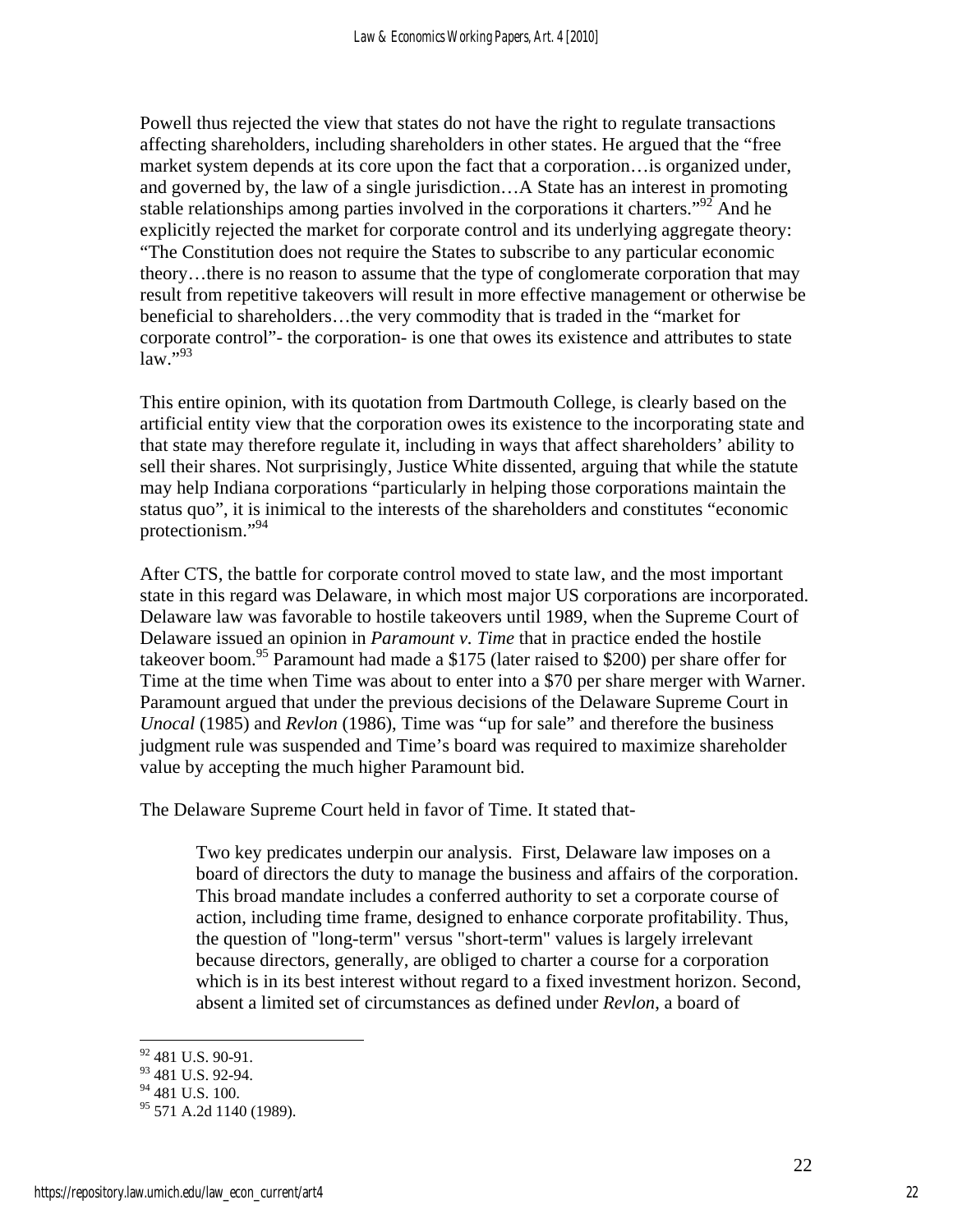directors, while always required to act in an informed manner, is not under any per se duty to maximize shareholder value in the short term, even in the context of a takeover.96

The court thus rejected the view that maximizing short-term shareholder value was always required; instead, the board was permitted to pursue its view of the best long-term corporate strategy:

Delaware law confers the management of the corporate enterprise to the stockholders' duly elected board representatives. The fiduciary duty to manage a corporate enterprise includes the selection of a time frame for achievement of corporate goals. That duty may not be delegated to the stockholders. Directors are not obliged to abandon a deliberately conceived corporate plan for a short‐term shareholder profit unless there is clearly no basis to sustain the corporate strategy.

Thus, the board was permitted to prefer preservation of the "Time culture" (its stated goal over maximizing the cash return to shareholders). This effectively killed the takeover threat, because any board could find good long‐term share value maximization reasons to reject a superior cash bid. The Delaware court, in thus enhancing managerial power, in effect endorsed the real entity view: A corporation was an entity with its own corporate culture, which should not be subordinated to the shareholders or to the state. This view was ratified when the ALI corporate governance project adopted a rule that corporate boards may take into account the interests of other "stakeholders," not just the shareholders.<sup>97</sup>

Why did the real entity view prevail? The obvious answer was that corporate management determines the state of incorporation, and therefore the Delaware Supreme Court felt that it had to side with management once the U.S. Supreme Court had approved the anti-takeover laws of other states, lest corporations choose to relocate there. However, it seems unlikely that this was the only reason; Delaware is very well established as the preferred state of incorporation, and stock values would likely decrease if shareholders perceive that management were leaving Delaware just to protect themselves. Instead, it seems likely that the Delaware Supreme Court genuinely believed that a corporation like Time had a corporate existence and culture with implications for other stakeholders, and therefore rejected the aggregate view equating the corporation with its shareholders. In that way, its concerns were similar to those raised by Justice Powell in his concurrence in MITE: A corporation is more than a "nexus of contracts", and courts and legislatures are allowed to take the interests of other stakeholders into account.

### **d. From National Corporations to Multinational Enterprises.**

<sup>96 571</sup> A.2d 31.

 $97$  ALI, supra.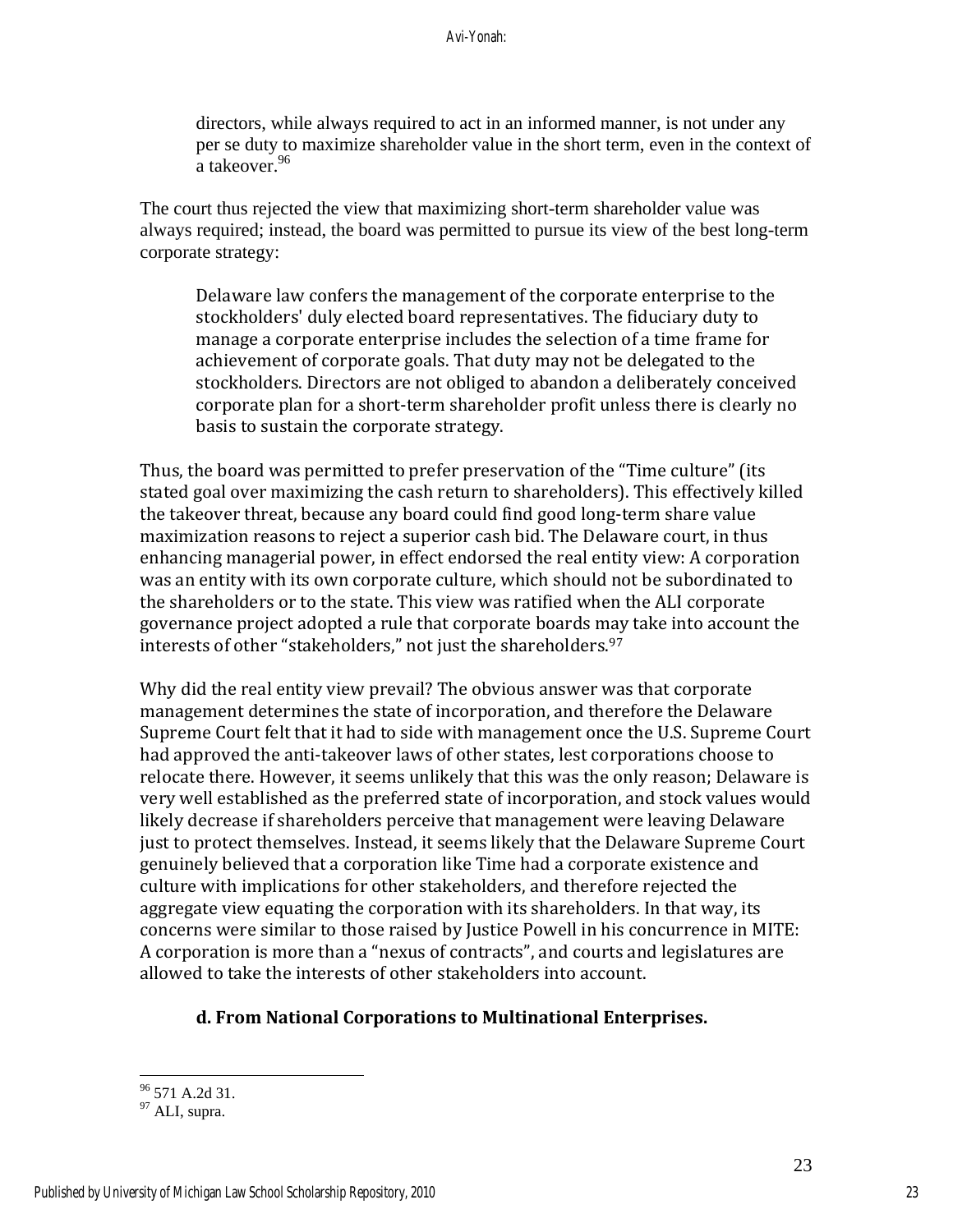The last transformation in the nature of the corporation began in the 1950s and is still going on, so that its ultimate outcome is hard to judge. This is the transformation from corporations based mostly in one country to multinational enterprises based in many countries.

Multinationals, in the sense of corporations owning assets overseas, have existed since the  $17<sup>th</sup>$  century. However, as recently as the 1950s, the shareholders and other sources of capital, the management, most of the production facilities, and most of the markets of even large multinationals tended to be in one country, so that "what was good for G.M. was good for America." By the 1990s, however, this has changed profoundly. As more countries opened up to foreign direct investment, communications improved, and many products became lighter and easier to ship, more and more corporations became "globalized." In a globalized multinational, the sources of capital are in many countries: The shares of large multinationals trade on as many as twenty exchanges, and borrowing facilities are similarly diversified. Research and development and production facilities are likewise spread throughout the globe, as are markets. The only thing that usually ties a modern multinational to its home country is the location of management.

In this context, the debate over the nature of the corporation has re-opened. There is abundant academic writing on the relationship between multinationals and the state, and most writers from both left and right concede that this relationship has changed profoundly so that the home state (the state of incorporation) has become powerless to control "its" multinationals; it is hard even to identify to which country multinationals "belong".<sup>98</sup> On a practical level this situation has led to attempts by home states to control the behavior of multinationals abroad in areas as diverse as trading with the enemy, antitrust, corruption and others, with varying success.<sup>99</sup> The most recent development in this regard has been "inversion" transactions, in which the management changes the country of incorporation of a multinational's parent corporation. These transactions are undertaken primarily for tax reasons, but they have corporate governance implications as well.<sup>100</sup> Specifically, the artificial entity theory becomes hard to maintain when management can pick weak countries like Bermuda as the country of incorporation for the parent of a multinational.

The relationship with shareholders has also undergone changes as shareholders now tend to come from many countries. One implication of this has been that the securities laws of the weakest country tend to dominate because of cross-country price arbitrage.<sup>101</sup> Another

 $99$  Raymond Vernon, In the Hurricane's Eye (1998); Blumberg, supra; P. Muchlinski, Multinational Enterprises and the Law (1996); Reuven S. Avi‐Yonah, National Regulation of Multinational Enterprises: An Essay on Comity, Extraterritoriality, and Harmonization, 42 Columbia J. Transnat'l L. 5 (2003).

<sup>98</sup> Robert Reich, Who is Us?, 32 Harv. Bus. Rev. 53 (1990); Edward M. Graham and Paul Krugman, Foreign Direct Investment in the United States 86-93 (1995); but see Laura d'Andrea Tyson, They Are Not Us: Why American Ownership Still Matters, Am. Prospect (Winter 1991).

 $100$  Reuven S. Avi-Yonah, For Haven's Sake: Reflections on Inversion Transactions, 95 Tax Notes 1793 (June 17, 2002). For the Congressional response see IRC 7874 (2004).

<sup>&</sup>lt;sup>101</sup> Amir N. Licht, Regulatory Arbitrage for Real: International Securities Regulation in a World of Interacting Securities Markets, 38 Va. J. Int'l L. 563 (1998).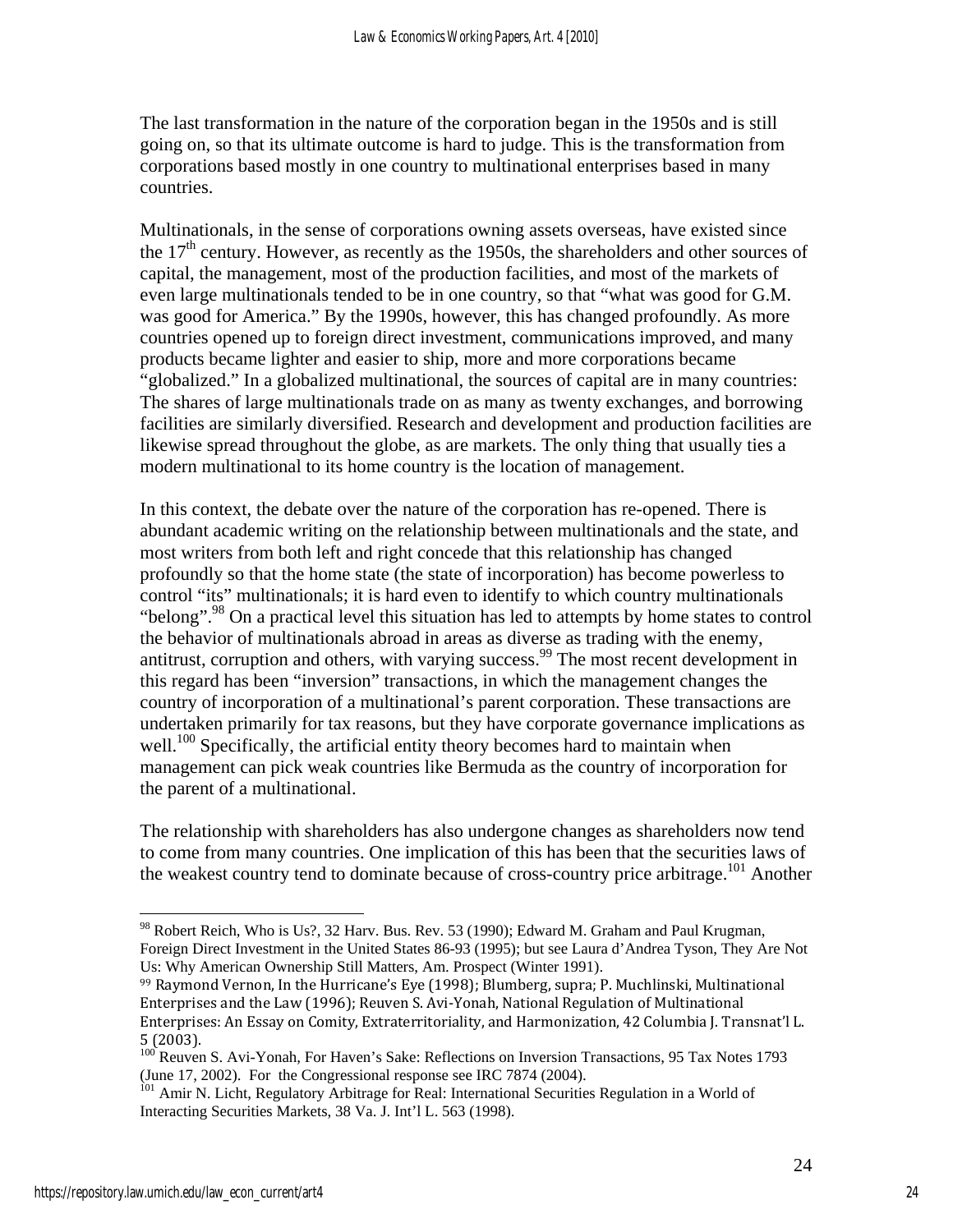is academic proposals to let management choose the country of securities law as well as the country of incorporation.<sup>102</sup> On a practical level globalization has led the SEC to relax requirements for some foreign issuers.103 This trend has tended to weaken the applicability of the aggregate view as well. It is hard to predict where these trends will lead, but at the moment they appear once more to favor the real entity view.

#### **e. Conclusion**

To summarize: Throughout all the transformations we have studied, the same pattern recurs. As the relationship of the corporation to the state, to society and to its members or shareholders changes, all three views of the corporation emerge, submerge and then reemerge in a slightly different but fundamentally similar form. In the end, however, the real entity view prevails.

Why does the real entity view prevail? In part, this is no doubt due to the fact that it represents the most congenial view to corporate management, because it shields them from undue interference from both shareholders and the state. Corporate management wields political power and it influences the outcome of the debate; judges again and again refer to the importance of corporations, by which they mean corporate management. But the very fact that corporate management wields this power shows that there is another reason why the real entity view prevails: It fits reality much more than the other two. In some periods (e.g., the Roman Empire or  $18<sup>th</sup>$  century Europe) the power of the state is overwhelming and the artificial entity view seems plausible, and in other periods (the medieval membership corporation, the  $19<sup>th</sup>$  century close corporation) the aggregate view seems plausible, but in most periods equating the corporation either with the state or with shareholders must have seemed to most non-academics highly implausible.<sup>104</sup> The real

<sup>&</sup>lt;sup>102</sup> Roberta Romano, Empowering Investors: A Market Approach to Securities Regulation, 107 Yale L.J. 2359 (1998); Andrew Guzman, Portable Reciprocity: Rethinking the International Reach of Securities Regulation, 71 S. Cal. L. Rev. 903 (1998); Merritt B. Fox, Retaining Mandatory Securities Disclosure: Why Issuer's Choice is Not Investor Empowerment, 85 Va. L. Rev. 1335 (1999).

<sup>&</sup>lt;sup>103</sup> Merritt B. Fox, The Political Economy of Statutory Reach: US Disclosure Rules in a Globalizing Market for Securities, 97 Mich. L. Rev. 696 (1998).

<sup>&</sup>lt;sup>104</sup> The real entity view is clearly the dominant one in sociology and some branches of economics. As one sociologist has stated, "[t]he recurrent problem in sociology is to conceive of corporate organization, and to study it, in ways that do not anthropomorphize it and do not reduce it to the behavior of individuals or of human aggregates." Guy E. Swanson, The Tasks of Sociology, 192 Science 665 (1976). A whole branch of economic sociology centers on the study of organizations, and there are numerous books devoted to the topic. Most of these books revolve around the study of large corporations, since these are the dominant forms of organization in this society. See, e.g., James D. Thompson, Organizations in Action: Social Science Bases of Administrative Theory (1967, reissued 2003); W. Richard Scott, Organizations: Rational, Natural, and Open Systems (5<sup>th</sup> ed. 2003); Jeffrey Pfeffer and Gerald R. Salancik, The external control of organizations: A resource dependence perspective (1978, reissued 2003); Walter W. Powell and Paul j. DiMaggio (eds.), The New Institutionalism in Organizational Analysis (1991); Neil J. Smelser and Richard Swedberg (eds.), The Handbook of Economic Sociology (1994), especially Part II, Section C, The Sociology of Firms, Organizations, and Industry. Moreover, they are informed by the economic perspective inaugurated by Ronald Coase in his classic "Nature of the Firm" article from 1937, and developed by Oliver Williamson and others into transaction cost economics. Ronald Coase, The Nature of the Firm, 4 Economica 386 (1937); Oliver E. Williamson, Transaction cost economics and organization theory, in Smelser and Swedberg, supra; for a critique see Mark Granovetter, Economic action and social structure: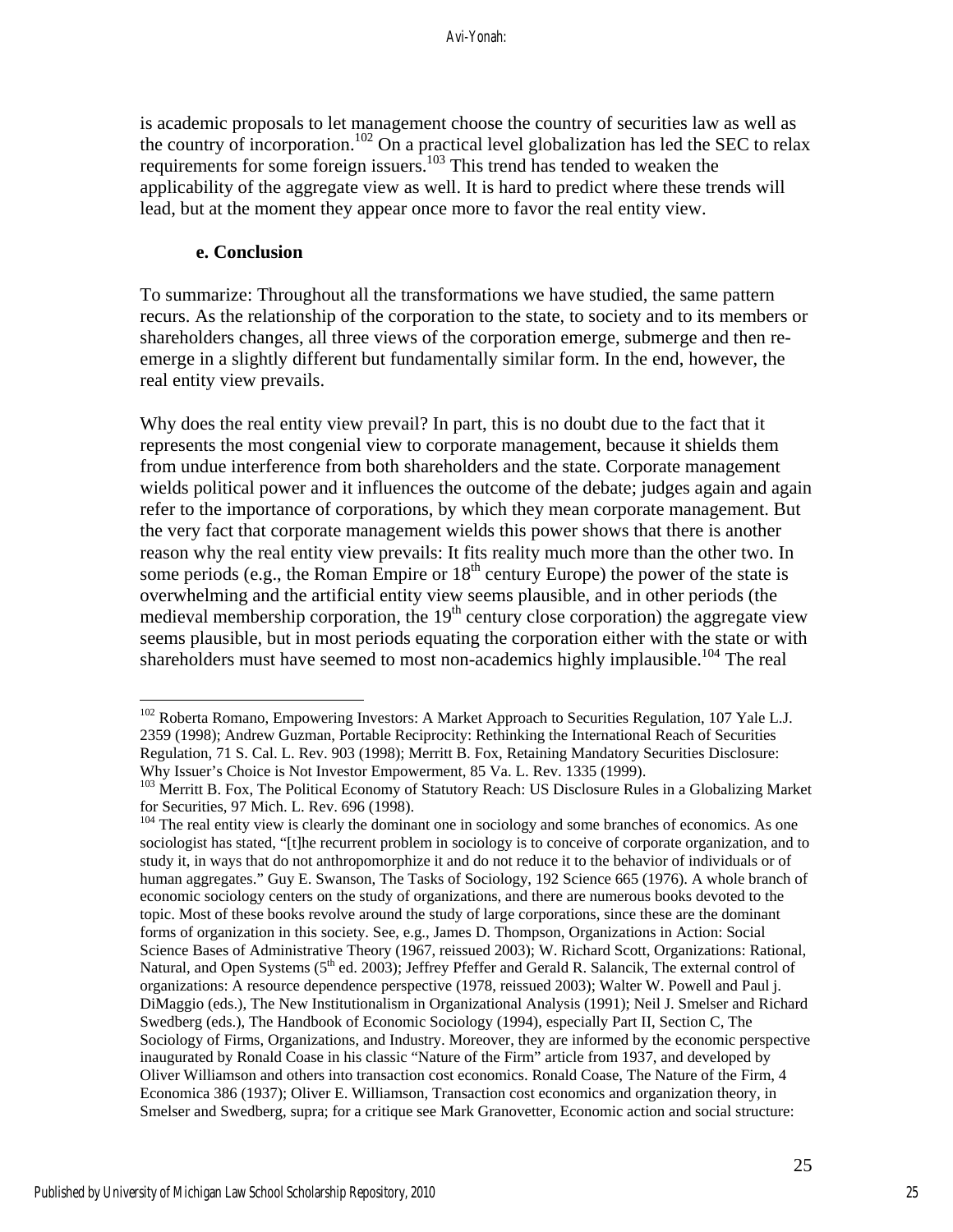entity view prevailed because it was more *real* than the others. And this observation enables us to move from the historical to the contemporary and ask how *Citizens United* and its antecedents fit the historical pattern.

## **II.** *Citizens United***: A Real Entity Case**

The Supreme Court first addressed the question whether corporations had a right to engage in political speech under the First Amendment in *First National Bank of Boston v. Bellotti*, decided in 1978.105 *Bellotti* involved a Massachusetts statute that prohibited banks and business corporations from expending funds on advertising to influence the result of political referenda. In the context of a referendum to introduce progressive taxation on individuals, the Massachusetts Supreme Judicial Court held that the law was constitutional because the First Amendment rights of corporations are limited to issues that "materially affect its business, property, or assets."<sup>106</sup>

The Supreme Court reversed. The three opinions in the case reflect the three theories of the corporation. Justice Powell for a five Justice majority adopted the real view, stating  $that -$ 

If the speakers here were not corporations, no one would suggest that the State could silence their proposed speech. It is the type of speech indispensable to decisionmaking in a democracy, and this is no less true because the speech comes from a corporation rather than an individual. The inherent worth of the speech in terms of its capacity for informing the public does not depend upon the identity of its source, whether corporation, association, union, or individual.<sup>107</sup>

The majority thus treated corporations as equivalent to individuals, citing *Santa Clara* for the proposition that corporations are persons for Fourteenth Amendment purposes and therefore protected by the First Amendment (as applied under the Fourteenth Amendment to the states).108 It explicitly rejected the artificial entity theory advanced by Massachusetts ("corporations, as creatures of the State, have only those rights granted them by the State") because the national banks that brought the case are "creatures of federal law…and their existence is in no way dependent on state law."109 And the majority also explicitly rejected the aggregate view that the intent of the statute was to

<u> 2002 - Andrea San Andrea San Andrea San Andrea San Andrea San Andrea San Andrea San Andrea San Andrea San An</u>

The problem of embeddedness, 91 Am J Sociology 481 (1985) This branch of economics, which now forms part of the "new institutional economics", begins by recognizing that the firm is fundamentally different from the market because of its hierarchical structure, and proceeds to investigate when operating as a firm as opposed to buying in the market makes sense (the "make or buy" issue). Transaction cost economics has become the leading explanation for the most recent transformation of the corporation- the rise of multinational enterprises. Pitelis and Sugden, The Nature of the Transnational Firm (1991).<br><sup>105</sup> First National Bank of Boston v. Bellotti, 435 US 765 (1978).<br><sup>106</sup> Bellotti, 767.<br><sup>107</sup> Bellotti, 777.<br><sup>107</sup> Bellot

<sup>109</sup> Bellotti, 719 n. 14.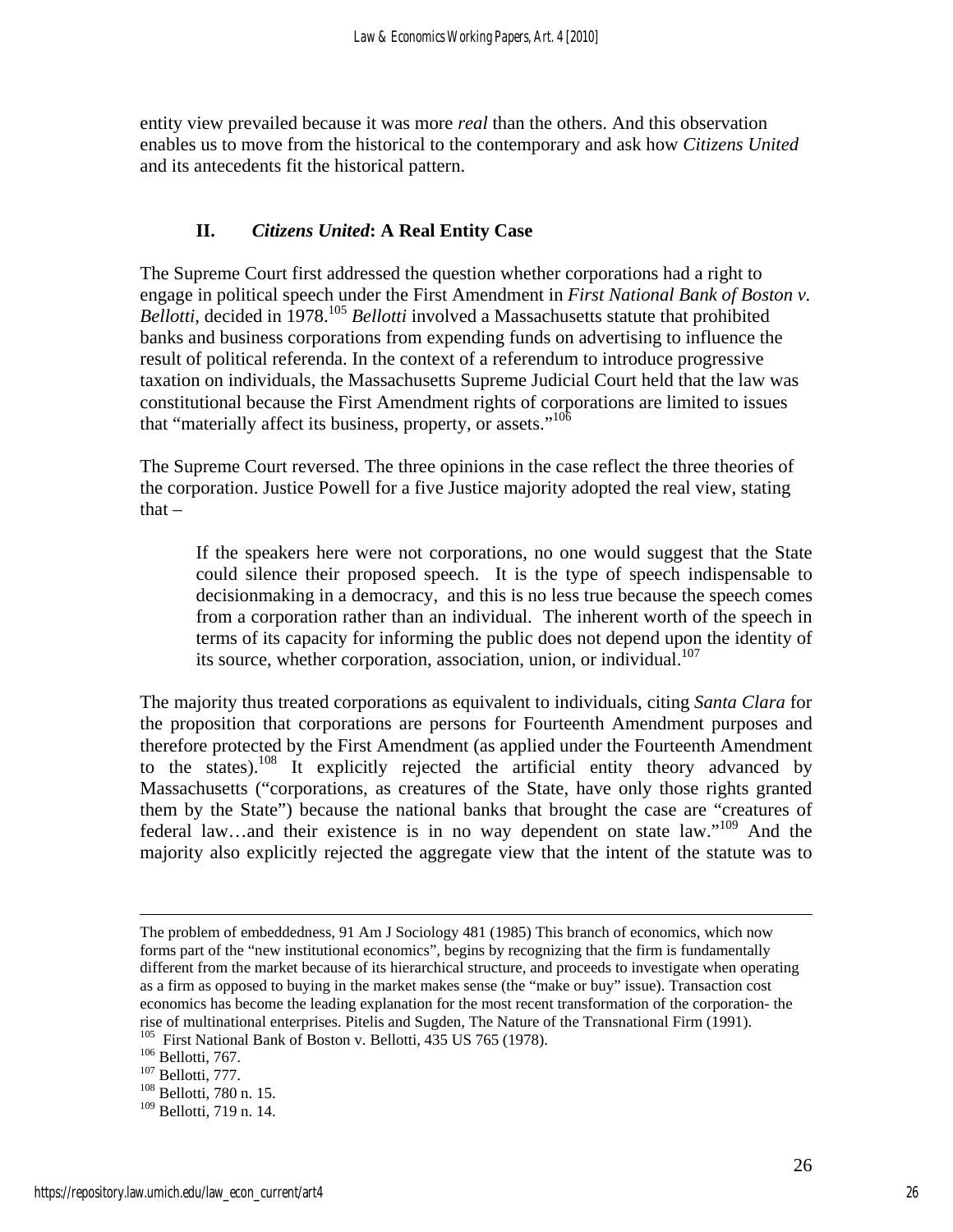protect shareholders from management expressing different views than their own, stating that the normal "procedures of corporate democracy" are sufficient to protect them.<sup>110</sup>

The heart of Justice Powell's opinion lies in his concern that striking down the Massachusetts statute would infringe on corporate activities that he views as beneficial, but unrelated to corporate business operations: "Thus corporate activities that are widely viewed as educational and socially constructive would be prohibited. Corporations no longer would be able safely to support—by contributions or public service advertising educational, charitable, cultural, or even human rights causes."111 And Justice Powell rejected as unsupported by the record the view that "corporations are wealthy and powerful and their views may drown out other points of view."112 This also reflects the real view because corporations are judged as standing on their own, not as reflecting the views of shareholders or as creatures of the state. The aggregate view, as reflected in Milton Friedman's writings from the same period, would object to the same kind of "corporate social responsibility" considerations as not being in the shareholders' interest.

Justice White's dissent, on the other hand, advances the aggregate view. He argues that –

There is now little doubt that corporate communications come within the scope of the *First Amendment*. This, however, is merely the starting point of analysis, because an examination of the *First Amendment* values that corporate expression furthers and the threat to the functioning of a free society it is capable of posing reveals that it is not fungible with communications emanating from individuals and is subject to restrictions which individual expression is not…. Shareholders in [for profit corporate] entities do not share a common set of political or social views, and they certainly have not invested their money for the purpose of advancing political or social causes or in an enterprise engaged in the business of disseminating news and opinion. … Of course, it may be assumed that corporate investors are united by a desire to make money, for the value of their investment to increase. Since even communications which have no purpose other than that of enriching the communicator have some *First Amendment* protection, activities such as advertising and other communications integrally related to the operation of the corporation's business may be viewed as a means of furthering the desires of individual shareholders. This unanimity of purpose breaks down, however, when corporations make expenditures or undertake activities designed to influence the opinion or votes of the general public on political and social issues that have no material connection with or effect upon their business, property, or assets. Although it is arguable that corporations make such expenditures because their managers believe that it is in the corporations' economic interest to do so, there is no basis whatsoever for concluding that these views are expressive of the heterogeneous beliefs of their shareholders whose convictions on many political issues are undoubtedly shaped by considerations other than a desire to endorse any electoral or ideological cause which would tend to increase the value of a

 $110$  Bellotti, 794.

<sup>&</sup>lt;sup>111</sup> Bellotti, 782 n. 18.<br><sup>112</sup> Bellotti, 789.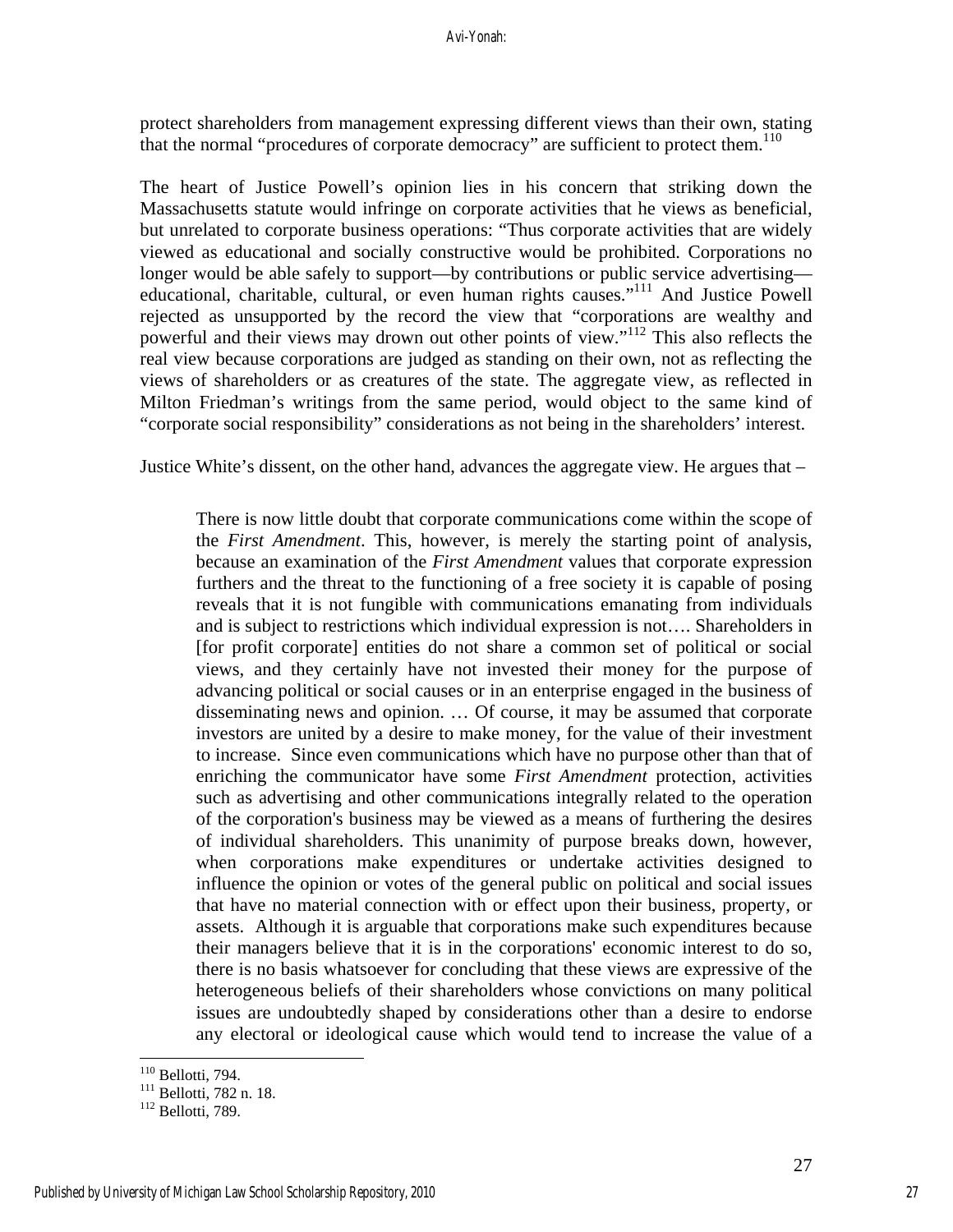particular corporate investment. This is particularly true where, as in this case, whatever the belief of the corporate managers may be, they have not been able to demonstrate that the issue involved has any material connection with the corporate business. Thus when a profitmaking corporation contributes to a political candidate this does not further the self-expression or self-fulfillment of its shareholders in the way that expenditures from them as individuals would.<sup>113</sup>

This is clearly an aggregate view, and it is congruent with the position taken by Justice White in *MITE* four years later.<sup>114</sup> The emphasis is entirely on the shareholders, not on the corporation itself.

Justice Rehnquist, on the other hand, dissented from the majority from an artificial entity perspective. He stated that although the Fourteenth Amendment does protect corporations, there are limits to such protection because the corporation is a creature of the state, citing *Dartmouth College*:

The appellants herein either were created by the Commonwealth or were admitted into the Commonwealth only for the limited purposes described in their charters and regulated by state law. Since it cannot be disputed that the mere creation of a corporation does not invest it with all the liberties enjoyed by natural persons, *…*  our inquiry must seek to determine which constitutional protections are "incidental to its very existence." *Dartmouth College, supra*, at 636.

There can be little doubt that when a State creates a corporation with the power to acquire and utilize property, it necessarily and implicitly guarantees that the corporation will not be deprived of that property absent due process of law. Likewise, when a State charters a corporation for the purpose of publishing a newspaper, it necessarily assumes that the corporation is entitled to the liberty of the press essential to the conduct of its business. … Although the Court has never explicitly recognized a corporation's right of commercial speech, such a right might be considered necessarily incidental to the business of a commercial corporation.

It cannot be so readily concluded that the right of political expression is equally necessary to carry out the functions of a corporation organized for commercial purposes. A State grants to a business corporation the blessings of potentially perpetual life and limited liability to enhance its efficiency as an economic entity. It might reasonably be concluded that those properties, so beneficial in the economic sphere, pose special dangers in the political sphere. Furthermore, it might be argued that liberties of political expression are not at all necessary to effectuate the purposes for which States permit commercial corporations to exist. So long as the Judicial Branches of the State and Federal Governments remain

 $113$  Bellotti, 804-5.<br> $114$  Edgar v. MITE, discussed supra.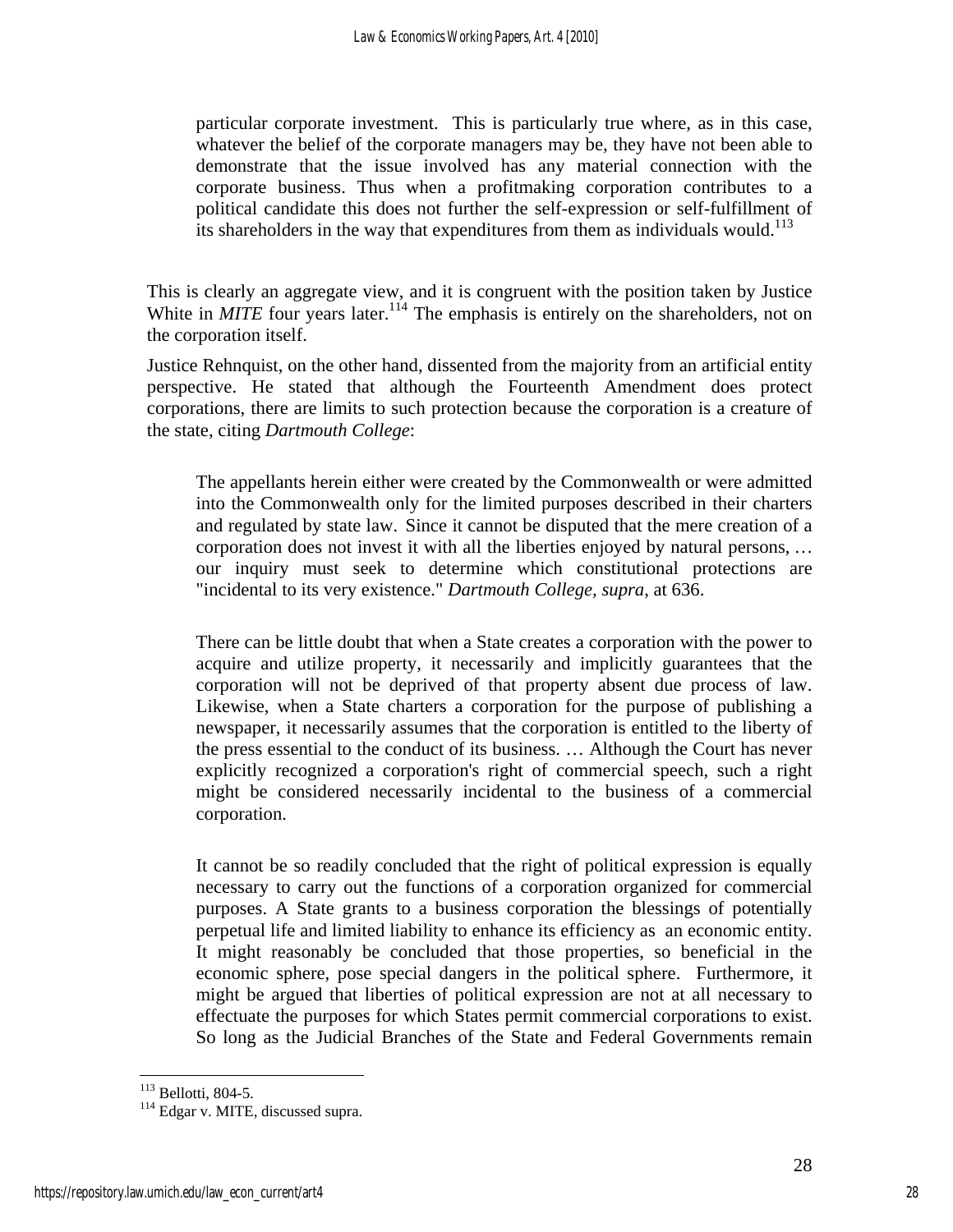open to protect the corporation's interest in its property, it has no need, though it may have the desire, to petition the political branches for similar protection. Indeed, the States might reasonably fear that the corporation would use its economic power to obtain further benefits beyond those already bestowed. <sup>6</sup> I would think that any particular form of organization upon which the State confers special privileges or immunities different from those of natural persons would be subject to like regulation, whether the organization is a labor union, a partnership, a trade association, or a corporation. …

I can see no basis for concluding that the liberty of a corporation to engage in political activity with regard to matters having no material effect on its business is necessarily incidental to the purposes for which the Commonwealth permitted these corporations to be organized or admitted within its boundaries. Nor can I disagree with the Supreme Judicial Court's factual finding that no such effect has been shown by these appellants. Because the statute as construed provides at least as much protection as the *Fourteenth Amendment* requires, I believe it is constitutionally valid. $^{115}$ 

It is hard to imagine a clearer statement of the artificial and aggregate views than the positions taken by Justices Rehnquist and White respectively. But the majority taking the real entity view prevailed, presumably because in1978 it was hard to view corporations as a mere aggregation of their shareholders or as mere creatures of the state. Surprisingly, the majority opinion was written by Justice Powell, who as we have seen took an artificial entity view in *MITE* and *CTS.* The explanation is that the hostile takeover movement threatened the same educational and charitable activities of corporations that Powell sought to defend in *Bellotti*, so in that context he needed to empower the state to save "its" corporations.

The emphasis on the artificial entity view in *CTS* may also have influenced the result in the Court's next First Amendment case related to corporations, *Austin v. Michigan State Chamber of Commerce*, decided three years after *CTS*. 116 The issue in *Austin* was whether a state could ban corporate direct expenditures in support of or in opposition to candidates for state office, as opposed to expenditures through "Political Action Committees" (PACs) organized for this purpose. Justice Marshall for a six Justice majority that included Rehnquist and White held that the ban was constitutional. The majority opinion reflects the artificial entity view held by Rehnquist:

State law grants corporations special advantages -- such as limited liability, perpetual life, and favorable treatment of the accumulation and distribution of assets -- that enhance their ability to attract capital and to deploy their resources in ways that maximize the return on their shareholders' investments. These statecreated advantages not only allow corporations to play a dominant role in the Nation's economy, but also permit them to use "resources amassed in the

<sup>&</sup>lt;sup>115</sup> Bellotti, 823-828. Rehnquist rejects the argument that some of the corporations were not chartered by Massachusetts by pointing out that they were all permitted to do business there, Bellotti, 824 n. 2.

<sup>116</sup> Austin v. Michigan State Chamber of Commerce, 494 US 652 (1990).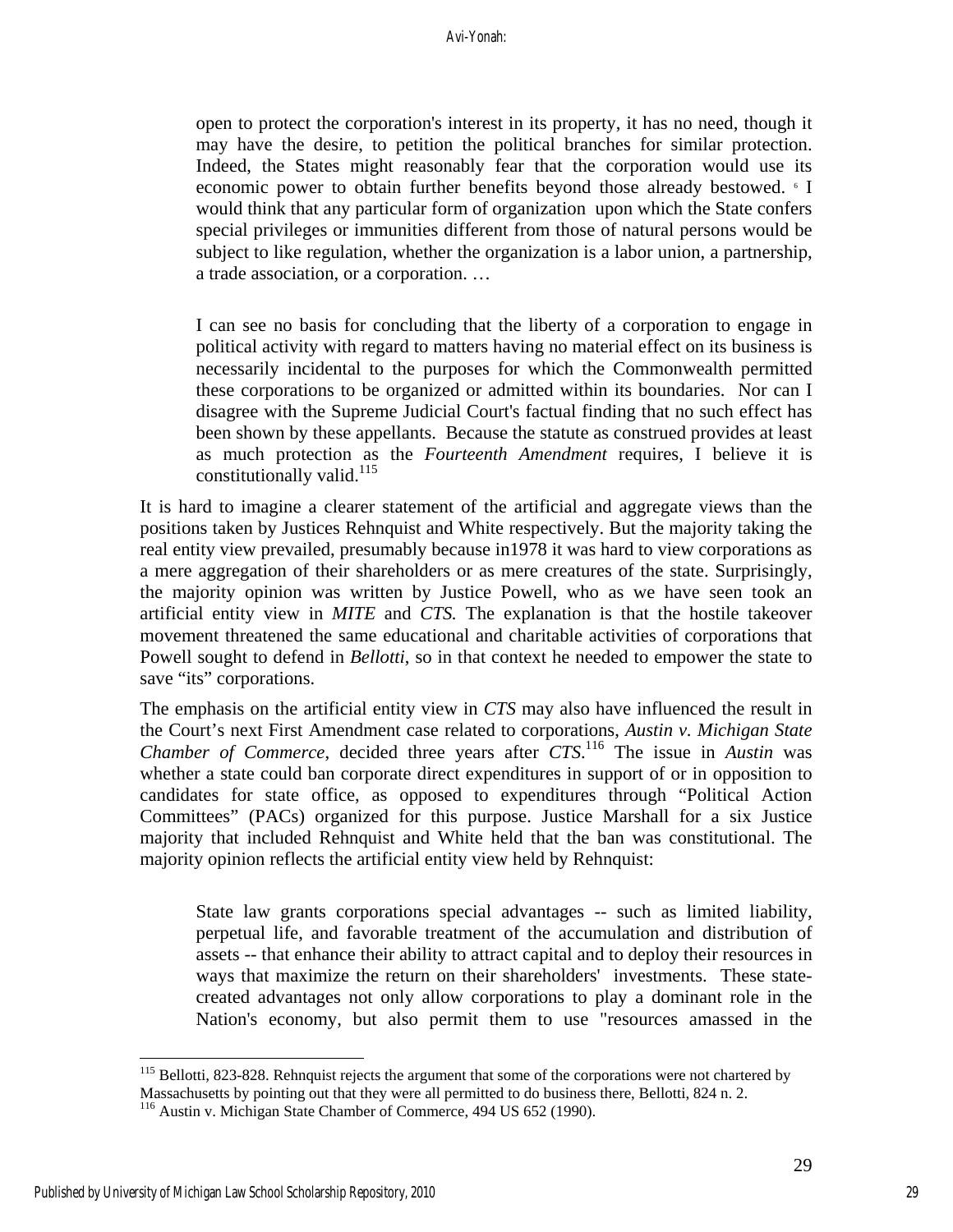economic marketplace" to obtain "an unfair advantage in the political marketplace." … the political advantage of corporations is unfair because

 "[t]he resources in the treasury of a business corporation . . . are not an indication of popular support for the corporation's political ideas. They reflect instead the economically motivated decisions of investors and customers. The availability of these resources may make a corporation a formidable political presence, even though the power of the corporation may be no reflection of the power of its ideas."

 We therefore have recognized that "the compelling governmental interest in preventing corruption support[s] the restriction of the influence of political war chests funneled through the corporate form." *…*

The Chamber argues that this concern about corporate domination of the political process is insufficient to justify a restriction on independent expenditures. Although this Court has distinguished these expenditures from direct contributions in the context of federal laws regulating individual donors, *Buckley, 424 U.S., at 47*, it has also recognized that a legislature might demonstrate a danger of real or apparent corruption posed by such expenditures when made by corporations to influence candidate elections, *Bellotti, supra, at 788, n. 26*. … Michigan's regulation aims at a different type of corruption in the political arena: the corrosive and distorting effects of immense aggregations of wealth that are accumulated with the help of the corporate form and that have little or no correlation to the public's support for the corporation's political ideas. … We emphasize that the mere fact that corporations may accumulate large amounts of wealth is not the justification for ß 54; rather, the unique state-conferred corporate structure that facilitates the amassing of large treasuries warrants the limit on independent expenditures. Corporate wealth can unfairly influence elections when it is deployed in the form of independent expenditures, just as it can when it assumes the guise of political contributions. We therefore hold that the State has articulated a sufficiently compelling rationale to support its restriction on independent expenditures by corporations.117

Why did the majority emphasize the artificial entity view? It may have been influenced by the adoption of that view in *CTS.* But it is more likely that what really bothered Justice Marshall was the "corrosive and distorting effect of immense aggregations of wealth" per se, but he could not take that position because it was rejected as to rich individuals by *Buckley v. Valeo* (1976).<sup>118</sup> Justice Scalia in dissent points out the weakness of the majority's position, stating that while the state charters corporations, "[i]t is rudimentary that the State cannot exact as the price of those special advantages the forfeiture of First Amendment rights," and that the aggregation of wealth argument is inconsistent with Buckley.<sup>119</sup> Justice Brennan also felt that the majority was on weak ground, and in his concurrence took the aggregate view that the purpose of the statute is to protect

<sup>&</sup>lt;sup>117</sup> Austin, 658-661.<br><sup>118</sup> This was explicitly recognized by Justice Stevens in Davis v. FEC, 128 S Ct 2759 (2008).

<sup>119</sup> Austin, 680.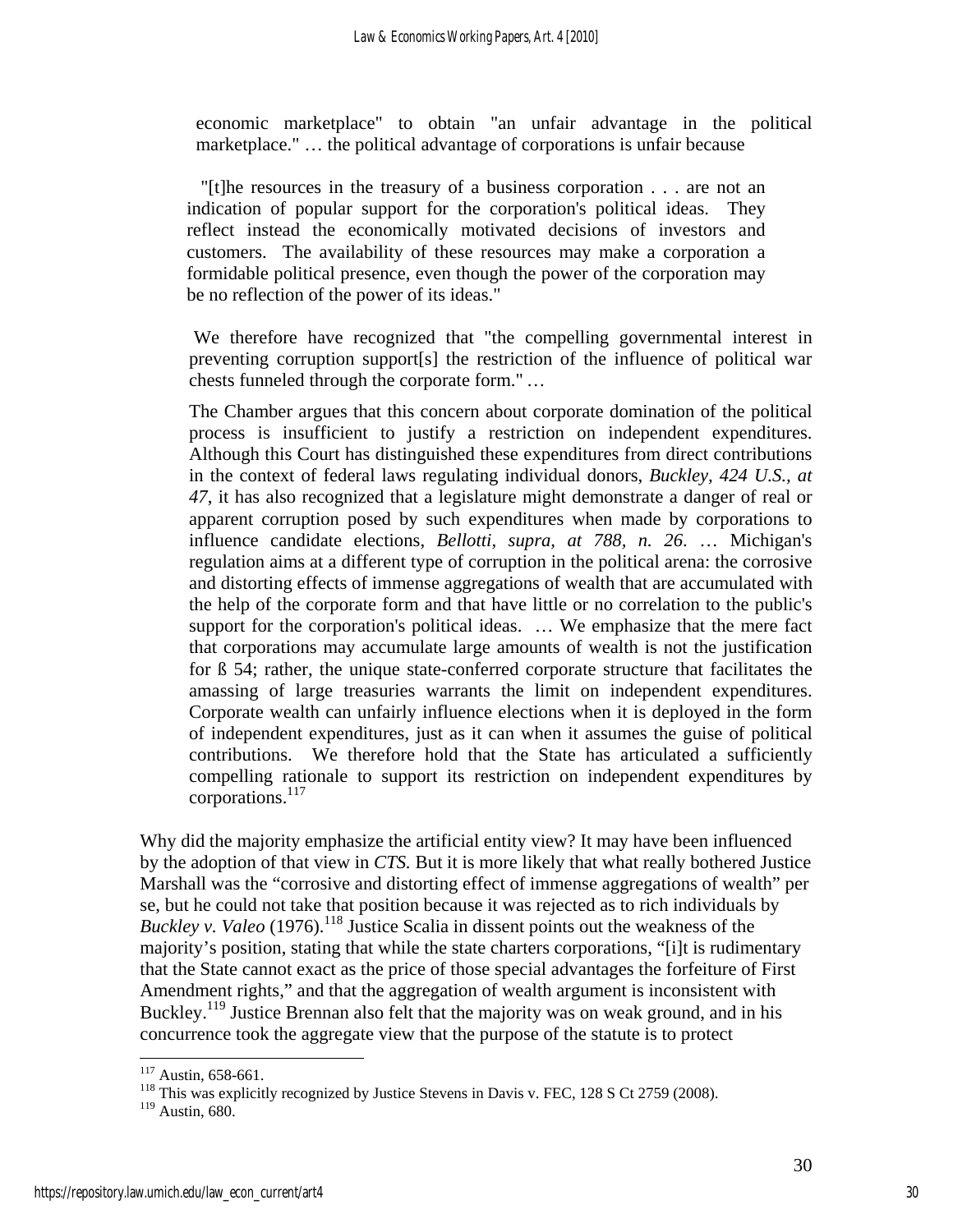shareholders.<sup>120</sup> Justice Kennedy in his dissent rejects both the aggregate and the artificial entity views, relying on *Bellotti* to argue (in accordance with the real entity view) that corporations are equal to individuals and therefore their speech must be protected.<sup>121</sup>

We thus arrive at the most recent addition to the Supreme Court's jurisprudence on the corporate form, *Citizens United*. The question presented in that case was whether Congress could impose the same kind of limits on corporations that Michigan state law applied in *Austin*. The Court could have ruled narrowly that the limits were unconstitutional as applied to a nonprofit corporation formed for advocacy purposes by individuals, but decided instead to use the case for a much broader ruling that all corporate direct expenditures are permitted under the First Amendment, overruling *Austin*.

What is remarkable about *Citizens United*, although maybe not surprising to the reader at this point, is that both the majority and the dissent adopt the real view of the corporation, so that their only disagreement is in divergent assessments of the implications for the First Amendment. The majority opinion by Justice Kennedy emphasizes, for example, that the ban on corporate speech is not alleviated by the fact that a PAC organized and controlled by the same corporation can speak freely because "[a] PAC is a separate association from a corporation."<sup>122</sup> This assertion can only be made under the real entity view because under the aggregate view both the corporation and the PAC are owned by the same ultimate shareholders, and under the artificial entity view both the PAC and the corporation are created by the same state.

The majority relies on *Bellotti* for the proposition that "the First Amendment does not allow political speech restrictions based on a speakers corporate identity."<sup>123</sup> It rejects the "antidistortion" rationale of *Austin* as overbroad and inconsistent with *Buckley* and as permitting the government to ban speech by media corporations. The aggregate view advanced by the Solicitor General and by Justice Brennan in his concurrence in *Austin* is likewise rejected in reliance on the "procedures of corporate democracy" of *Bellotti*. 124 Interestingly, the majority does not even mention the artificial entity view, even though it (and not the antidistortion rationale per se) was key to the holding in *Austin*. While the statute at issue is a federal one and corporations are chartered by states, it could be argued that the federal government also confers benefits on business corporations by protecting the market that enables them to engage in business.<sup>125</sup>

Justice Scalia, in concurrence, does admit that the First Amendment was originally intended to apply to individuals, "[b]ut the individual person's right to speak includes the right to speak in association with other individual persons."<sup>126</sup> But this does not mean that he adopts the aggregate view, since that view as applied to the shareholders underlay the principal argument of the Government and was soundly rejected by the majority. Instead,

<sup>&</sup>lt;sup>120</sup> Austin, 674-678.<br><sup>121</sup> Austin, 699.<br><sup>122</sup> Citizens United, 47.<br><sup>123</sup> Citizens United 63.<br><sup>124</sup> Citizens United 87.<br><sup>125</sup> This argument was made to justify a federal tax on state chartered corporations as early as 19 Avi-Yonah, Corporations, Society and the State (2004). 126 Citizens United, 138.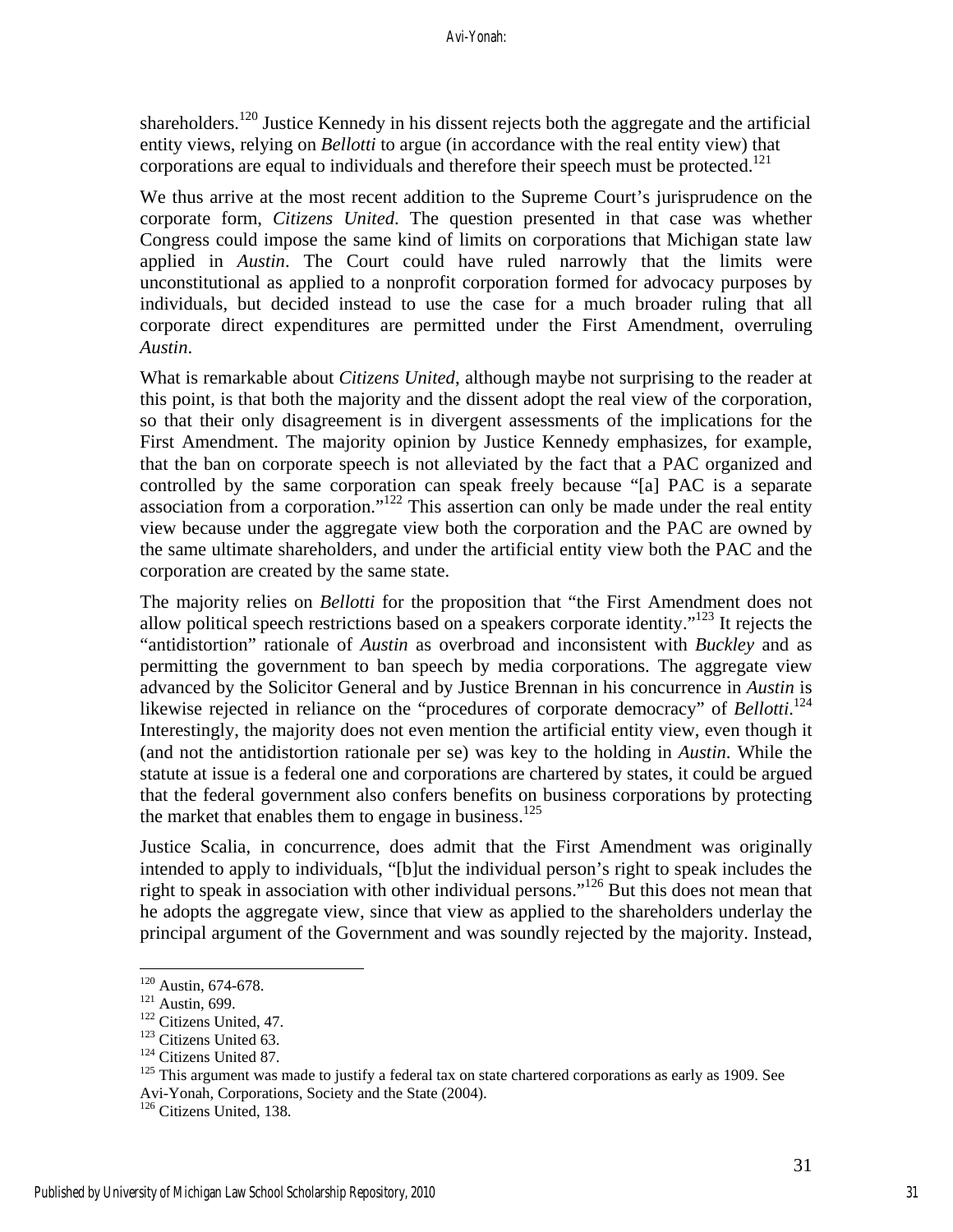what he means is presumably corporate management working together as an association of persons: "to exclude or impede corporate speech is to muzzle the principal agents of the modern free economy. We should celebrate rather than condemn the addition of this speech to the public debate." $127$ 

Nor does the dissent in *Citizens United* attempt to advance any view other than the real entity view. Instead, it emphasizes that corporations are different than natural persons and therefore may be more heavily regulated:

In the context of election to public office, the distinction between corporate and human speakers is significant. Although they make enormous contributions to our society, corporations are not actually members of it. They cannot vote or run for office. Because they may be managed and controlled by nonresidents, their interests may conflict in fundamental respects with the interests of eligible voters. The financial resources, legal structure, and instrumental orientation of corporations raise legitimate concerns about their role in the electoral process. Our lawmakers have a compelling constitutional basis, if not also a democratic duty, to take measures designed to guard against the potentially deleterious effects of corporate spending in local and national races.<sup>128</sup>

This is all about the corporation itself, not about the shareholders or the state. Similarly:

The same logic applies to this case with additional force because it is the identity of corporations, rather than individuals, that the Legislature has taken into account. As we have unanimously observed, legislatures are entitled to decide "that the special characteristics of the corporate structure require particularly careful regulation" in an electoral context. Not only has the distinctive potential of corporations to corrupt the electoral process long been recognized, but within the area of campaign finance, corporate spending is also "furthest from the core of political expression, since corporations' *First Amendment* speech and association interests are derived largely from those of their members and of the public in receiving information," *…* Campaign finance distinctions based on corporate identity tend to be less worrisome, in other words, because the "speakers" are not natural persons, much less members of our political community, and the governmental interests are of the highest order. Furthermore, when corporations, as a class, are distinguished from noncorporations, as a class, there is a lesser risk that regulatory distinctions will reflect invidious discrimination or political favoritism.<sup>129</sup>

Not a word here on the corporation's relationship to the state or to the shareholders. The artificial entity theory does get discussed later in the dissent, but purely in a historical context: When explaining the Framers' view of corporations, Justice Stevens emphasizes their relationship to the state ("Corporations were created, supervised, and conceptualized

<sup>&</sup>lt;sup>127</sup> Citizens United, 141.

<sup>&</sup>lt;sup>128</sup> Citizens United, 143.

<sup>&</sup>lt;sup>129</sup> Citizens United, 197-98 (citiations omitted).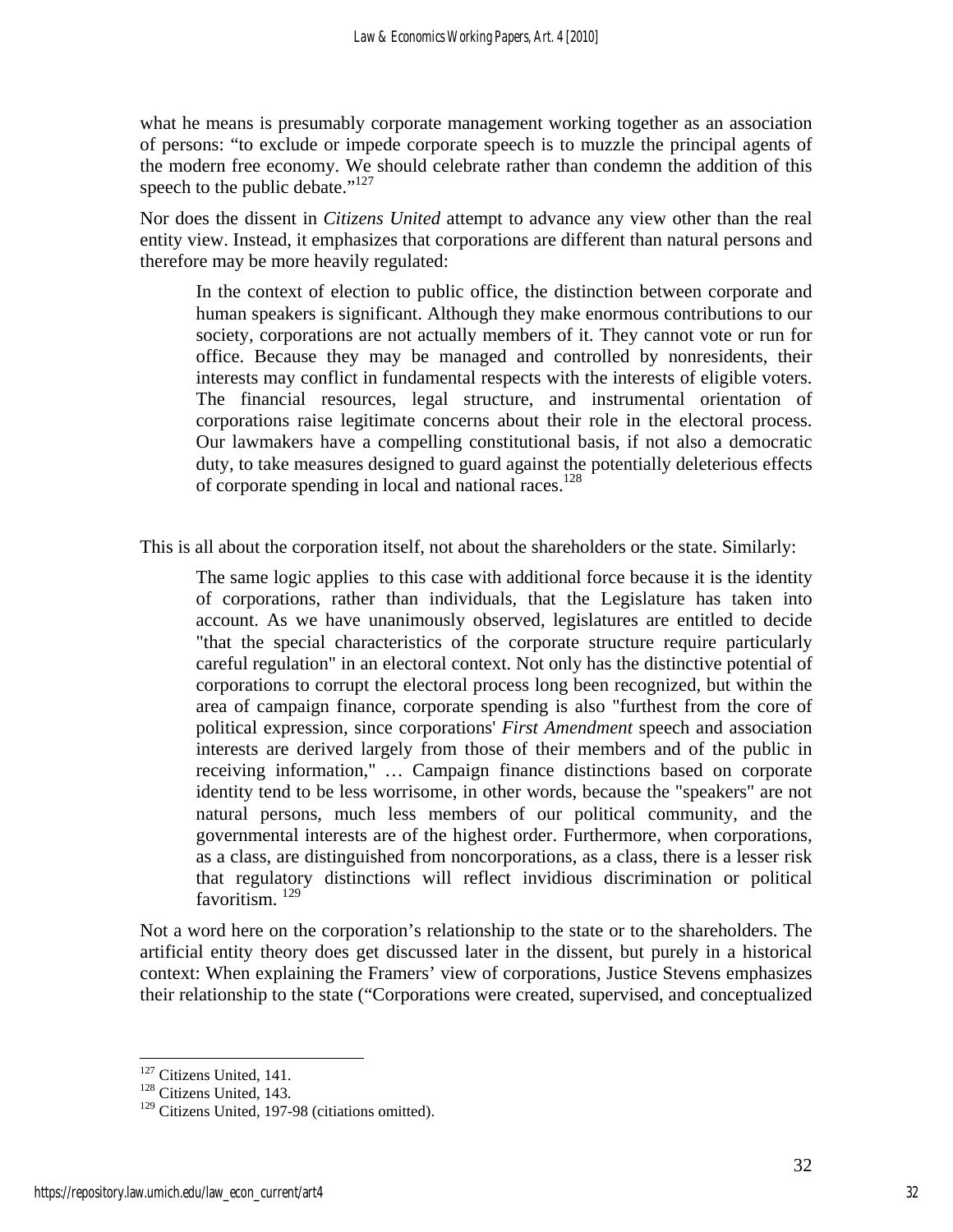as quasi-public entities").<sup>130</sup> But he emphasizes that this was a historical artifact that disappeared with general incorporation statutes, and that "many scholars have long since rejected the concession theory of the corporation."131 He does mention briefly the artificial entity rationale for *Austin*, but does not emphasize it in comparison with corporate power.<sup>132</sup>

The dissent also addresses the aggregate theory at the very end when discussing the dissenting shareholder rationale of Brennan's concurrence in *Austin*, but only as a limited and secondary argument "beyond the distinctive legal attributes of the corporate form."<sup>133</sup> The main emphasis in this section of the dissent is on the weakness of the "procedures of corporate democracy" (voting and shareholder derivative suits are "so limited as to be almost nonexistent" and selling the stock faces many practical difficulties.)<sup>134</sup> This is very far from viewing the corporation as a mere "nexus of contracts" with the primary contract being that with the shareholders.

The entire *Citizens United* opinion, both the majority and the dissent, are thus reflective of the real entity view. Corporations stand on their own, independent of both the state that created them and the shareholders than own them. The debate between the majority and the dissent is about what follows from this perspective on corporations: In the majority's opinion, this means that corporations are speakers just like individuals and entitled to the same First Amendment protection, while the dissent takes the view that because of the special characteristics of corporations, they have more limited First Amendment rights:

The fact that corporations are different from human beings might seem to need no elaboration, except that the majority opinion almost completely elides it. *Austin* set forth some of the basic differences. Unlike natural persons, corporations have "limited liability" for their owners and managers, "perpetual life," separation of ownership and control, "and favorable treatment of the accumulation and distribution of assets . . . that enhance their ability to attract capital and to deploy their resources in ways that maximize the return on their shareholders' investments." Unlike voters in U.S. elections, corporations may be foreign controlled.  $\sqrt[n]{\ }$  Unlike other interest groups, business corporations have been "effectively delegated responsibility for ensuring society's economic welfare";  $\pi$ they inescapably structure the life of every citizen. "'[T]he resources in the treasury of a business corporation,'" furthermore, "'are not an indication of popular support for the corporation's political ideas.'" "'They reflect instead the economically motivated decisions of investors and customers. The availability of these resources may make a corporation a formidable political presence, even though the power of the corporation may be no reflection of the power of its ideas.'"

<sup>&</sup>lt;sup>130</sup> Citizens United, 202.<br><sup>131</sup> Citizens United, 204-5, 214.<br><sup>132</sup> Citizens United, 295.<br><sup>134</sup> Citizens United, 292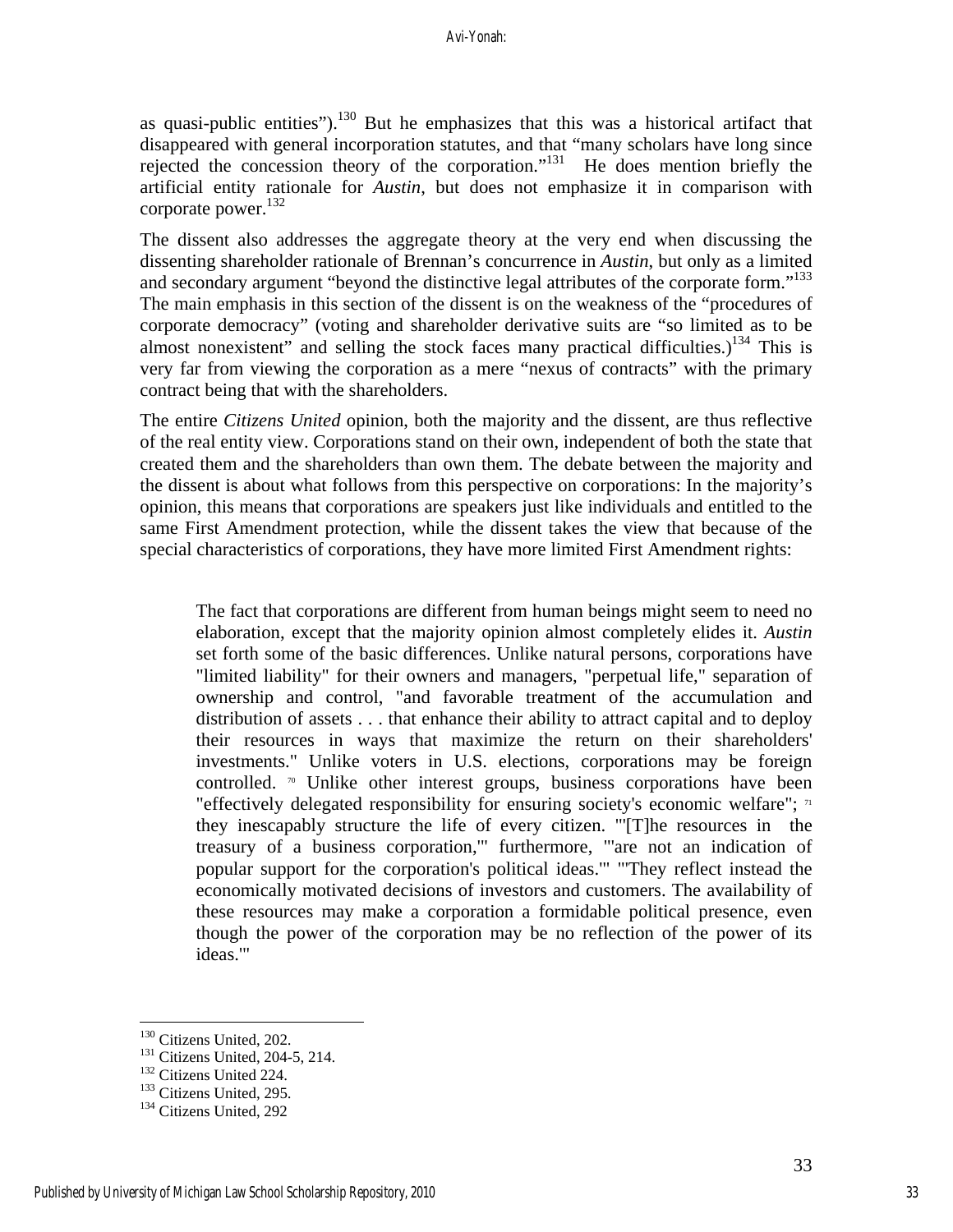It might also be added that corporations have no consciences, no beliefs, no feelings, no thoughts, no desires. Corporations help structure and facilitate the activities of human beings, to be sure, and their "personhood" often serves as a useful legal fiction. But they are not themselves members of "We the People" by whom and for whom our Constitution was established. …

It is an interesting question "who" is even speaking when a business corporation places an advertisement that endorses or attacks a particular candidate. Presumably it is not the customers or employees, who typically have no say in such matters. It cannot realistically be said to be the shareholders, who tend to be far removed from the day-to-day decisions of the firm and whose political preferences may be opaque to management. Perhaps the officers or directors of the corporation have the best claim to be the ones speaking, except their fiduciary duties generally prohibit them from using corporate funds for personal ends. Some individuals associated with the corporation must make the decision to place the ad, but the idea that these individuals are thereby fostering their selfexpression or cultivating their critical faculties is fanciful. It is entirely possible that the corporation's electoral message will *conflict* with their personal convictions. Take away the ability to use general treasury funds for some of those ads, and no one's autonomy, dignity, or political equality has been impinged upon in the least  $^{135}$ 

It is hard to imagine a more forceful statement of the real entity view: the actual human beings almost disappear completely. In a footnote, Justice Stevens does acknowledge the existence of other theories of the corporation, but it is clear which theory he favors.<sup>136</sup> The artificial entity theory advanced by then Justice Rehnquist in *Bellotti* and relied upon by the majority in *Austin* and the aggregate theory advanced by Justice White in *Bellotti* and Justice Brennan in *Austin* have almost disappeared, and both the majority and the dissent take the real entity view. Once again, like so many times in the past, the real entity view reigns supreme.

#### **III. Conclusion: What's Next?**

As the reader can expect by now, it is hardly likely that this state of affairs will remain stable forever. When the next transformation in the status of corporations is addressed by

<sup>&</sup>lt;sup>135</sup> Citizens United, 272-75.

<sup>136</sup> "Nothing in this analysis turns on whether the corporation is conceptualized as a grantee of a state concession, see, *e.g., Trustees of Dartmouth College v. Woodward, 17 U.S. 518, 4 Wheat. 518, 636, 4 L. Ed. 629 (1819)* (Marshall, C. J.), a nexus of explicit and implicit contracts, see, *e.g.,* F. Easterbrook & D. Fischel, The Economic Structure of Corporate Law 12 (1991), a mediated [\*273] hierarchy of stakeholders, see, *e.g.,* Blair & Stout, A Team Production Theory of Corporate Law, *85 Va. L. Rev. 247 (1999)* (hereinafter Blair & Stout), or any other recognized model. *Austin* referred to the structure and the advantages of corporations as "state-conferred" in several places, *494 U.S., at 660, 665, 667, 110 S. Ct. 1391, 108 L. Ed. 2d 652*, but its antidistortion argument relied only on the basic descriptive features of corporations, as sketched above. It is not necessary to agree on a precise theory of the corporation to agree that corporations differ from natural persons in fundamental ways, and that a legislature might therefore need to regulate them differently if it is human welfare that is the object of its concern. Cf. Hansmann & Kraakman 441, n. 5." Citizens United, 273 n. 72.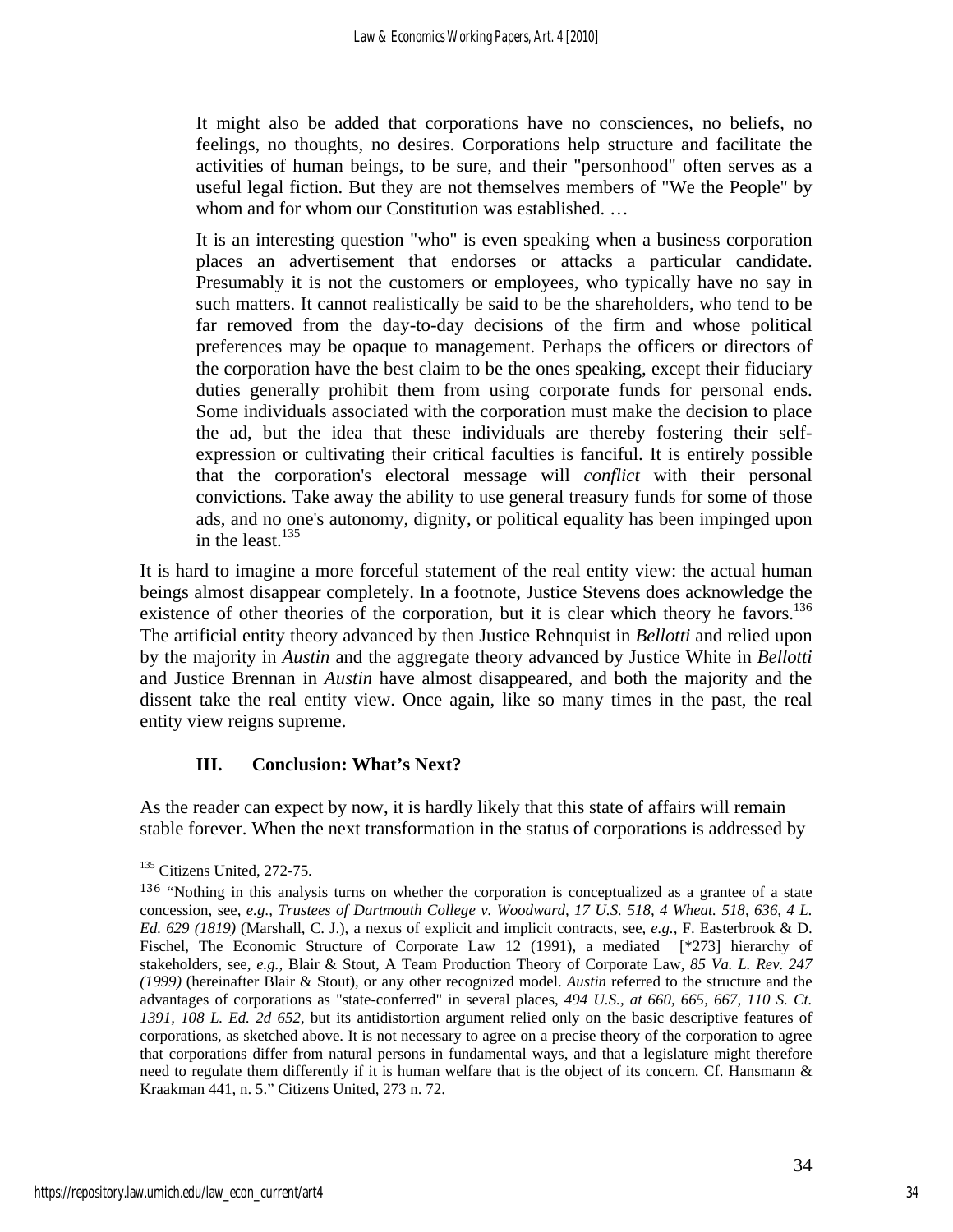the Court, it is inevitable that the artificial entity and aggregate theories of the corporation will re-emerge to once again contend with the real entity view. In fact. Once can see this process germinating even now within *Citizens United*.

An important rhetorical move made by Justice Stevens in his dissent and echoed by other critics of the decision (like President Obama in the State of the Union address) is its impact on the rules restricting foreigners from participating in US elections. Justice Stevens states that the majority's approach "would appear to afford the same protection to multinational corporations controlled by foreigners as to individual Americans."<sup>137</sup> This drew a strong disclaimer from the majority, arguing that even if the Government has a compelling interest in limiting foreign influence over our political process, the corporate expenditure ban is overbroad because it "is not limited to corporations or associations that were created in foreign countries or funded predominantly by foreign shareholders."<sup>138</sup>

Predictably, Congress will react by reaffirming the application of the ban on contributions and expenditures made by foreign nationals to foreign corporations.<sup>139</sup> But how define what is a foreign corporation?

The majority in *Citizens United* envisages two possibilities. One is to define foreign corporation as a corporation created by a foreign state. This approach is the one taken by our tax laws and it follows the artificial entity view.140 The problem, of course, would be that if this were the only definition, it would be too easy for foreigners to become Americans merely by incorporating a shell in one of the states.

The other approach mentioned by the majority is to take the aggregate view and look at the identity of the shareholders, so that a corporation the majority of whose shareholders are US citizens will count as American and others as foreign. This may work for closely held corporations, and this approach is taken for example in determining foreignness for purposes of the rules restricting foreign ownership of media and transportation corporations. But for publicly traded multinational enterprises the aggregate view is very difficult to maintain because the shares trade on multiple exchanges, the ownership is constantly shifting, and most of the owners trade under "street names" than make it very hard even for the IRS to know their true identity. Thus, I predict that the same reasons that forced the Court to abandon the aggregate view for diversity jurisdiction will apply in this context as well.

The third possibility would be to take the real view and confront directly the question of whether in a globalized world corporations have a meaningful nationality. As discussed above this issue is extensively debated and reasonable minds can differ.<sup>141</sup> It lies at the

<sup>&</sup>lt;sup>137</sup> Citizens United, 198.

 $138$  Citizens United, 88.<br> $139$  2 USC 441(e).

 $140$  IRC 7701(a)(30). But see IRC 7874 (defining some foreign corporations as domestic based on the identity of their shareholders).

<sup>&</sup>lt;sup>141</sup> See Reich and Tyson, supra.